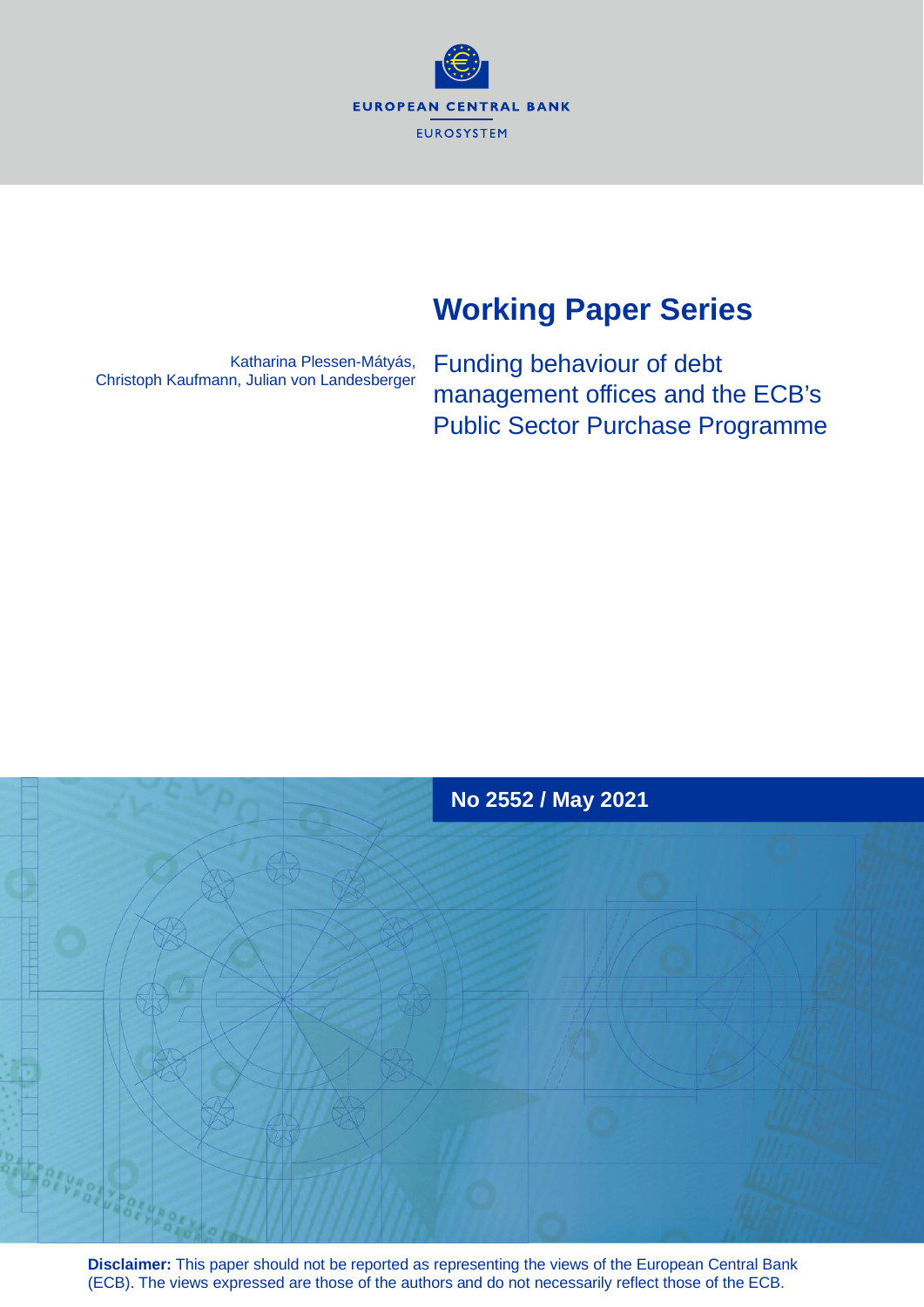#### Abstract

This paper investigates whether the funding behaviour of euro area debt management offices (DMOs) changed with the start of the ECB's Public Sector Purchase Programme (PSPP). Our results show that (i) lower yield levels and (ii) PSPP purchases supported higher maturities at issuance. The former indicates a behaviour of "locking in low rates for longer", while the latter suggests the existence of an additional "demand effect" of the PSPP on DMO strategies beyond the PSPP's effect via yields. The combined impact of the PSPP via these channels amounts to maturity extensions at issuance of about one year in our estimation, which compares to the average issuance maturity for Germany, France, Italy and Spain before the PSPP of four years. Our finding that DMOs extend maturities when funding conditions ease invites further work on the economic implications of public debt management during the PSPP and its relevance for monetary policy transmission.

JEL classification: E52, E58, E63, H63

Key words: Central bank asset purchases, unconventional monetary policy, public debt management, sovereign debt maturity structure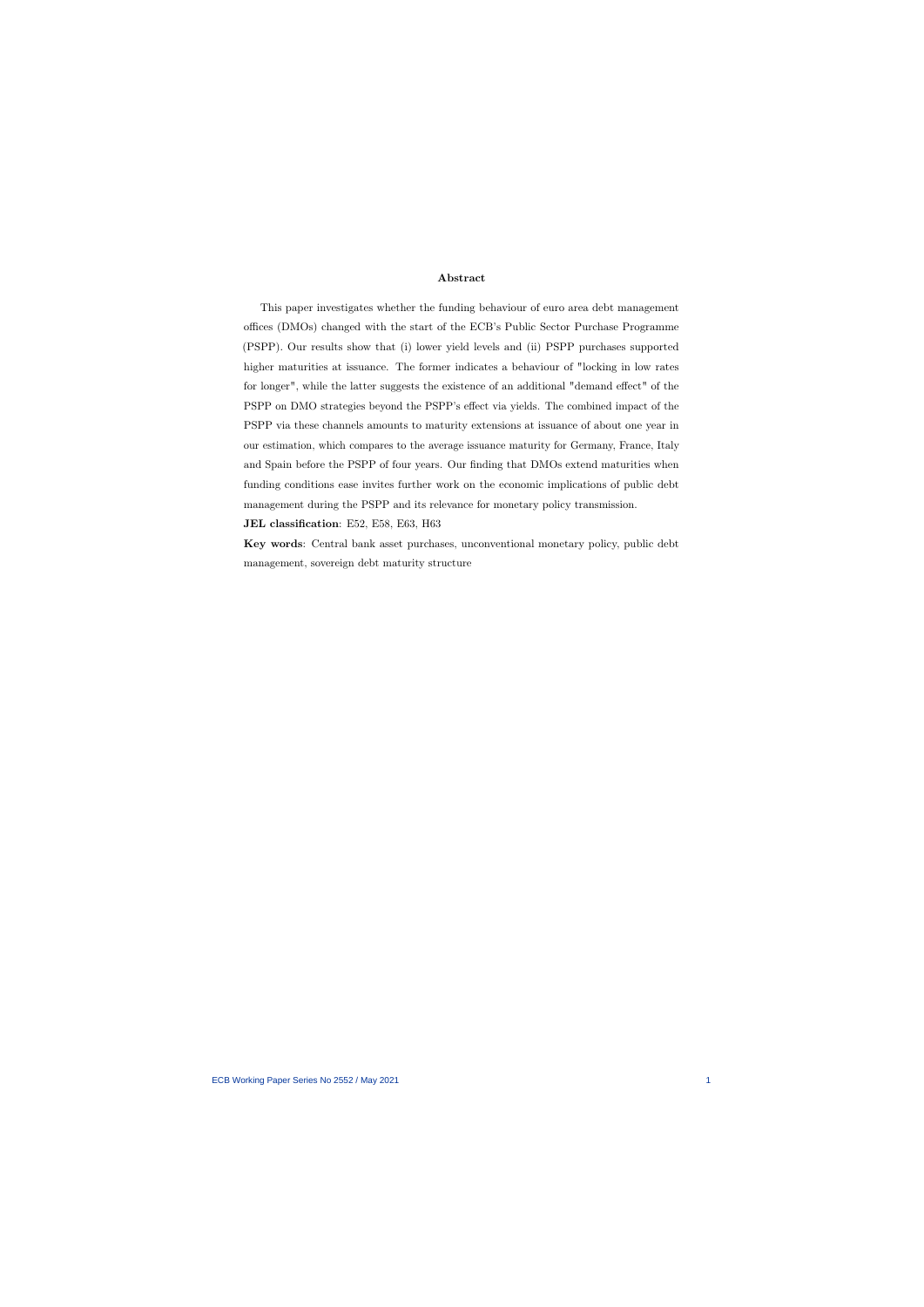### Non-technical summary

The conduct of large scale asset purchases programmes by central banks can impact government bond supply. This paper investigates how the funding behaviour of public Debt Management Offices  $(DMOs)^1$  has been affected by the ECB's Public Sector Purchase Programme (PSPP).

In response to changes in funding conditions, DMOs regularly optimise the maturity structure of debt with regard to a trade-off between debt servicing costs, which usually increase with debt maturity, and refinancing risks, which decrease with debt maturity. By alleviating funding conditions, asset purchase programmes are likely to affect the trade-off faced by DMOs. This should have observable impacts on their financing behaviour if DMOs continue to act in line with their expected economic behaviour.

We address the following research questions: Did the PSPP lead to an extension of maturities issued by euro area DMOs via the lowering of government bond yields, as DMOs wanted to lock in low rates for longer? Are there additional demand effects arising from the PSPP, which affected the issuance maturities targeted by DMOs beyond the PSPP's effect on yields? An additional "demand" effect of the PSPP on funding behaviour could arise from the higher probability that eligible securities, and in particular longer-dated securities, could be absorbed by the market. To address these questions, we empirically investigate the relationship between the weighted average maturity (WAM) at issuance and (i) the cost of issuance, measured by government bond yields and (ii) a demand variable, measured by PSPP gross purchases as a share of total issuance. We estimate our empirical models in a monthly sample of seven euro area countries between 2009 and 2019.

We gauge the economic significance of our results by assessing estimates for the PSPP's effect on term premia and data on PSPP gross purchases as a share of total issuance through the lens of our model. For the euro area "Big 4" countries, France, Germany, Italy and Spain that represent three quarters of the euro area GDP, our estimates suggest the following impact of the PSPP on public funding maturities. (i) The reduced yield level over the PSPP episode led to a lengthening of issuance maturities by seven months on average. (ii) The increased demand for PSPP-eligible bonds led to a lengthening of issuance maturities by six months on average. The overall monthly average effect of the PSPP on issuance maturities is, accordingly, about one year, or 27% compared to the average issuance maturity of the Big 4 countries before the

<sup>&</sup>lt;sup>1</sup>DMOs are entities that are operationally responsible for public debt management.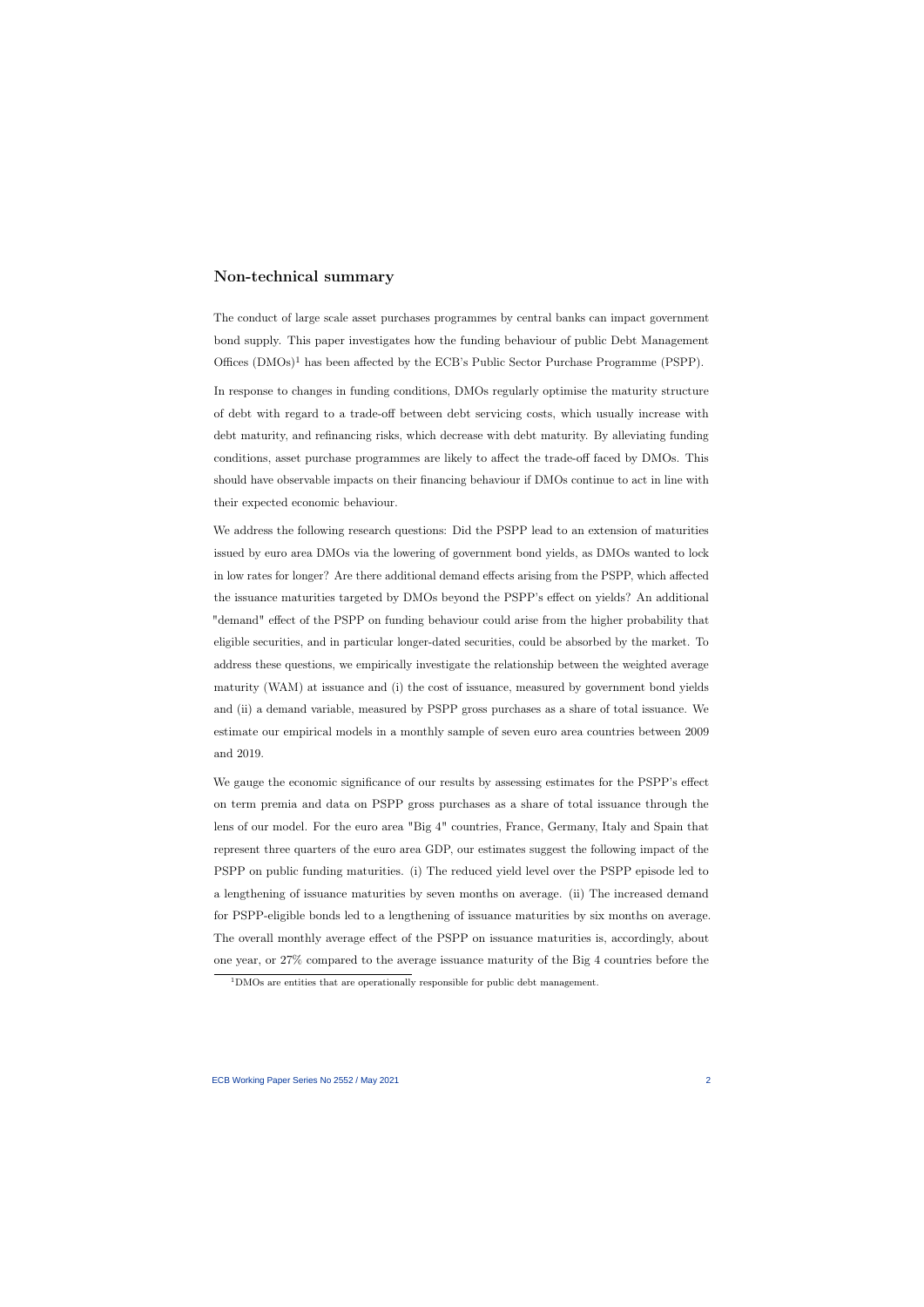PSPP of about four years. We argue that the maturity extension by euro area governments does not represent a change in DMO behaviour as a consequence of the PSPP. Instead it represents an economically-rational response to the altered cost-risk trade-off faced by DMOs, whereby overall funding costs, term premia and risks (in particular risks of failure to generate demand) are reduced. It is the intention of the PSPP to alleviate financing conditions for the whole economy and DMOs reacted endogenously in response to the changed conditions.

This paper represents a first assessment of an interaction between asset purchase programmes and DMO funding behaviour in the euro area. By providing empirical evidence of a link between asset purchase programmes and longer-dated public debt, this paper is a basis for further work on the economic impact of maturity extension by DMOs during the PSPP and its potential relevance for the transmission of monetary policy. We illustrate that DMO funding behaviour can to some extent be predicted, such as the responsiveness to yields and potentially demand factors. This opens the possibility to also treat DMO funding maturities as endogenous in impact estimations of central bank purchase programmes.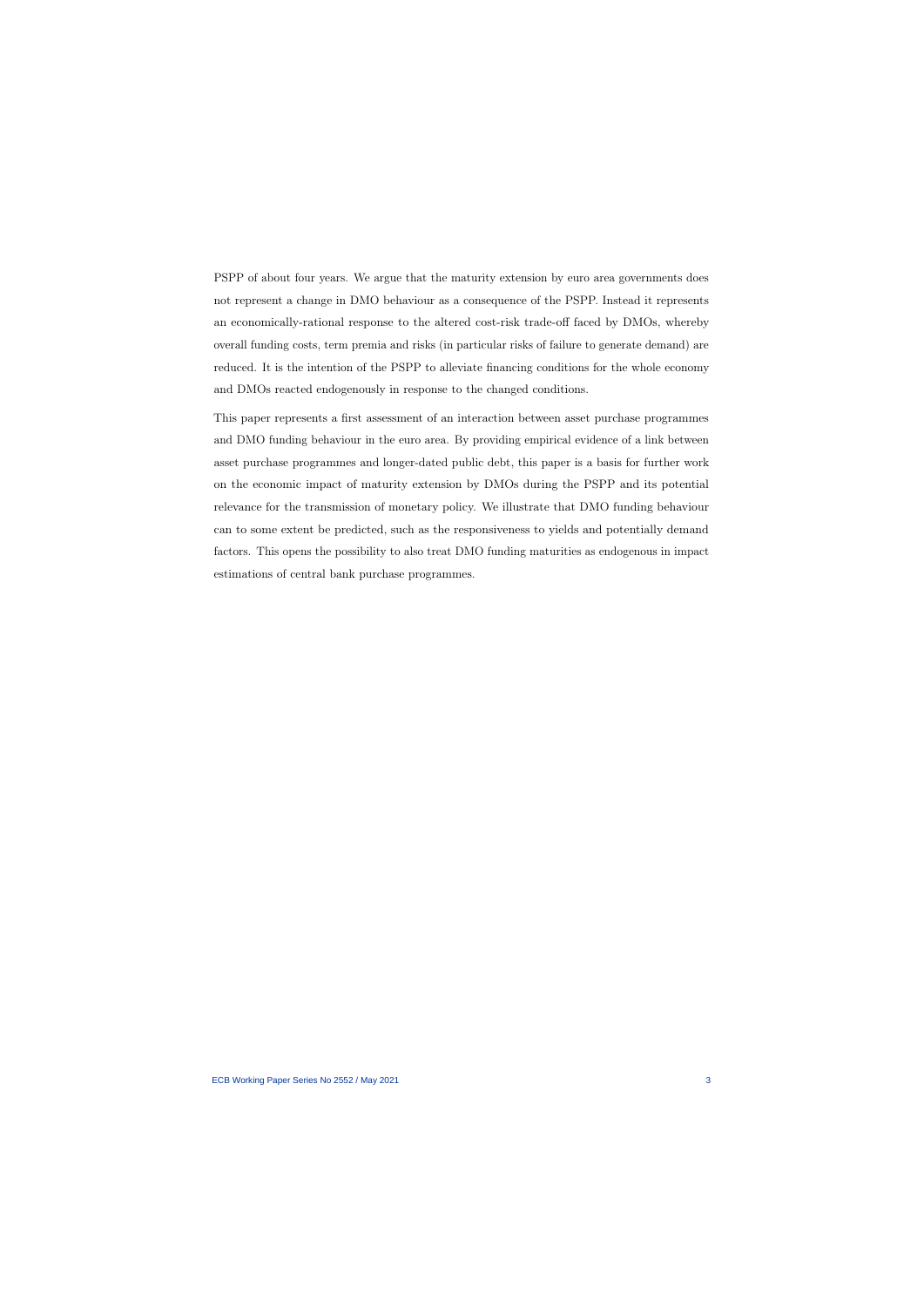### 1 Introduction

The conduct of large scale asset purchases programmes by central banks can impact government bond supply. This paper investigates how the funding behaviour of public Debt Management Offices (DMOs) has been affected by the ECB's Public Sector Purchase Programme (PSPP).<sup>2</sup> We analyse, in particular, the maturity of newly issued securities before the start of the PSPP and during its implementation in a panel of seven euro area countries between 2009 and 2019.

In response to changing funding conditions, DMOs regularly optimise the maturity structure of debt with regard to a trade-off between debt servicing costs, which usually increase with debt maturity, and refinancing risks, which decrease with debt maturity. This optimisation has been formalised, e.g., by [Greenwood et al.](#page-31-0) [\(2015\)](#page-31-0). By alleviating funding conditions, asset purchase programmes are likely to affect the trade-off faced by DMOs, which should have observable impacts on their financing behaviour if DMOs continue to act in line with their mandates.

It is well established that asset purchase programmes led to a decrease in sovereign bond yields over the last years.<sup>3</sup> Estimates from term structure models for the euro area imply that the PSPP compressed the 10-year sovereign bond term premia via the duration channel by around 90 basis points [\(Eser et al.,](#page-31-1) [2019\)](#page-31-1). The yield compression implies that DMOs can fund cheaper in particular at longer maturities.

Beyond the direct effect resulting from the compression of the yield curve, an additional "demand" effect of the PSPP on funding behaviour could arise from the higher probability that eligible securities, and in particular longer-dated securities, could be absorbed by the market, combined with the ECB's higher price insensitivity relative to private-sector market participants.

The Italian DMO, for example, notes in its 2016 annual report that "[the] Treasury was able to issue large volumes of debt with maturities of more than 10 years while securing a much lower extra cost than historical average. These issuance choices became possible mainly thanks to two factors: on the one hand - obviously - PSPP that can absorb a substantial quantity of bonds of all maturities including the longer term ones (up to 31 years of residual maturity); on the other hand, a relatively high number of investors shifting to very long maturities, as a result of the strong reduction of yields on shorter maturities traditionally chosen by these investors"

 $2$ Debt Management Offices are entities that are operationally responsible for public debt management. They can either be part of the ministry of finance or the ministry can delegate operational responsibility to them. See, for example, [Wolswijk and de Haan](#page-33-0) [\(2005\)](#page-33-0) for further details.

<sup>3</sup>See, for example, [D'Amico et al.](#page-31-2) [\(2012\)](#page-31-2), [D'Amico and King](#page-31-3) [\(2013\)](#page-31-3), [Li and Wei](#page-32-0) [\(2013\)](#page-32-0), [Altavilla et al.](#page-30-0) [\(2015\)](#page-30-0), [Andrade et al.](#page-30-1) [\(2016\)](#page-30-1), and [De Santis and Holm-Hadulla](#page-30-2) [\(2020\)](#page-30-2).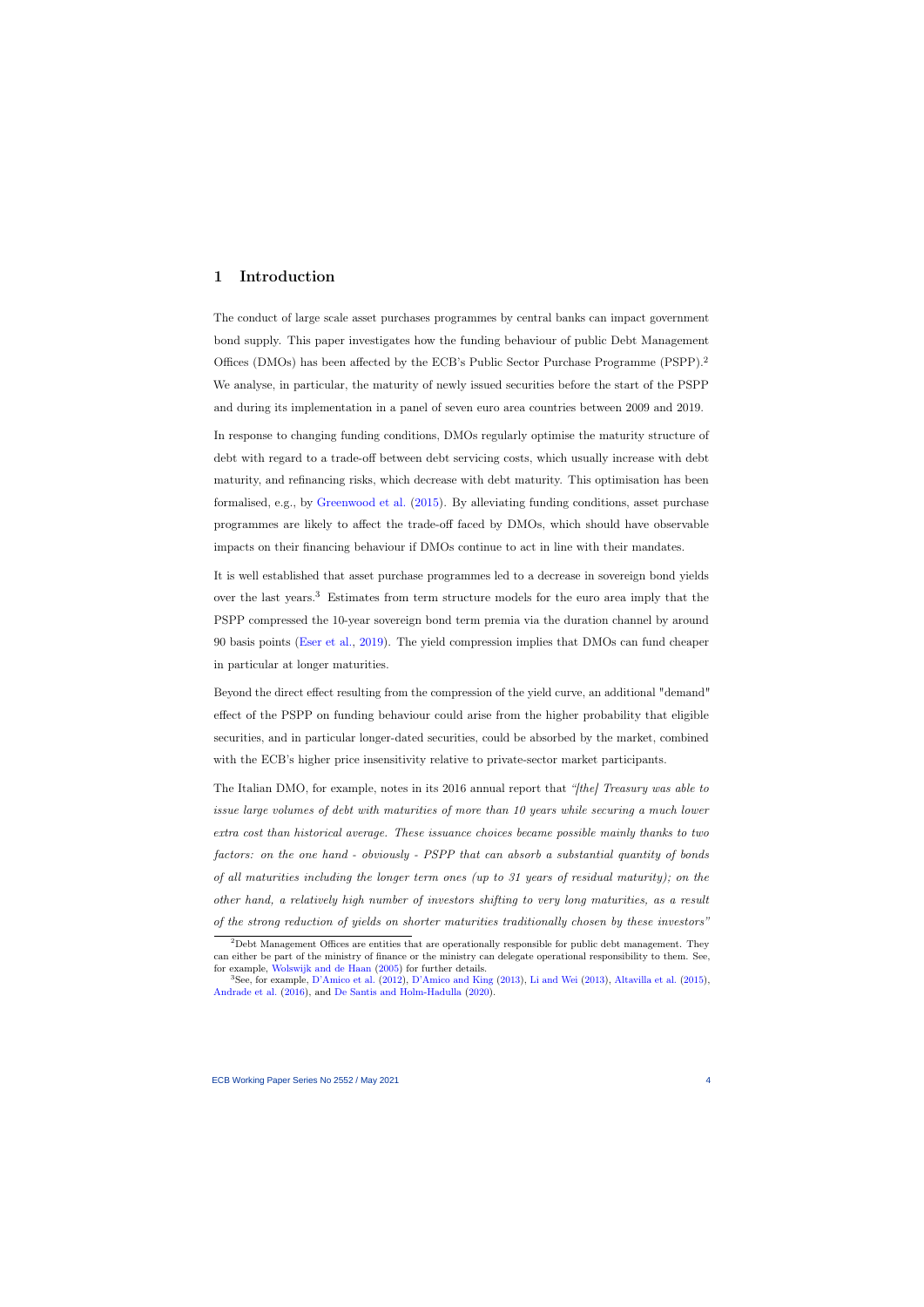#### [\(Dipartimento del Tesoro,](#page-30-3) [2016,](#page-30-3) page 28).

This excerpt suggests that a demand effect was indeed perceived by the Italian DMO during 2016, whereby stronger issuance of longer-dated securities became possible due to the additional demand for such bonds in the secondary market, both from the ECB and from other investors.<sup>4</sup> This paper quantifies the importance of the direct and the demand effect and addresses the following research questions: Did the PSPP lead to an extension of maturities issued by euro area DMOs via the lowering of government bond yields, as DMOs wanted to lock in low rates for longer? Are there additional demand effects arising from the PSPP, which affected the issuance maturities targeted by DMOs beyond the PSPP's effect on yields? To address these questions, we empirically investigate the relationship between the weighted average maturity (WAM) at issuance and (i) the cost of issuance, measured by government bond yields and (ii) a demand variable, measured by PSPP gross purchases as a share of total issuance. We estimate our empirical models using the common correlated effects estimators by [Pesaran](#page-32-1) [\(2006\)](#page-32-1) to account for the strong cross-sectional dependencies that we find in our data. The relationship between central bank asset purchase programmes and DMO issuance behaviour has to the best of our knowledge not been analysed systematically in a comprehensive empirical model to date.

Our results show that a one percentage point decrease in 10-year government bond yields leads to an increase of the WAM at issuance by about five months. A ten percentage points higher ratio of PSPP gross purchases to issuance volume contributes to an increase of the WAM at issuance by about one month. The significance and order of magnitude of these findings is robust over sub-samples, in presence of several DMO-specific and macro control variables, as well as to different estimation methods.

We gauge the economic significance of our results by assessing estimates for the PSPP's effect on term premia and data on PSPP gross purchases as a share of total issuance through the lens of our model. For the euro area "Big 4" countries, France, Germany, Italy and Spain that represent three quarters of the euro area GDP, our estimates suggest the following impact of the PSPP on public funding maturities. (i) The reduced yield level over the PSPP episode led to a lengthening of issuance maturities by 7 months on average. (ii) The increased demand for PSPP-eligible bonds led to a lengthening of issuance maturities by 6 months on average. The overall monthly average effect of the PSPP on issuance maturities is, accordingly, an increase of about one year,

<sup>&</sup>lt;sup>4</sup>Under the PSPP, the ECB conducts purchases in the secondary market only and hence does not buy securities from the issuers directly in the primary market.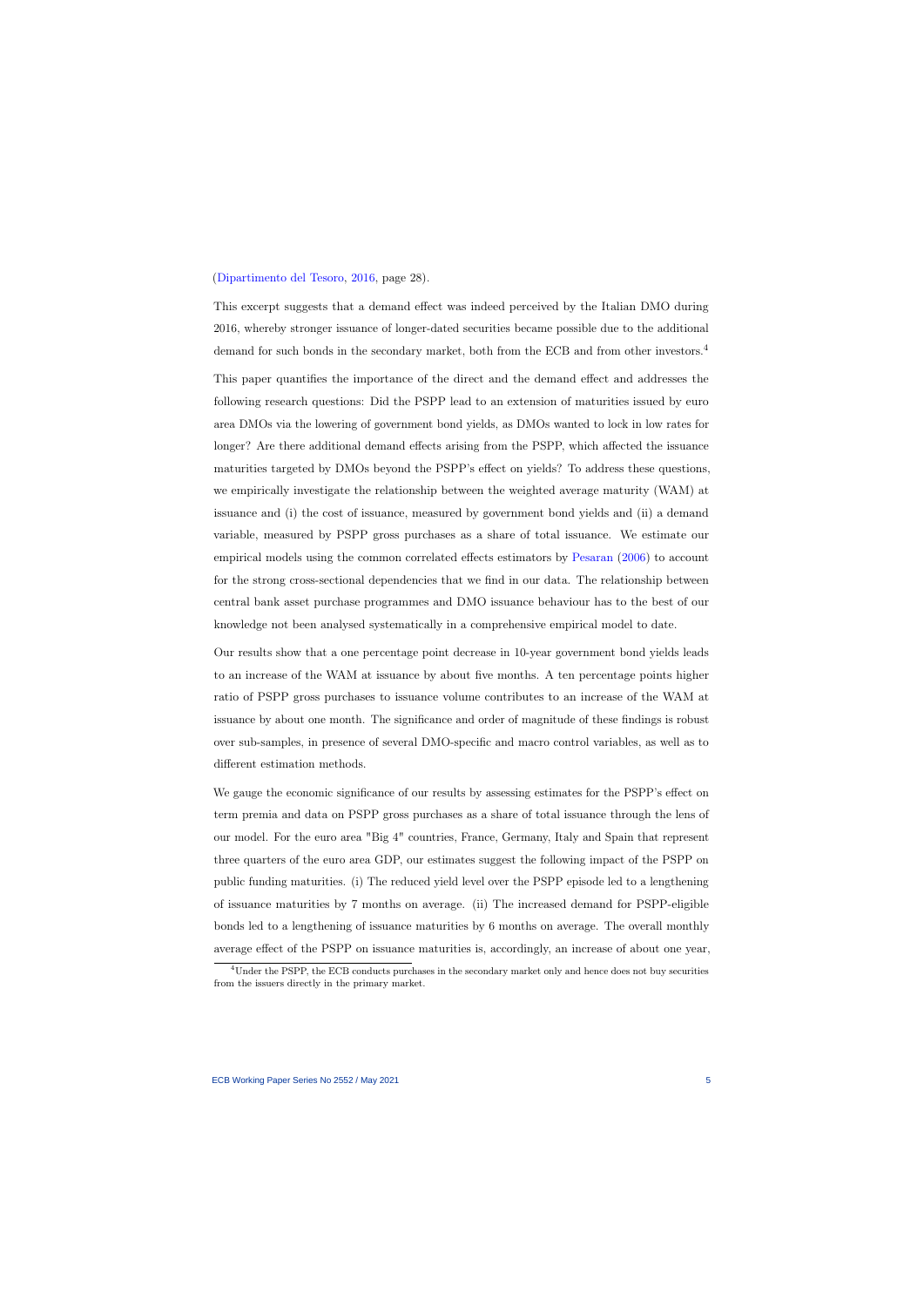which compares to the average issuance maturity of Germany, France, Italy and Spain before the PSPP of about four years.

Furthermore, we present a segmentation of our sample into countries that were more and less vulnerable to fiscal stress during the European sovereign debt crisis, respectively. Given the higher uncertainty and potentially higher roll-over risks, more vulnerable countries may have higher incentives to make use of a favourable market environment. Indeed, we find that these countries increase the maturity of their issuance relatively stronger in response to yield changes and PSPP purchases than less vulnerable countries.

The results of this paper are a basis for further work on the economic impact of maturity extension by DMOs during the PSPP and its potential relevance for the transmission of monetary policy. A key element in the transmission of accommodative monetary policy to the real economy is how lower market rates, in particular for longer-dated debt, improve financing conditions of borrowers. This alleviation in funding constraints contributes to an increase in aggregate demand and to a reduction of refinancing risk for the borrower.

A decline in public debt servicing costs and reductions in its refinancing risk enables governments to increase general public spending, alleviates financing restrictions for longer-term projects and/or reduces the overall tax burden and tax variability. Additionally, improved debt sustainability likely leads to a reduction of credit risk and thereby of yields, thus further propagating the beneficial effect.

Similar transmission effects could potentially be found across all sectors of the economy. In fact, non-financial corporations can also be found to adjust their maturity structure in response to central bank purchases of public debt. Following the "gap-filling" theory by [Greenwood](#page-31-4) [et al.](#page-31-4) [\(2010\)](#page-31-4), firms issue longer when central bank asset purchases reduce the effective supply of long-term debt in the markets, given the inelastic demand of preferred-habitat-investors, such as insurance corporations.<sup>5</sup> This maturity extension of private-sector debt can also be understood as an intended consequence of central banks' asset purchase programmes, as it alleviates funding constraints of the private sector.

Our findings can also have implication for research that quantifies the duration channel of quantitative easing (QE) that works through a crowding-out of price sensitive investors, who re-balance their portfolios towards riskier assets. When governments issue longer maturities, there is a crowding-in of price-sensitive investors due to the increased supply of longer-dated

 ${}^{5}$ [Foley-Fisher et al.](#page-31-5) [\(2016\)](#page-30-4) and [Badoer and James](#page-30-4) (2016) provide empirical evidence in support of this theory.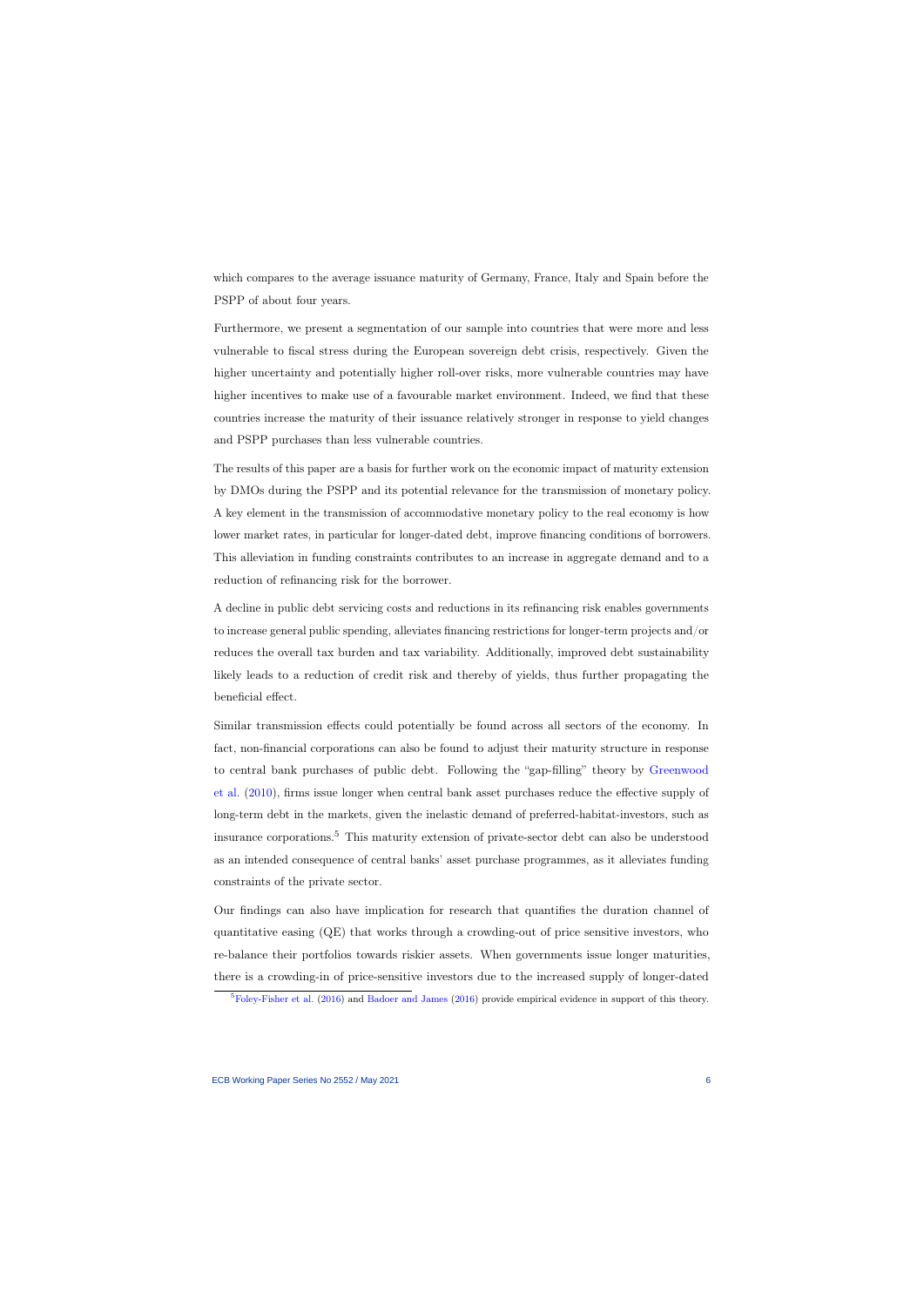bonds, which are not purchased by the central bank, with a positive overall impact on government bond yields. This is in line with the arguments presented by [Greenwood et al.](#page-31-6) [\(2014\)](#page-31-6), who show with a back-of-the-envelope calculation that the issuance of longer-dated securities by the US Treasury following the start of QE partially counteracted the impact of the QE on yield levels. Estimations of the duration channel, which treat government funding maturity as unresponsive to yield and demand effects of QE (i.e. as an exogenous variable) may, therefore, overstate the total impact of the QE on yields since a portion may have been counteracted through maturity transformation by governments.

The rest of the paper is structured as follows. After giving a review of the existing literature in Section [2,](#page-7-0) we provide a description of DMOs' objectives and behaviour in Section [3.](#page-10-0) Section [4](#page-14-0) describes the data set and its properties as well as our econometric model to analyse DMO behaviour. All regression results as well as an illustration of their economic significance are provided in Section [5.](#page-20-0) We conclude the analysis in Section [6.](#page-28-0)

### 2 Review of the Existing Literature

This section offers a summary of the related literature focusing on three strands relevant for this work. The first strand of literature analyses characteristics as well as monetary policy implications of the maturity structure of government debt. The second strand argues that the maturity structure of debt issuance can be used as a tool of macroeconomic stabilisation policy itself. The third strand of literature analyses the behaviour of DMOs empirically.

<span id="page-7-0"></span>Related to the first strand of literature, [Vayanos and Vila](#page-33-1) [\(2021\)](#page-33-1) formalise a term structure model of preferred-habitat investors, where risk-averse arbitrageurs conduct substitution across maturities. In their model, scarcity of securities that have a preferred-habitat investor base can drive up bond prices. The total supply of bonds is thereby a determinant of their yields and impacts the market price for duration risk. Building on this model, [Greenwood and Vayanos](#page-31-7) [\(2014\)](#page-31-7) investigate how the supply and maturity distribution of public debt affects bond yields and expected returns. They find a positive relationship between maturity-weighted debt-to-GDP and longer-dated bond yields.

[Krishnamurthy and Vissing-Jorgensen](#page-32-2) [\(2012\)](#page-32-2) conduct an empirical analysis of the aggregate demand for treasury debt showing that changes in treasury supply have large effects on a variety of yield spreads, such as for safety and liquidity, due to preferred-habitat investors. [Greenwood](#page-31-6)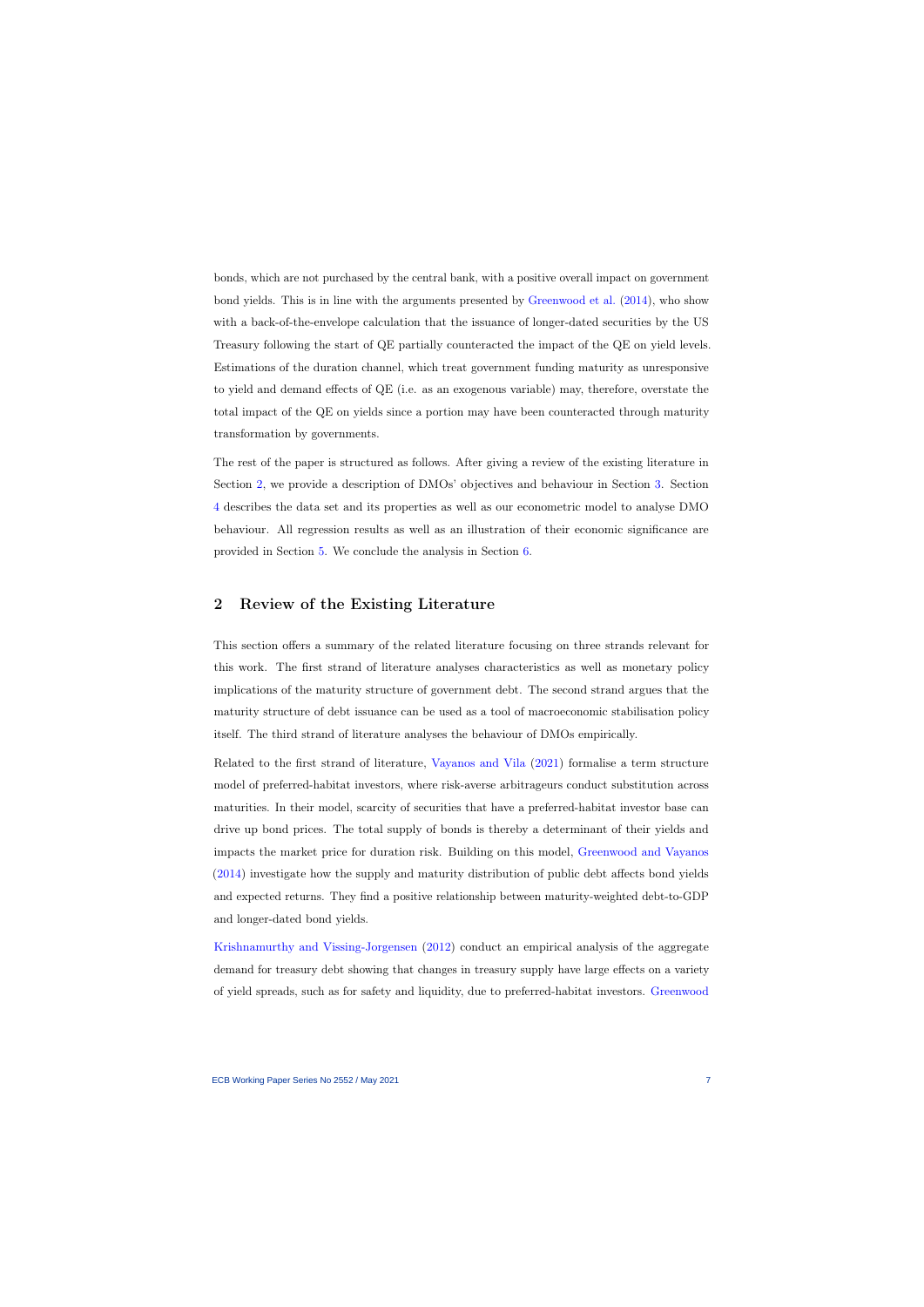[et al.](#page-31-6) [\(2014\)](#page-31-6) argue that some types of in particular short-term government debt securities are cash-like due to safe-haven/liquidity characteristics and that the marginal holder of long-term government debt is a specialised fixed income investor, who demands compensation for bearing interest rate risk. These two papers underpin the notion of scarcity and supply effects, according to which changes in the supply behaviour of DMOs can have an effect on government bond yields.

Potential interactions between central banks' asset purchase programmes (APP) and government debt issuance have gained attention in the literature since the start of such programmes in the United States in 2008. [Li and Wei](#page-32-0) [\(2013\)](#page-32-0) and [Eser et al.](#page-31-1) [\(2019\)](#page-31-1) develop term structure models to estimate the effects of central banks' asset purchases in the United States and the euro area, respectively. Both papers consider bond supply and duration factors in their models. The results by [Li and Wei](#page-32-0) [\(2013\)](#page-32-0) imply that the Federal Reserve's QE programmes until 2011 in sum reduced the 10 year US treasury yield by about 100 basis points. [Eser et al.](#page-31-1) [\(2019\)](#page-31-1) estimate that the ECB's APP has reduced the 10 year term premium in the euro area by 95 basis points. [Greenwood et al.](#page-31-6) [\(2014\)](#page-31-6) argue that while the FED's QE programme led to a sizeable reduction in 10-year US treasury yields of 137 basis points, the simultaneous impact of maturity extension by the US treasury, counteracted this effect by 48 basis points. The paper does not assess the relationship between large scale asset purchases and the funding behaviour of DMOs systematically using econometric methods. The quantification in this work is based on the growth in the total maturity of outstanding debt by the US treasury during the QE implementation and point estimates for the 10-year yield impact of QE in other academic papers. In contrast, our paper shows that the weighted average maturity of newly issued government debt in the euro area reacts significantly to yield changes and central bank asset purchases. The results from our paper could therefore be used to serve as an input to term structure models that estimate the effect and persistence of QE programmes.

A second strand of literature analyses the role of the maturity structure of debt as a tool for macroeconomic stabilisation policy. [Leong](#page-32-3) [\(1999\)](#page-32-3) and [Wolswijk and de Haan](#page-33-0) [\(2005\)](#page-33-0) note a discrepancy between the academic debate and practice when it comes to public debt management. While much of the scientific literature focusses on macroeconomic stabilisation goals, DMO practitioners take a more microeconomic approach by focusing on the cost-risk trade-off inherent in an upward-sloping yield curve. The macroeconomic literature often views public debt management from the perspective of a government optimisation problem, where DMO and government are one single entity. This approach ignores principal-agent problems that could arise, for example,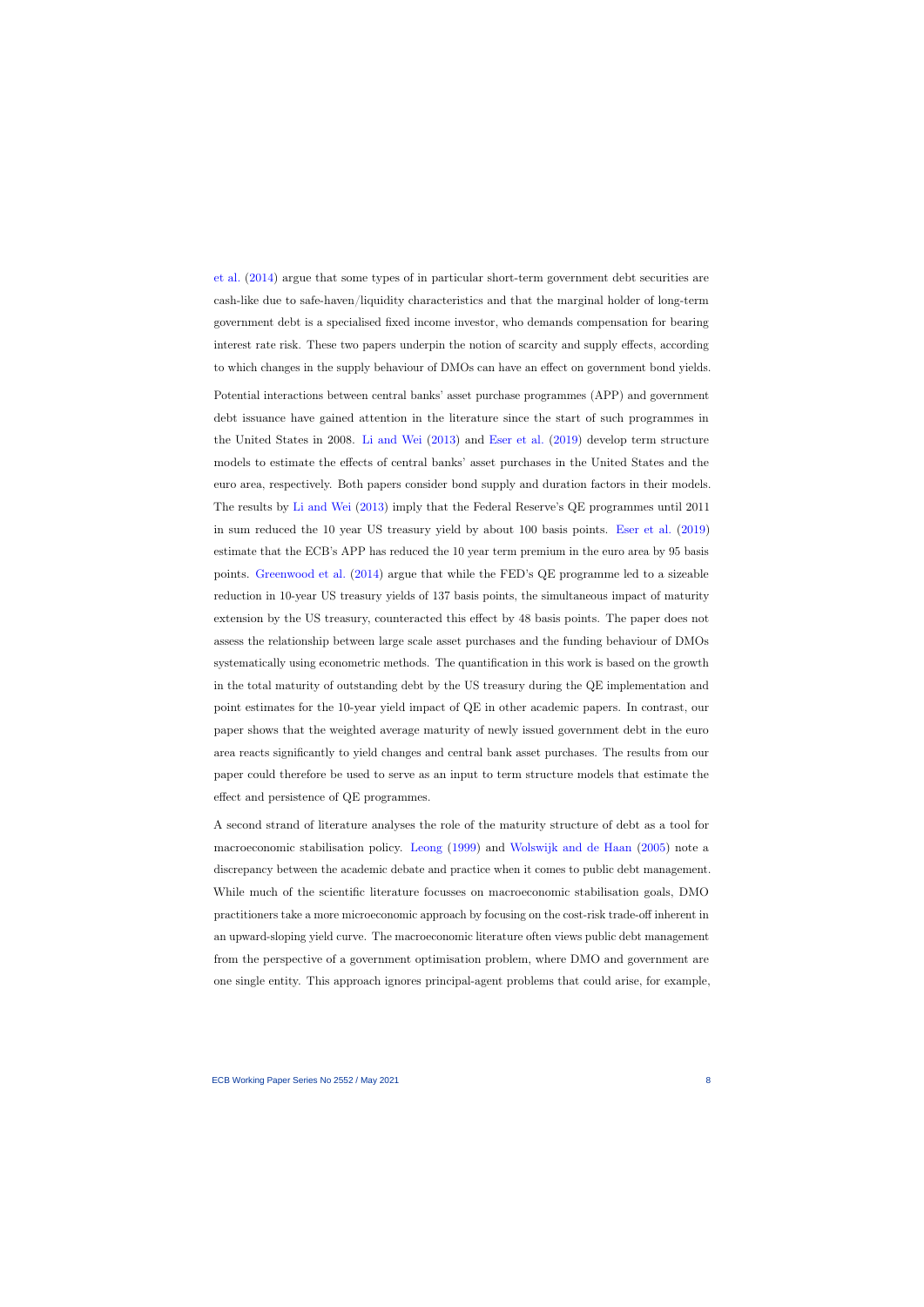due to potentially different planning horizons between governments searching for re-election and DMOs having a long-term perspective.

[Tobin](#page-33-2) [\(1963\)](#page-33-2) argues that governments should follow a countercyclical debt maturity policy for macroeconomic stabilisation purposes. He argues that governments should issue longer-dated maturities during economic expansions to drive up long-term interest rates, while the minimisation of financing costs is considered a secondary priority and risk minimisation is not considered. [Friedman](#page-31-8) [\(1992\)](#page-31-8) studies the proposition of [Tobin](#page-33-2) [\(1963\)](#page-33-2) empirically to quantify the impact of debt management policies on both interest rates and real economic activity. The simulations suggest, for a given budget deficit and therefore a given amount of debt to be issued, that long-term bond yields fall if a government issued short- rather than long-term securities. This in turn stimulates business investment, residential construction, and other interest-sensitive elements of aggregate spending. [Angeletos](#page-30-5) [\(2002\)](#page-30-5) studies the optimal maturity structure of public debt in a general equilibrium model. He shows that a broad range of Arrow-Debreu allocations are implementable when the government has the possibility of issuing debt at different maturities. Optimal policy consists of issuing long-term debt, which is used to invest into short-term debt as a reserve fund. The government can draw from this fund in bad times to stabilise the economy. Relatedly, [Bhandari et al.](#page-30-6) [\(2017\)](#page-30-6) derive prescriptions for optimal debt maturity in a dynamic macro model. They show that the government's optimal target debt level is negative when a Ramsey planner can control the maturity structure of a non-state-contingent debt portfolio.

[Krause and Moyen](#page-32-4) [\(2016\)](#page-32-4) formalise in a New Keynesian model that the capability of a central bank to reduce real debt levels by setting higher inflation targets increases with the average maturity of government debt. [Missale and Blanchard](#page-32-5) [\(1994\)](#page-32-5) delve into the same issue. They document that higher debt levels are related with lower average maturity of debt. They rationalise this finding in a reputation model, where the government decreases the maturity with rising debt levels, in order to keep its commitment to low inflation credible.

A further strand of literature analyses the behaviour of DMOs themselves, mainly using empirical methods. [Greenwood et al.](#page-31-6) [\(2014\)](#page-31-6) formalise an objective function of DMOs regarding the issuance of short- and long-term debt. This function captures the trade-off between the liquidity premium of short-term debt versus its higher refinancing risk compared to long-term debt, also considering the costliness of budget variability. [Hoogduin et al.](#page-32-6) [\(2011\)](#page-32-6) investigate DMOs' reaction functions in terms of long- versus short-dated issuance. They find that higher term spreads and higher long-term yield levels translate into a higher proportion of short-dated debt in a panel of eleven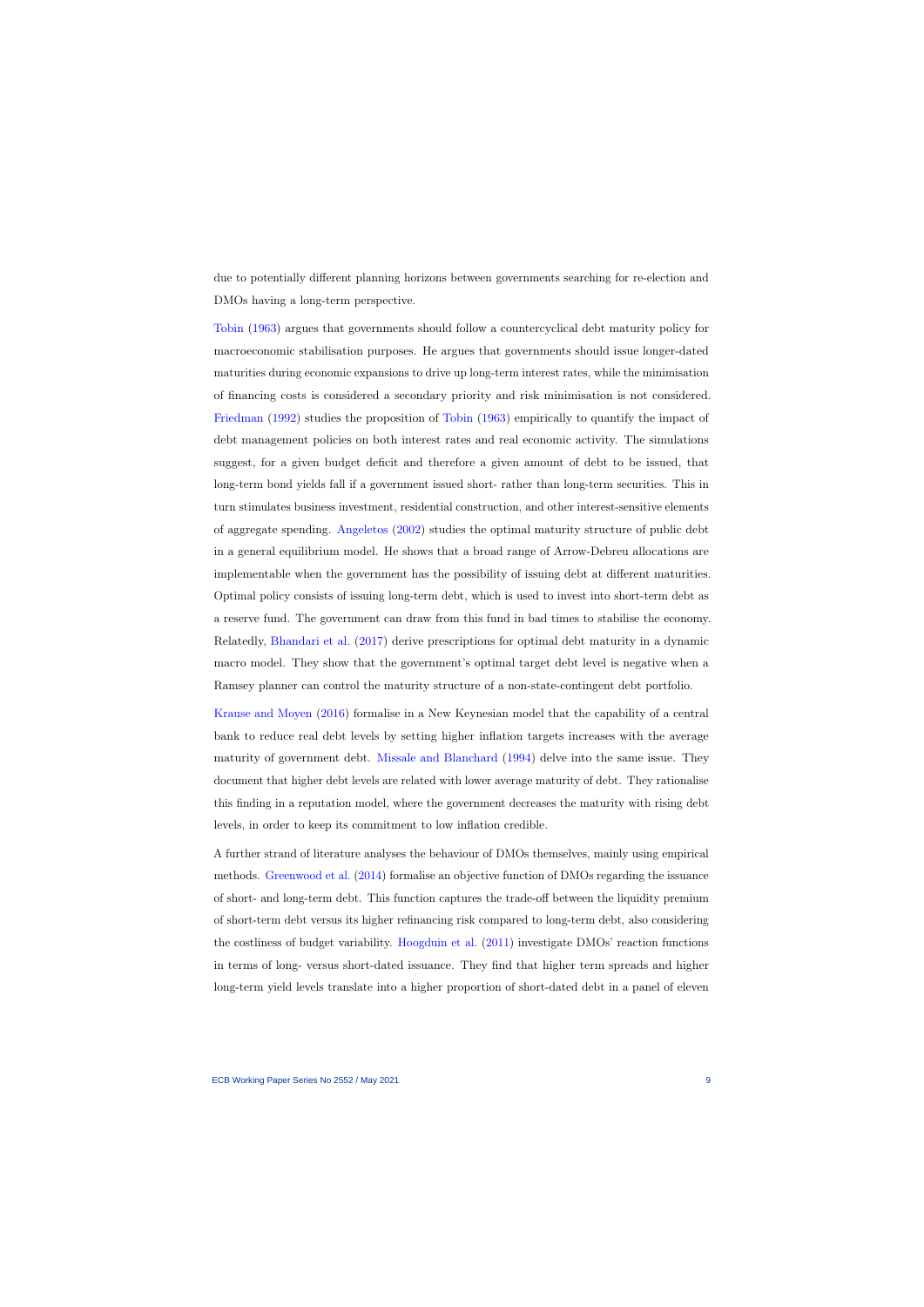euro area countries between 1990 and 2009. They document an increase in the proportion of short-term debt after 1999 and after the start of the global financial crisis in 2008.

[Abbas et al.](#page-30-7) [\(2014\)](#page-30-7) study the structure of public debt in a panel of 13 advanced economies between 1900 and 2011. Their results suggest that changes in the debt composition that increase exposure to crisis risk, such as a maturity shortening, can be related with subsequent financial crises. [De Broeck and Guscina](#page-30-8) [\(2011\)](#page-30-8) investigate crisis-related changes in government debt issuance in a panel of 16 European countries between 2007 and 2009. They find a shift away from fixed-interest rate instruments with longer maturities towards shorter-dated debt during the financial crisis. These works do not, however, consider the DMOs' response to changes in yields.

[Beetsma et al.](#page-30-9) [\(2021\)](#page-30-9) construct a theoretical model, where the public debt maturity choice depends on the liquidity services of short-term debt, roll-over risk, and credit risk. Using data for six euro area countries between 1999 and 2007 in a panel vector auto-regression framework, they find that higher risk aversion, credit risk, and demand for short-term liquid assets have negative effects on the maturity of newly issued debt. [Wolswijk](#page-33-3) [\(2020\)](#page-33-3) finds that higher interest rate spreads are related with a rising share of short-term debt issuance in a panel of ten euro area countries. This effect is found to be stronger in more vulnerable countries with higher debt levels.

### 3 An Illustrative Description of DMO Behaviour

Practitioners generally frame the government debt management problem in terms of a simple trade-off model between cost and risk, as formalised, for example, by [Greenwood et al.](#page-31-0) [\(2015\)](#page-31-0). Former US treasury Secretary Lawrence Summers summarised the considerations as follows: I think the right theory is that one tries to [borrow] short to save money but not [so much as] to be imprudent with respect to rollover risk. Hence there is certain tolerance for [short-term] debt but marginal debt once [total] debt goes up has to be more long term (cited after [Greenwood et al.,](#page-31-0) [2015\)](#page-31-0).

<span id="page-10-0"></span>Accordingly, DMOs optimise the maturity of its debt issuance intertemporally with regard to the funding cost (or interest expense) and to the refinancing risk, equating the marginal benefit of reducing refinancing risk with the marginal expense of higher funding costs. Figure [1](#page-11-0) presents a stylised illustration of the cost-risk trade-off faced by DMOs in the spirit of the model by [Greenwood et al.](#page-31-0)  $(2015).<sup>6</sup>$  $(2015).<sup>6</sup>$ 

<sup>&</sup>lt;sup>6</sup>In practice DMOs employ a variety of indicators to measure portfolio risk, such as duration targets, average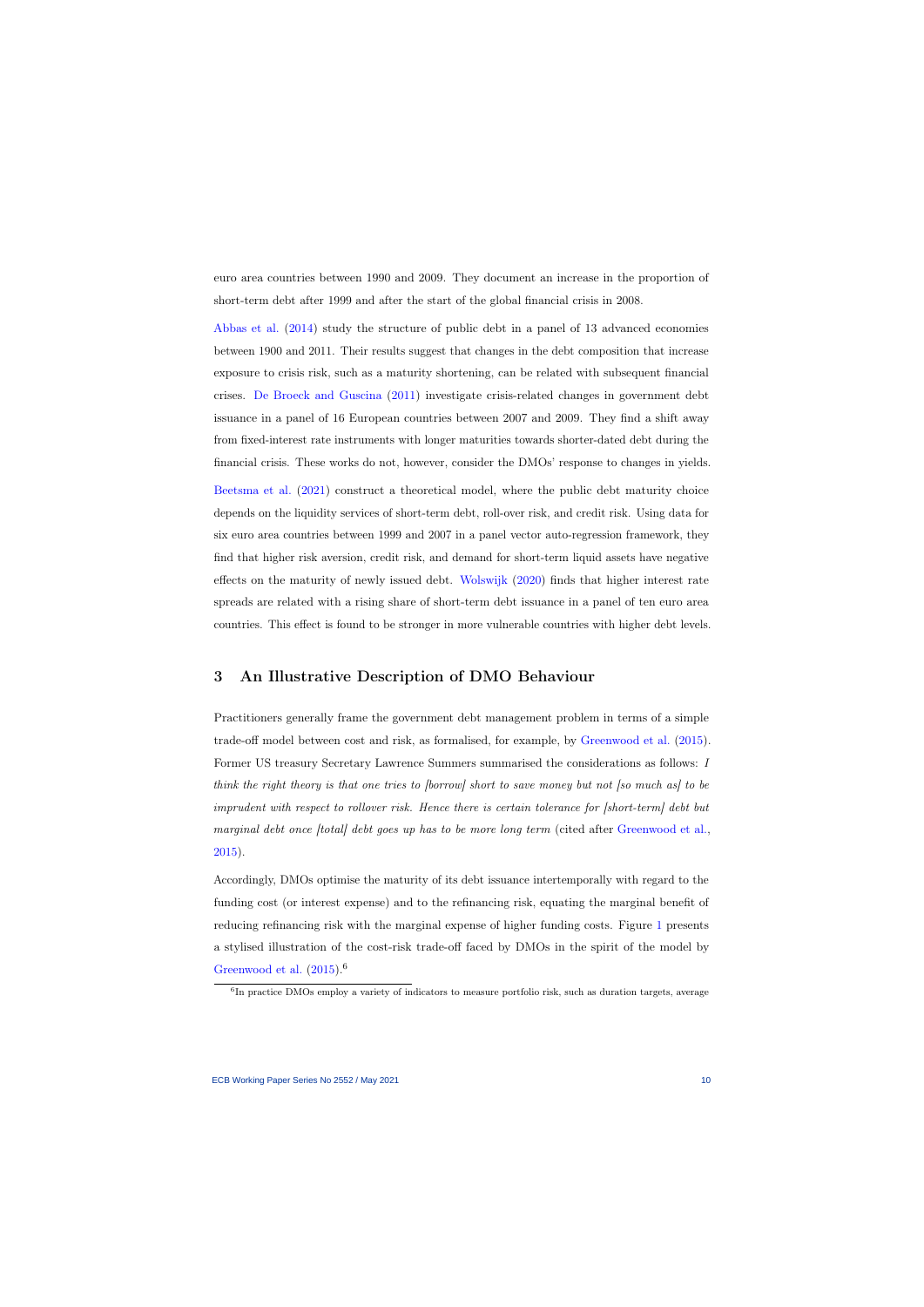



<span id="page-11-0"></span>Note: Dashed lines represent indifference curves for DMOs A and B in the cost-risk space. Solid line depicts a market curve of debt at different maturities.

We assume that a DMO faces an objective to minimise both funding costs and refinancing risk, subject to their funding need and current market conditions.<sup>7</sup> The dashed lines in the figure represent indifference curves, which represent combinations of costs and refinancing risk that yield the same level to the objective function for the  $\rm{DMO}^8$  Figure [1](#page-11-0) shows indifference curves for two different DMOs, denoted as A and B. Reducing refinancing risk by funding via longer-term debt is associated with an acceptable increase in the funding cost captured by the slope of the DMO indifference curve. Depending on whether the DMO requires a large (or small) reduction in refinancing risk in order to accept an increase in funding costs, the slope of the line is flatter (or steeper). The steepness of the indifference curves may vary across DMOs and possibly also

interest rate re-fixing period of the debt portfolio and other risk-adjusted cash flow based targets. See [Jonasson](#page-32-7) [and Papaioannou](#page-32-7) [\(2018\)](#page-32-7) for a detailed report of such targets.

<sup>&</sup>lt;sup>7</sup>For example, the Italian DMO states, "Italy has focused on two principal risks: that posed by the interest rate [...] and that of refinancing, in order to distribute the maturities uniformly over time so that new debt may be placed with greater ease [...]. It is therefore crucial for Italy to set up an approach to debt management that places at the centre of its strategy risk control, and particularly those risks posed by rates and refinancing." [Dipartimento](#page-30-10) [del Tesoro](#page-30-10) [\(2015\)](#page-30-10), pp.5-6.

<sup>8</sup>For simplicity of the exposition we assume in the figure that costs and refinancing risk are perfectly substitutable against each other, resulting in linear curves. In a more general case with imperfect substitutability, the indifference curves would be concave, as both arguments of the objective, i.e. funding cost and refinancing risk, are "bads" that the DMO seeks to minimise.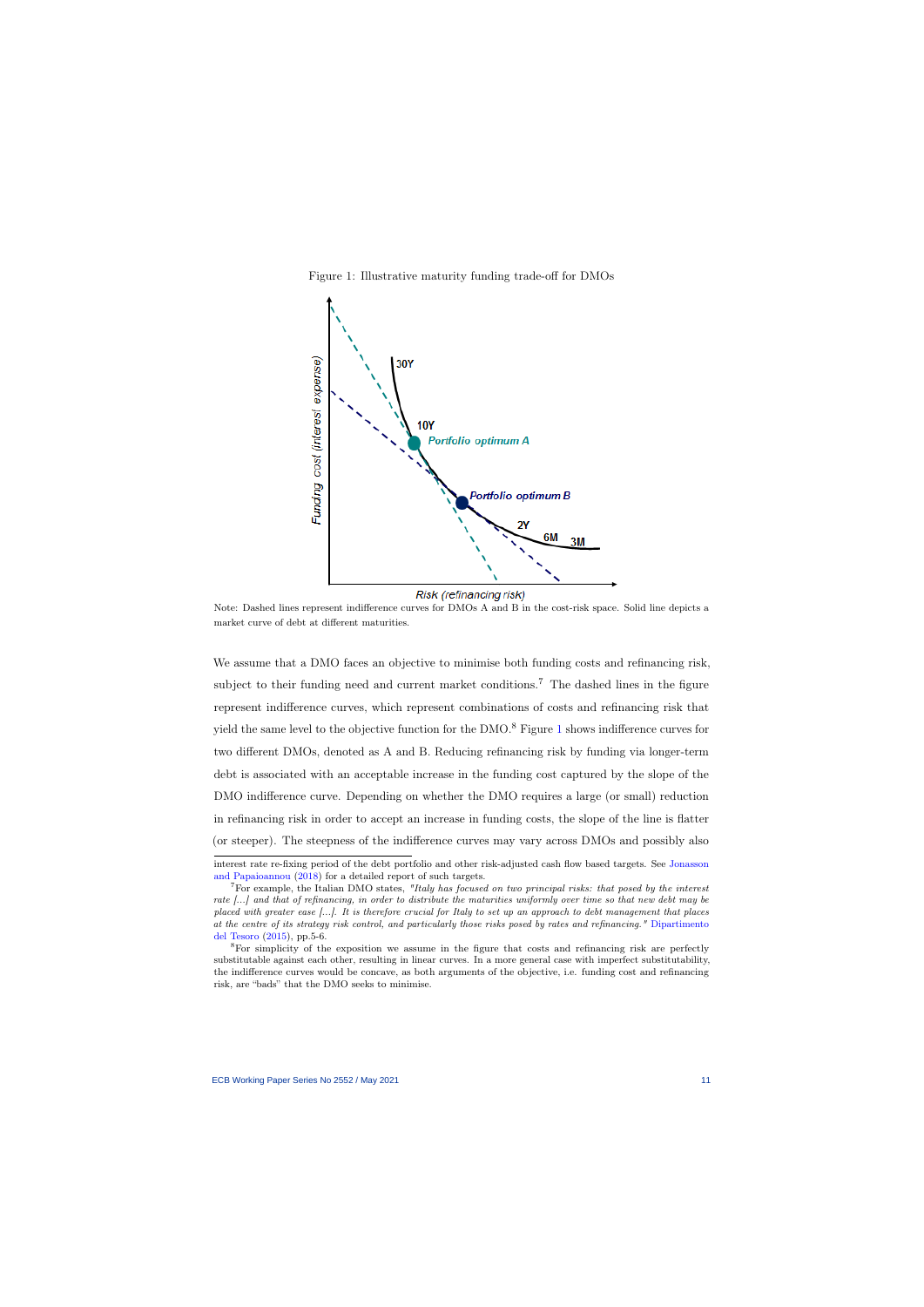over time. For example, some DMOs may have become more tilted towards risk-reduction in response to the European sovereign debt crisis.

A DMO can issue debt instruments with different tenors for funding its government's debt. The debt instruments issued will carry varying interest expenses, as the level of interest rates fluctuates in the market. The instruments will be associated with changing refinancing risk, since future demand for such bonds may shift. At each point in time, we assume that the government faces a market frontier in the cost-risk space reflecting market conditions, such as interest rates and term spreads, for a given funding need of the DMO. This market curve is depicted by the solid line in Figure [1.](#page-11-0) As the y-axis is given in percent and the risk depicted on the x-axis is inversely related with debt maturity, this market curve can also be thought of as a mirrored yield curve. A downward sloping market curve would then correspond to an upward sloping government bond yield curve: In an environment with an upward sloping yield curve, short-dated instruments (located at the lower-right part of the market curve) will be cheaper to issue but carry higher refinancing risk, while longer-dated instruments (located at the upper-left part of the market curve) will be more expensive but postpone refinancing risk further into the future.

The stylised representation in Figure [1](#page-11-0) illustrates the optimal average maturity composition of government debt as the point where the slope of the DMO's indifference curve is equal to the slope of the market frontier. A steeper cost-risk trade-off translates into a portfolio optimum with a higher average maturity. This is reflected in the different portfolio optima for DMOs A and B in Figure [1.](#page-11-0) Through its issuance behaviour (e.g., in the form of new issuance, buybacks and exchanges) and by entering derivative agreements (such as interest rate swaps), a DMO can transform its average portfolio maturity toward the optimum level. A DMO may to some extent be able influence the position of the market curve by consistently following a specific strategy across time, thus giving investors predictability and reducing the risk premia embedded in government yields.

The potential effect of the PSPP on DMOs' maturity funding behaviour is illustrated in Figure [2.](#page-13-0) Assuming that the yield curve for government debt declines and flattens due to central bank asset purchases, the market curve (black solid line) shifts down- and inwards. The market curve also becomes shorter at its upper-left end, as the cost for any long-term tenor is now lower than before. In this new environment, the DMO extends the average maturity of its debt from the portfolio "pre PSPP" to the portfolio "during PSPP", where it faces a generally better combination of cost and risk. Based on this simplified representation, we hypothesise that the PSPP, in addition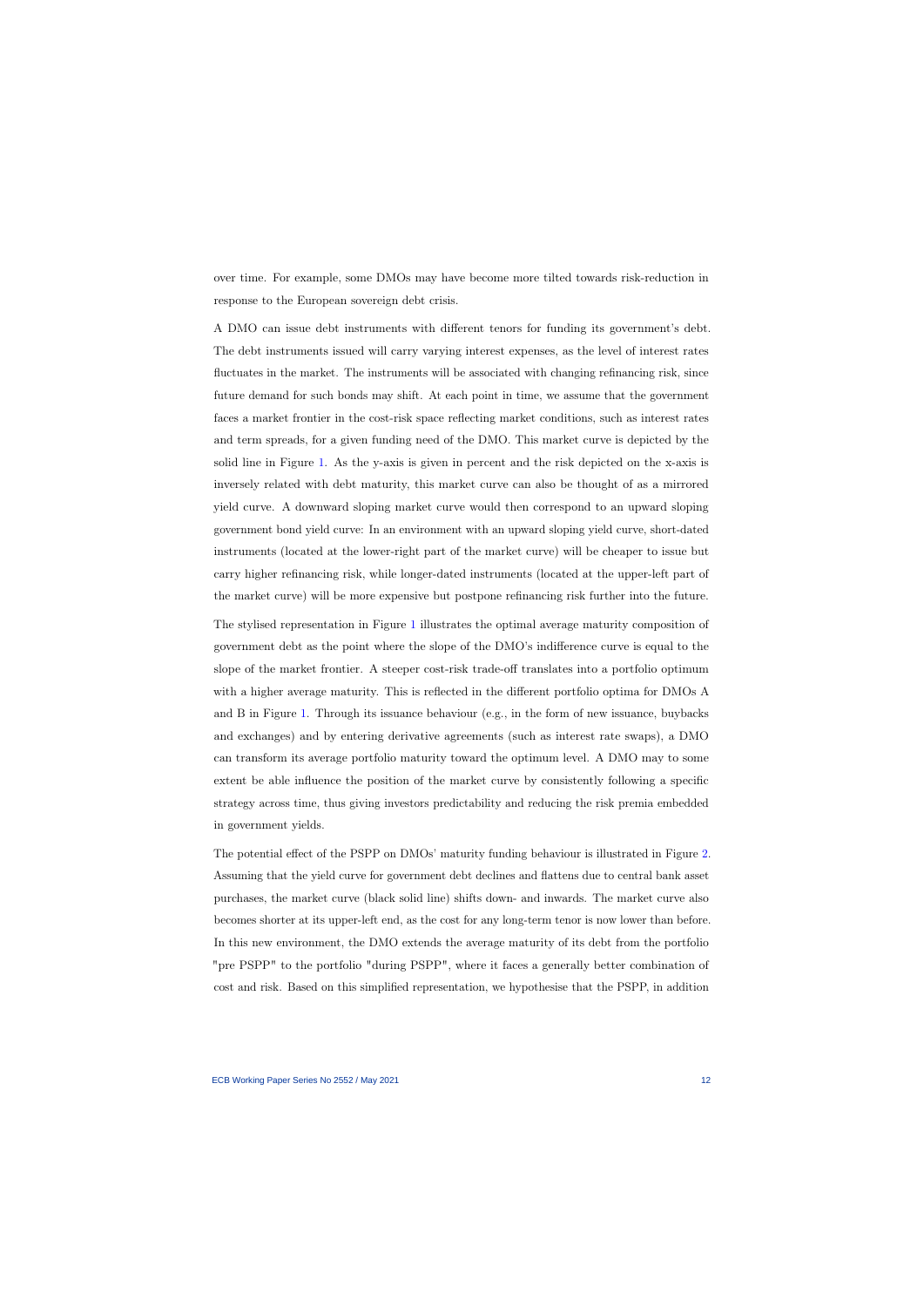to its effect of lowering yields and term spreads could lead to an overall reduction in refinancing risk for DMOs. In particular, it may have provided assurance that longer-dated bonds would be purchased by the market at an acceptable price for the duration of PSPP implementation.



Figure 2: Effect of the PSPP on DMOs' funding trade-off

<span id="page-13-0"></span>Note: Dashed lines represent DMO indifference curves in the cost-risk space. Solid lines depict market curves of debt at different maturities before and during the PSPP.

As with any model, there are limitations to the practical applicability of the illustrative funding trade-off depicted in Figures [1](#page-11-0) and [2.](#page-13-0) In particular, it is not a comprehensive representation of funding choices. In practice, DMOs decide on the instruments issued, the issuance means and overall transparency, depending on the size of their funding requirements, the liquidity of their markets, their investor base, their risk tolerance and other internal and external drivers. A non-exhaustive overview of their decision space is provided in Table [1.](#page-14-1)

One limitation is that the illustrative model abstracts from the intertemporal nature of the DMO decision problem in the following sense. Only in rare circumstances will a DMO have to refinance the entire government debt in one period. In general, DMOs refinance around 10 to 20% of the outstanding government debt within one year. The overwhelming share of government debt has been "locked-in" by funding decisions taken in previous years. The relevant metric for capturing the outcome of a DMO's optimisation at a given point in time with regard to the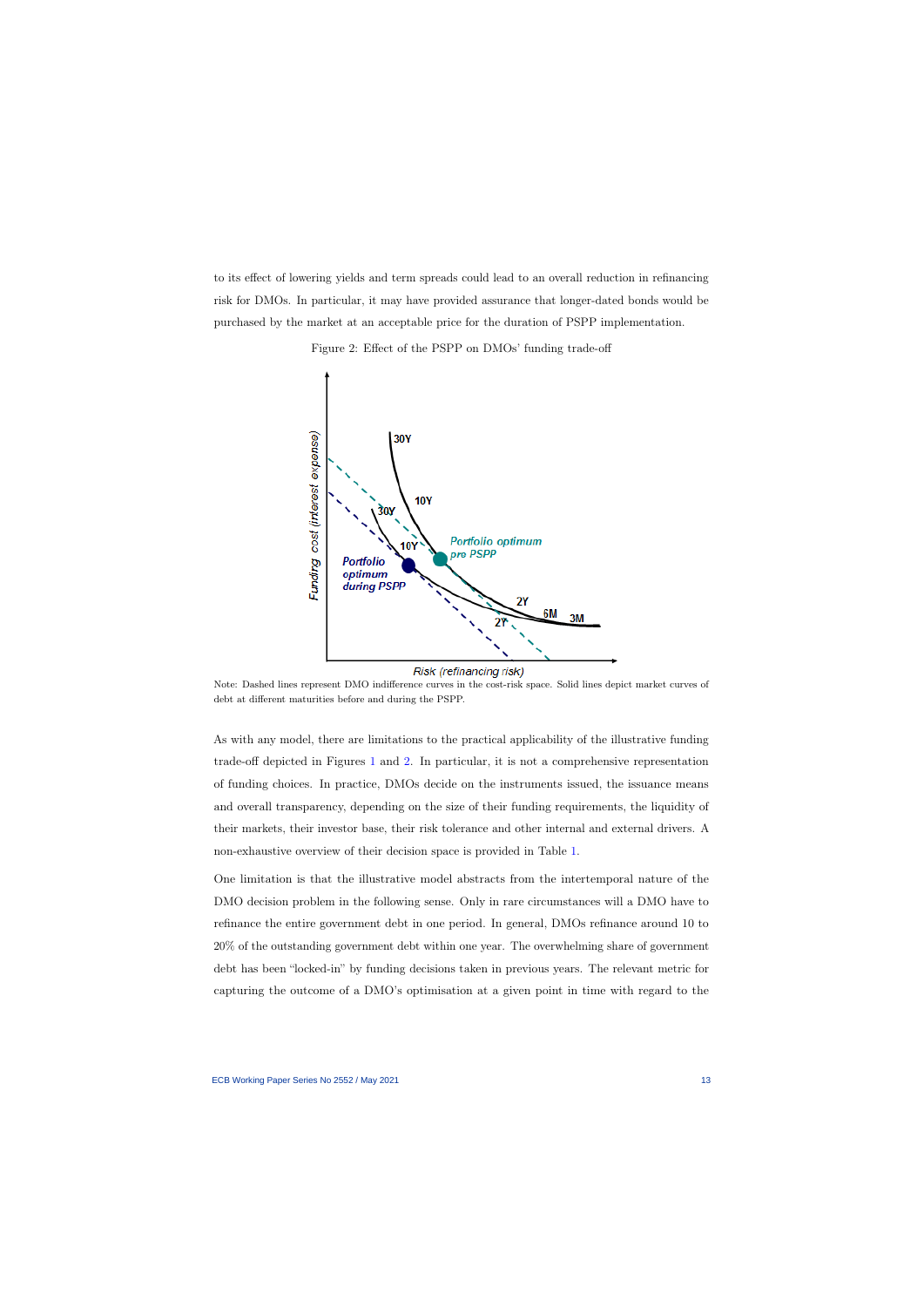maturity composition of the debt is, therefore, the weighted average maturity of the newly issued debt. This indicator will, accordingly, be the main variable of interest in our empirical analysis. The relation between WAM at issuance compared to the WAM of the overall debt portfolio outstanding (hereafter also denoted as WAM outstanding) is further described in Appendix [A.](#page-34-0)

| Objectives                                                                                                                                                                                                                                                                                                                                                                                    | Tools                                                                                                                                                                                                                                                                                                                                                                                                                                                                                               | Drivers                                                                                                                                                                                                                                                                                                                                                                               |
|-----------------------------------------------------------------------------------------------------------------------------------------------------------------------------------------------------------------------------------------------------------------------------------------------------------------------------------------------------------------------------------------------|-----------------------------------------------------------------------------------------------------------------------------------------------------------------------------------------------------------------------------------------------------------------------------------------------------------------------------------------------------------------------------------------------------------------------------------------------------------------------------------------------------|---------------------------------------------------------------------------------------------------------------------------------------------------------------------------------------------------------------------------------------------------------------------------------------------------------------------------------------------------------------------------------------|
| $\bullet$ Minimise funding<br>costs<br>$\bullet$ Reduce risks,<br>including: market<br>risk, refinancing risk,<br>liquidity risk, credit<br>risk, settlement risk<br>and operational risk<br>• Develop and<br>maintain an efficient<br>market for<br>government<br>securities (depth,<br>liquidity)<br>$\bullet$ Reduce uncertainty<br>for investors<br>• Maintain a diverse<br>investor base | • Issuance means: auction,<br>syndication, buy-back, exchange,<br>retention, private placements<br>• Security types: e.g. floating vs.<br>fixed, currency denomination,<br>bond characteristics, green,<br>derivatives (in particular swaps)<br>• Maturity and size of issuance<br>• Number/size of benchmarks<br>• External communication: length<br>of funding plans/calendars,<br>pre-auction announcements,<br>communication of portfolio<br>composition targets<br>• Number of primary dealers | • Yield environment<br>• Market $\arccos x /$ investor<br>base<br>• Market depth/ liquidity<br>• Political considerations<br>• Macroeconomic and<br>financial sector policies<br>• Perception of market<br>cycle<br>• Risk aversion/ targets set<br>by finance ministry and<br>cost of budget variability<br>• Borrowing requirement<br>• Sustainability of debt/<br>creditworthiness |

Table 1: Summary of DMO objectives, tools and drivers

<span id="page-14-1"></span>Note: Market risk represents the risk of cost variability due to changes in market variables (such as interest or exchange rates), whereas refinancing risk (also known as roll-over risk) represents the risk that debt has to be refinanced at an unusually high cost, or cannot be rolled over at all. See [Jonasson and Papaioannou](#page-32-7) [\(2018\)](#page-32-7) for a comprehensive description of different types of risk faced by DMOs, including how they are managed and measured.

### 4 Data and Estimation Procedure

This section has three parts. The first part describes the data set. The second part analyses data properties, such as cross-sectional dependence and non-stationarity. The third part explains the econometric model employed in this paper and discusses issues of identification.

#### 4.1 Data

<span id="page-14-0"></span>Our empirical analysis is based on a newly constructed panel data set of seven euro area countries over a monthly sample period of just under ten years from December 2009 to April 2019. The size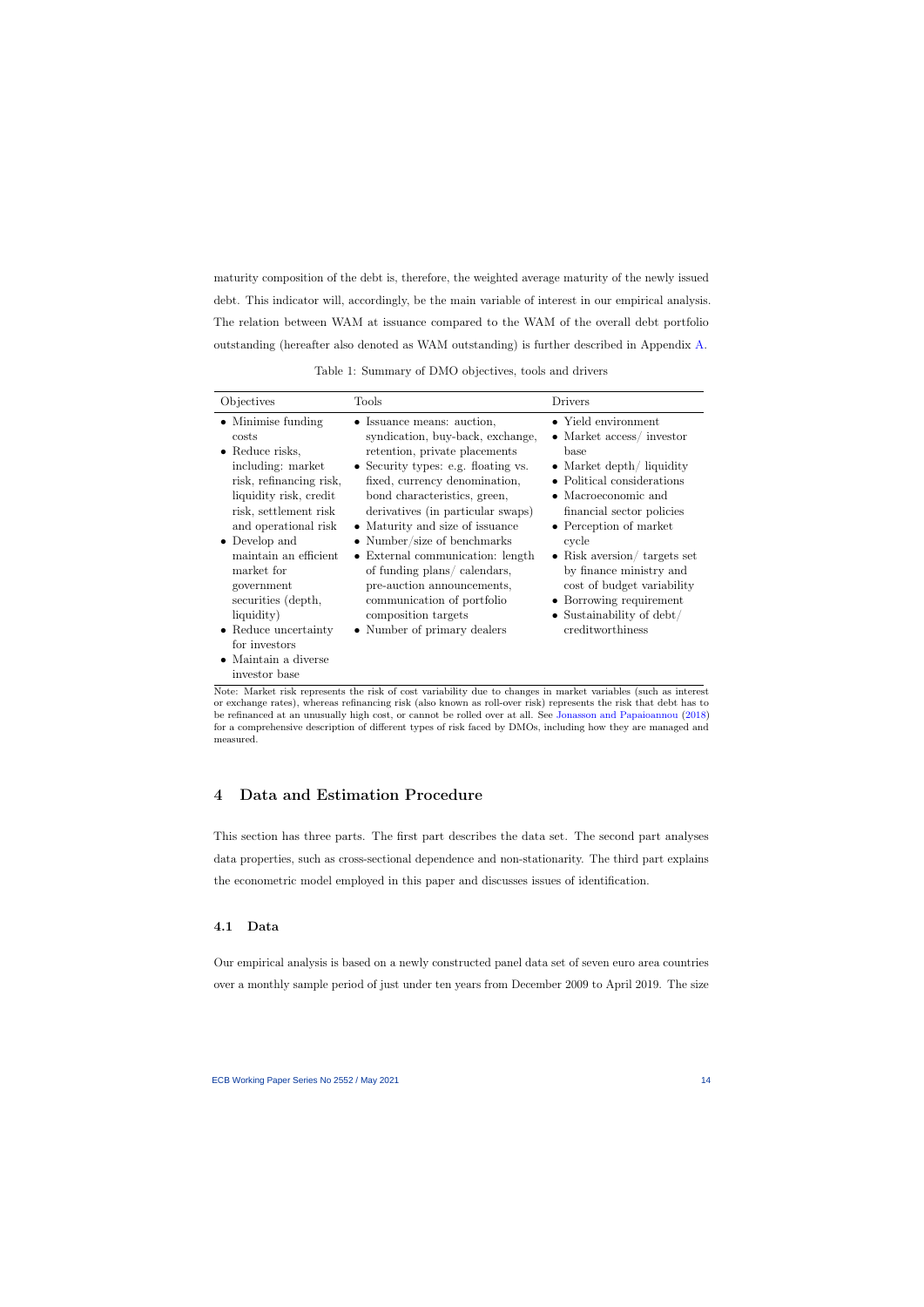| Country                             | DMO                                                             |
|-------------------------------------|-----------------------------------------------------------------|
| Belgium (BE)                        | Agence Fédérale de la Dette / Federaal Agentschap van de Schuld |
| France (FR)                         | Agence France Trésor                                            |
| Germany (DE)                        | Bundesrepublik Deutschland – Finanzagentur GmbH                 |
| Italy $(IT)$                        | Dipartimento del Tesoro                                         |
| the Netherlands (NL)                | Agentschap van de Generale Thesaurie                            |
| Portugal (PT)                       | Agência de Gestão da Tesouraria e da Dívida Pública             |
| Span(ES)                            | Tesoro Público                                                  |
| $\mathbf{r}$<br><b>11</b><br>$-0.1$ | $\sqrt{ }$<br>$\cdots$<br>$\mathbf{1}$<br>$\bigcap$             |

Table 2: Sample overview of countries and DMOs

Note: 791 usable observations between December 2009 and April 2019.

<span id="page-15-0"></span>of both panel dimensions is determined by data availability. This results in a balanced panel with 113 periods and 791 observations. The countries covered in our sample and the name of their respective DMO are summarised in Table [2.](#page-15-0) We collect data on DMO portfolios, government bond yields, and a set of control variables to account for the macroeconomic environment.

All data on DMO portfolios is taken from the European System of Central Banks' (ESCB) Centralised Securities Database (CSDB), which is the most comprehensive database for euro area sovereign debt securities. It consolidates security-level data from both ESCB-internal and commercial sources as of December 2009. The data undergoes extensive data quality testing within the ECB [\(European Central Bank,](#page-31-9) [2010\)](#page-31-9). Monthly WAM outstanding, monthly nominal issuance and monthly nominal redemptions for euro area general government securities are publicly available on the ECB's website for Government Finance Statistics (GFS). For the purpose of this paper it is, however, important to obtain data specific to central, rather than general government issuers, i.e. excluding regional government issuers. These regional governments often have individual issuance strategies that may differ from the central government DMO strategy. Aggregating diverging strategies may impede the clear identification of DMO behaviour. In addition, monthly data on WAM issuance as opposed to WAM outstanding is required to directly measure changes in DMO behaviour as explained in Section [3.](#page-10-0) The data on central government debt is provided to us by ECB statistics and has not been used in other research to date.

We obtain data on monthly PSPP purchases by jurisdiction from an internal database maintained by the ECB. This database contains security-level information, enabling the classification of issuer type, e.g., central government versus regional government and agencies.<sup>9</sup> The publicly available data does not allow for such a distinction. Additionally, the published data only discloses net as opposed to gross purchase values.

<sup>9</sup>EU supranational bonds are excluded from our analysis as well.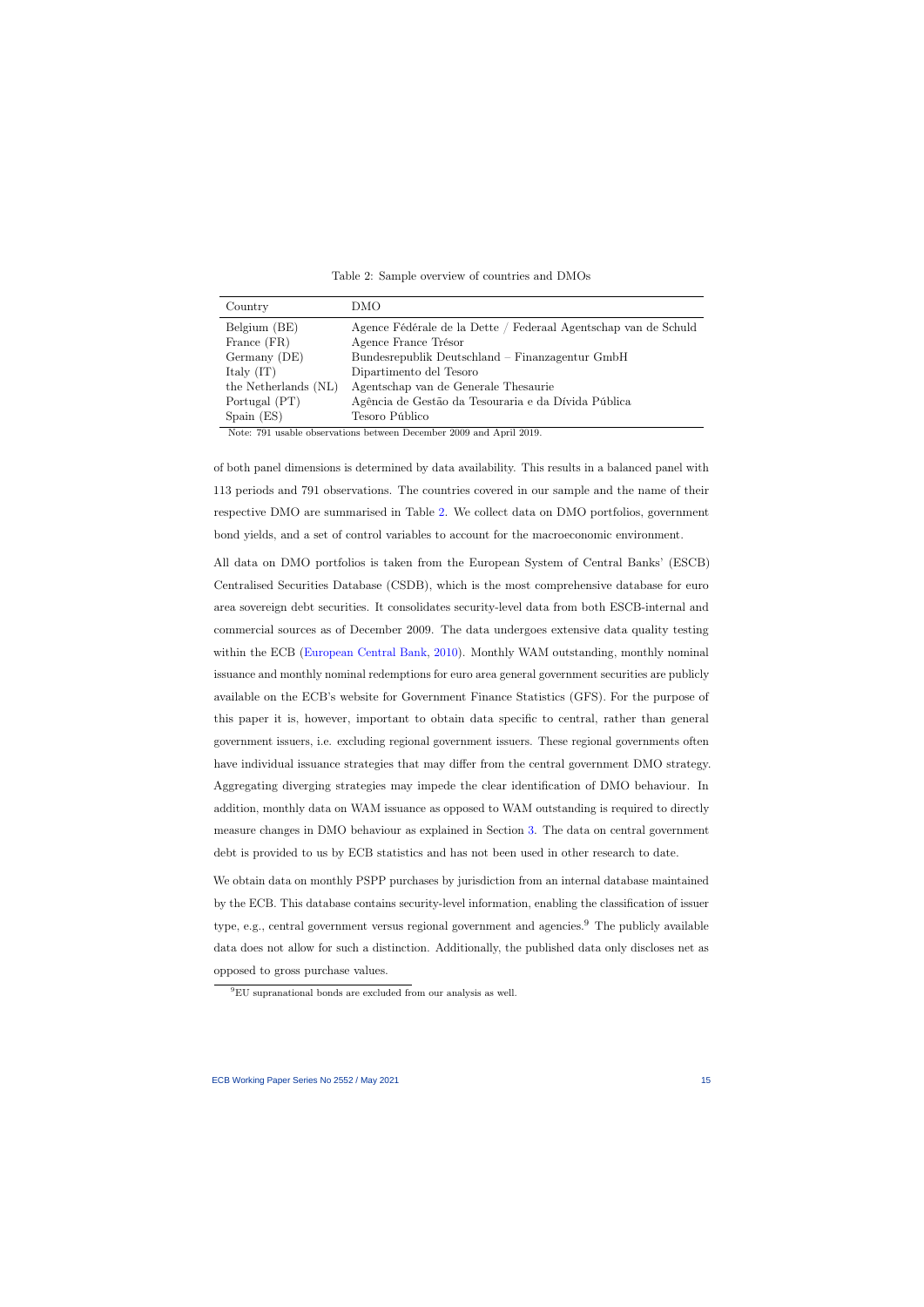We use government bond yield data that is publicly available on the ECB's website. The choice of countries is restricted by the availability of monthly yield data in the 5- and 10-year maturity segments.<sup>10</sup> Furthermore, Ireland was excluded due to a series of floating rate bonds with a nominal value of EUR 25 billion, issued by the Irish government in connection with the Irish Bank Resolution Corporation Act 2013, with original maturities ranging from 25 to 40 years, of which more than  $60\%$  have been cancelled to date. This issuance leads to massive structural breaks in the time series for WAM indicators of Irish government bonds [\(National Treasury](#page-32-8) [Management Agency,](#page-32-8) [2013\)](#page-32-8). Austria is excluded for precautionary reasons as the presence of outliers could distort the results. If we include data on Austria into the sample, our results become even stronger.

We use HICP inflation and industrial production excluding construction from the ECB's website as additional macroeconomic control variables. Summary statistics for all variables over different sub samples are provided in Tables [9](#page-37-0) and [10](#page-38-0) in Appendix [B.](#page-37-1)

Table 3: Cross-sectional dependence tests

|                                | $CD_P$     | $avg. (r_{ii})$ | $avg. ( r_{ij} )$ |
|--------------------------------|------------|-----------------|-------------------|
| WAM issuance                   | $8.61***$  | 0.177           | 0.179             |
| PSPP/issuance                  | $34.96***$ | 0.770           | 0.770             |
| 5-year yield                   | $37.52***$ | 0.836           | 0.836             |
| 10-year yield                  | $42.09***$ | 0.864           | 0.864             |
| Redemptions                    | $6.65***$  | 0.137           | 0.170             |
| WAM outstanding                | $21.01***$ | 0.431           | 0.512             |
| $\Delta$ Industrial Production | $11.15***$ | 0.231           | 0.231             |
| Inflation                      | $23.93***$ | 0.491           | 0.491             |

<span id="page-16-0"></span>Note:  $CD_P$  denotes Pesaran (2004) cross-sectional dependence test statistic. Asterisks indicate rejection of the null hypothesis of cross-sectional independence at  $10\%(*), 5\%(**)$  and  $1\%(***)$ .  $avg.(r_{ij})$  and  $avg.(|r_{ij}|)$  denote average and average absolute cross-sectional correlation coefficients.

#### 4.2 Cross-sectional dependence and non-stationarity

To determine the appropriate estimation method, we test the data for cross-sectional correlation and non-stationarity.

Table [3](#page-16-0) presents average (absolute) cross-sectional correlation coefficients and results for the CD-test for cross-sectional dependence [\(Pesaran,](#page-32-9) [2004\)](#page-32-9). The test statistic follows a standard normal distribution under the null hypothesis of cross-sectional independence. It is shown

 $10$ Ten euro area jurisdictions did not have 5- and 10-year benchmark bonds outstanding throughout the sample period: Cyprus, Estonia, Finland, Greece, Latvia, Lithuania, Luxembourg, Malta, Slovakia and Slovenia.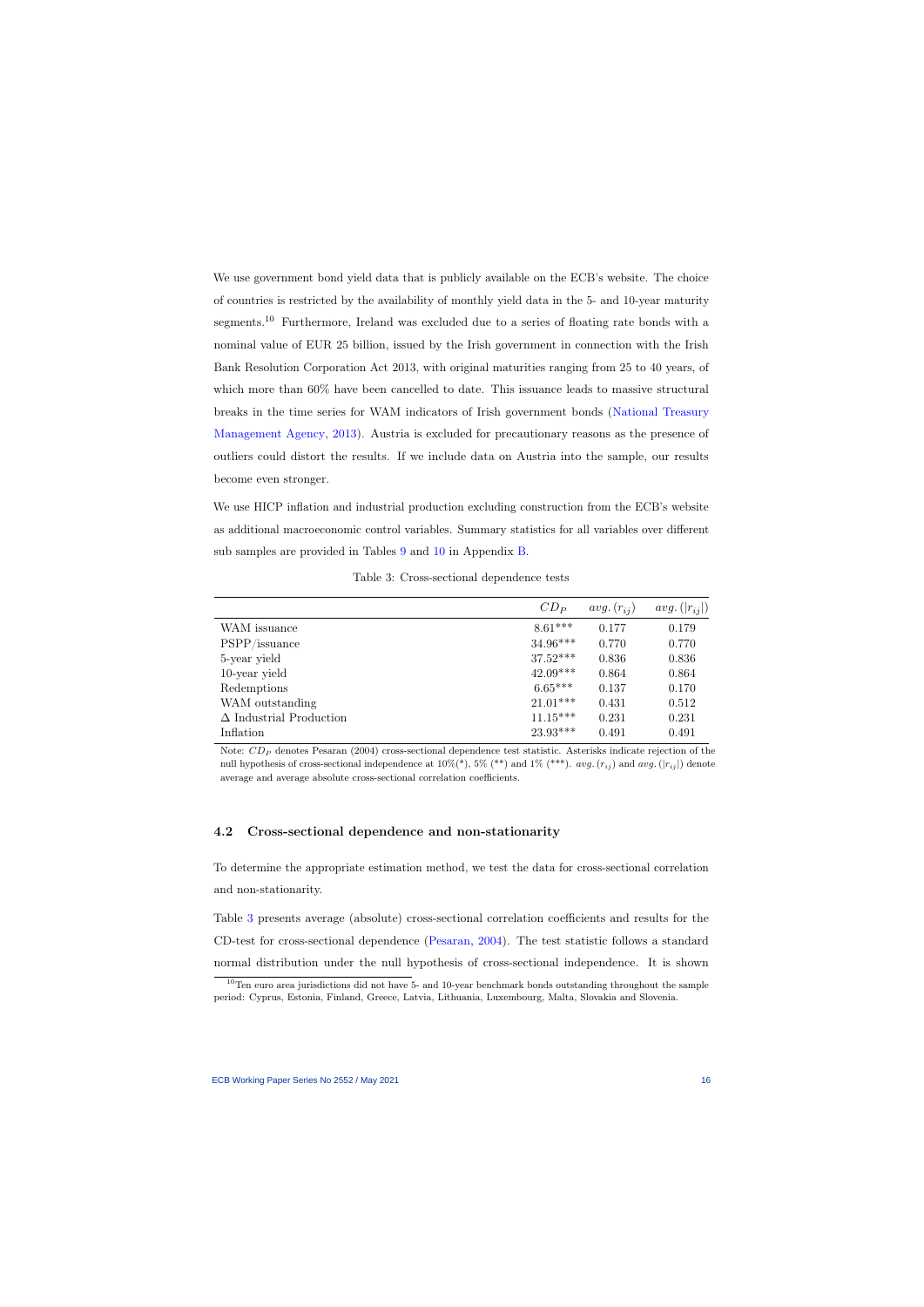to be efficient even when the time dimension is relatively small. According to the CD-test, cross-sectional independence is rejected for all variables at the 1% level. Also the cross-sectional correlation coefficients indicate strong dependencies for several variables in the data set. Ignoring cross-sectional dependence would lead to inefficient standard errors and even biased coefficient estimates. Hence, we address it in our model.

Given the presence of strong cross-sectional correlation in the sample, we apply the CIPS test by [Pesaran](#page-33-4) [\(2007\)](#page-33-4), a second-generation panel unit root test, to analyse the stationarity properties of the data set.<sup>11</sup> The test is based on standard augmented Dickey–Fuller regressions, extended with the cross-section averages of lagged levels and first-differences of the individual series. Results for two versions of the CIPS test are presented in Table [4.](#page-17-0) The null hypothesis of the test assumes that the variable tested features a unit root. Autoregressive lags are included to control for autocorrelation, where the appropriate number of lags is determined by the Bayesian information criterion (BIC), searching between 0 and 4 lags. The presence of a unit root is rejected for all variables in the date set. Industrial production in levels features a unit root. Throughout the paper, it is therefore used as the 12 month-difference (denoted by  $\Delta$ ), for which non-stationarity can be rejected. Accordingly, it is not necessary to analyse the stationarity of regression residuals or to test for cointegration to rule out spurious regression results.

| Table 4: Panel unit root tests |  |  |
|--------------------------------|--|--|
|                                |  |  |

|                                | CIPS without trend | CIPS with trend |
|--------------------------------|--------------------|-----------------|
| WAM issuance                   | $-12.935***$       | $-12.942***$    |
| PSPP/issuance                  | $-2.410***$        | $-2.056**$      |
| 5-year yield                   | $-1.235*$          | $-2.037**$      |
| 10-year yield                  | $-1.749**$         | $-1.278*$       |
| Redemptions                    | $-12.586***$       | $-12.625***$    |
| WAM outstanding                | $-2.299***$        | $-1.774**$      |
| $\Delta$ Industrial Production | $-2.544***$        | $-2.063***$     |
| Inflation                      | $-3.597***$        | $-2.648***$     |

<span id="page-17-0"></span>Note: Results of CIPS panel unit root test statistics (Pesaran, 2007). Asterisks indicate rejection of the null hypothesis of a unit root at  $10\%(*)$ ,  $5\%$  (\*\*) and  $1\%$  (\*\*\*). Optimal lag length determined by Akaike and Bayesian information criteria searching between 0 and 4 lags.

<sup>&</sup>lt;sup>11</sup>First generation unit-root tests, such as those by [Im et al.](#page-32-10)  $(2003)$ , [Levin et al.](#page-32-11)  $(2002)$  and [Maddala and Wu](#page-32-12) [\(1999\)](#page-32-12), assume that variables are cross-sectionally independent and are therefore not appropriate for this data set.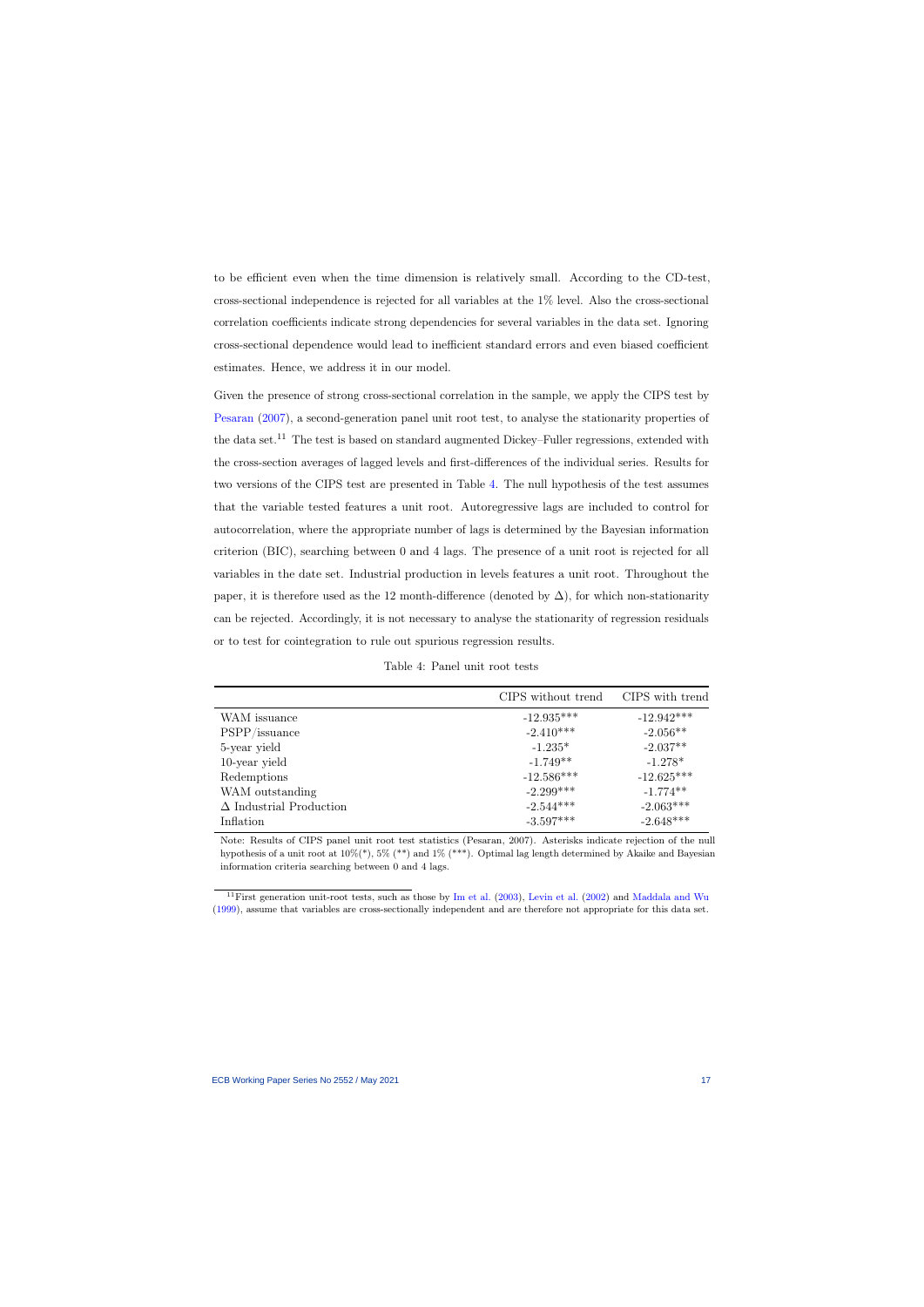#### 4.3 Econometric Model

To analyse the behaviour of DMOs before and during the PSPP period, we estimate the following econometric model

$$
wam_{it}^{iss} = \alpha_i + \beta_1 yield_{it-1} + \beta_2 \left[ \frac{PSPP}{issuance} \right]_{it-1} + \beta_3' X_{it-1} + \beta_4' M_{it-1} + u_{it}, \tag{1}
$$

<span id="page-18-0"></span>where the subindices denote  $\text{DMO}/\text{country}$  *i* and month t,  $\alpha_i$  are DMO/country-fixed effects and  $u_{it}$  is an error term. The dependent variable  $wam_{it}^{iss}$  is a measure of DMO funding behaviour and is given by the weighted average maturity in years of securities issued by DMO  $i$  in month  $t$ . To analyse the effect of the PSPP on DMOs' issuance behaviour, we regress WAM at issuance on the lagged 10-year sovereign bond yield, denoted by  $yield_{it-1}$ , and on a measure of lagged monthly central government bond purchases of country i by the ECB, scaled by monthly government debt issuance in that country, denoted  $[PSPP/issuance]_{it-1}$ . The coefficient  $\beta_1$  captures how strongly DMOs adjust the maturity of their new issuance to changes in yields. One important driver of sovereign bond yields and term spreads in the euro area over the last years was the ECB's APP, which is therefore partially reflected in this coefficient. The coefficient  $\beta_2$  measures whether there are additional demand effects of the PSPP that drives DMO behaviour in addition to its impact on yields, which is captured by  $\beta_1$ .

When estimating these effects, some issues of endogeneity may potentially arise. A higher net supply of bonds (not included as a variable in our model) in a given tenor will ceteris paribus have a positive effect on the respective yield. Our variable of focus, WAM at issuance, is independent of the total amount issued. Nevertheless, it is still possible that a higher WAM of a given amount of newly issued debt can increase yield curve steepness and, thus, also the 10-year yield used in the model. While we do not believe these effects to play a large role, our strategy is to rule out this and similar issues of reversed causality by using lagged yields.

Although not impossible, problems of reversed causality are less likely to occur between the monthly volume of PSPP purchases and DMO's WAM choices. In its press releases regarding the PSPP, the ECB announced in advance the average monthly net purchases volumes. Volumes by country are then determined according to the countries' share in the ECB capital. Publicly available data of the monthly purchases makes clear that any deviations from these announced purchase plans are not linked to yield movements or to the WAM of newly issued government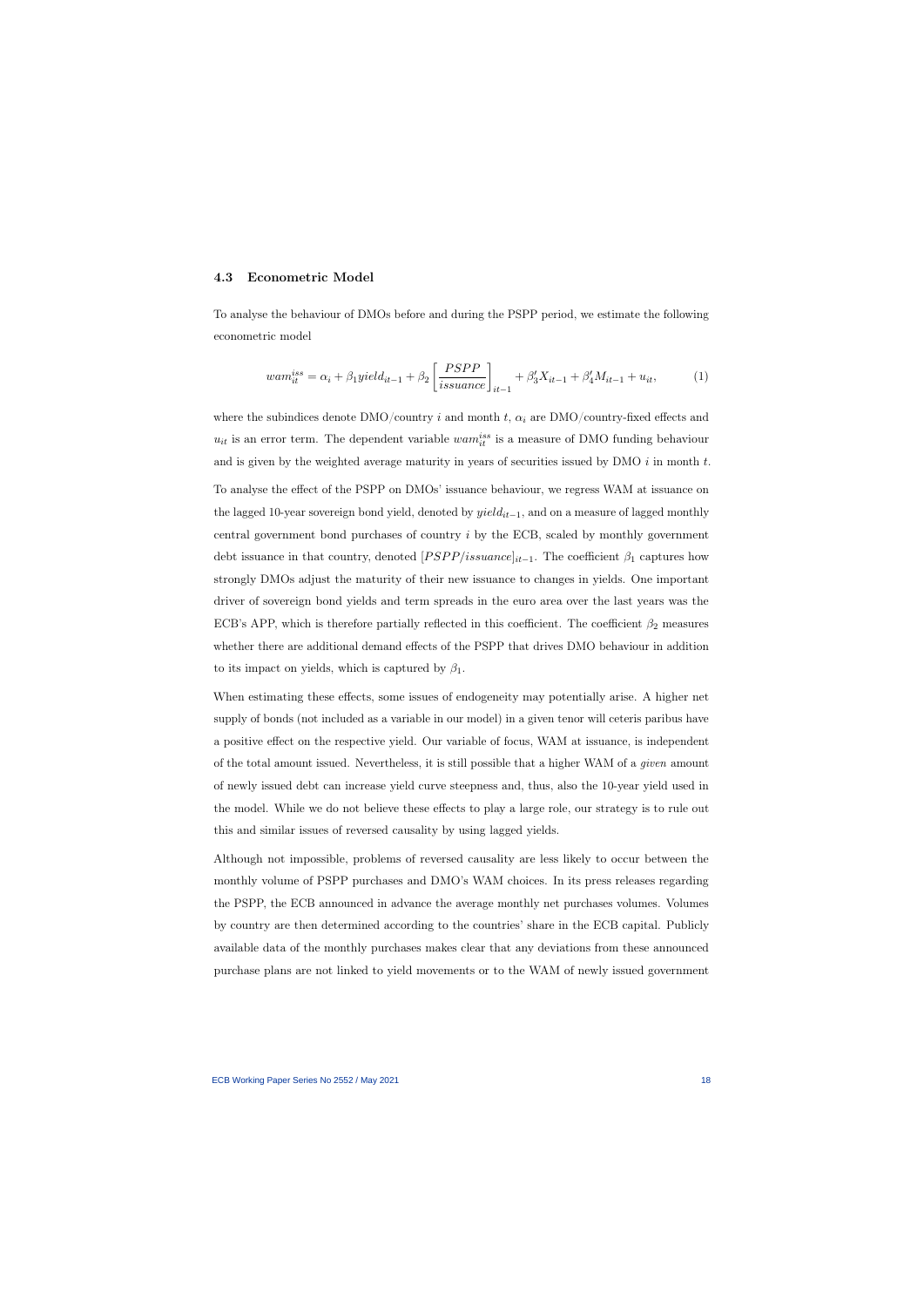debt.<sup>12</sup> From the perspective of the econometric model, the PSPP purchases can therefore be treated as an exogenous variable. As we scale the PSPP purchases by the debt issued in a given month, we also lag this ratio to rule out further endogeneity concerns.<sup>13</sup> The regression model is augmented by a set of further control variables for DMO behaviour, summarised in the vector  $X_{it-1}$ . This set includes variables that control for portfolio redemption effects and the WAM of the total portfolio outstanding of DMO  $i$ . Since we want to quantify changes in DMO behaviour that occur as a response to changes in the external funding environment and the PSPP in particular, we control for deterministic portfolio effects that could affect  $wam_{it}^{iss}$ and are unrelated to the funding environment in month t.

The redemption variable is calculated as the logarithm of the total nominal value of all redemptions in the current and the previous month. Redemptions can affect the WAM at issuance because a high volume of redemptions may need to be replaced with issuances at relatively short maturities, as market demand and thus liquidity at the shorter end of the yield curve is often higher. We control for redemptions in the current and the previous month, since redemptions occur on a fixed date, while gross issuance is mainly implemented via the auction system in gradual steps.<sup>14</sup>

While controlling for redemptions captures most of the short-term portfolio legacy effects, we additionally control for WAM outstanding in levels to ensure that roll-down of debt is also captured across multiple periods. For example, DMOs that previously had a relatively low WAM outstanding could be more likely to issue at shorter maturities on average, independent of changes in external funding conditions.

The set of macro controls  $M_{it-1}$  includes lagged inflation and the lagged annual change of industrial production. These variables capture potential effects of the state of the business cycle on WAM at issuance, as governments may have incentives to borrow short-term during a recession to reduce funding costs. Moreover, larger funding requirements during a downturn could be easier to place at shorter maturities, where liquidity is typically higher.

The data set used is a classical macro panel with a relatively large time dimension and a small cross-sectional dimension ("large-T-small-N"), where cross-sectional dependence is found to be an issue. The Common Correlated Effects Pooled (CCEP) estimator by [Pesaran](#page-32-1) [\(2006\)](#page-32-1) is

 $12$ See [Hammermann et al.](#page-31-10) [\(2019\)](#page-31-10) for a detailed description of the practical implementation of the PSPP.

<sup>&</sup>lt;sup>13</sup>We also test for Granger causality between the variables of main interest, i.e. WAM at issuance, yields, and PSPP/issuance. Although Granger causality does not necessarily imply a "true" causal relationship, it can be used to analyse the explanatory power of these variables for each other. In line with our argumentation, we find evidence that yields and the scaled asset purchases Granger-cause WAM at issuance, but not the other way around.

 $14$ The results are robust to using redemptions of the current month only.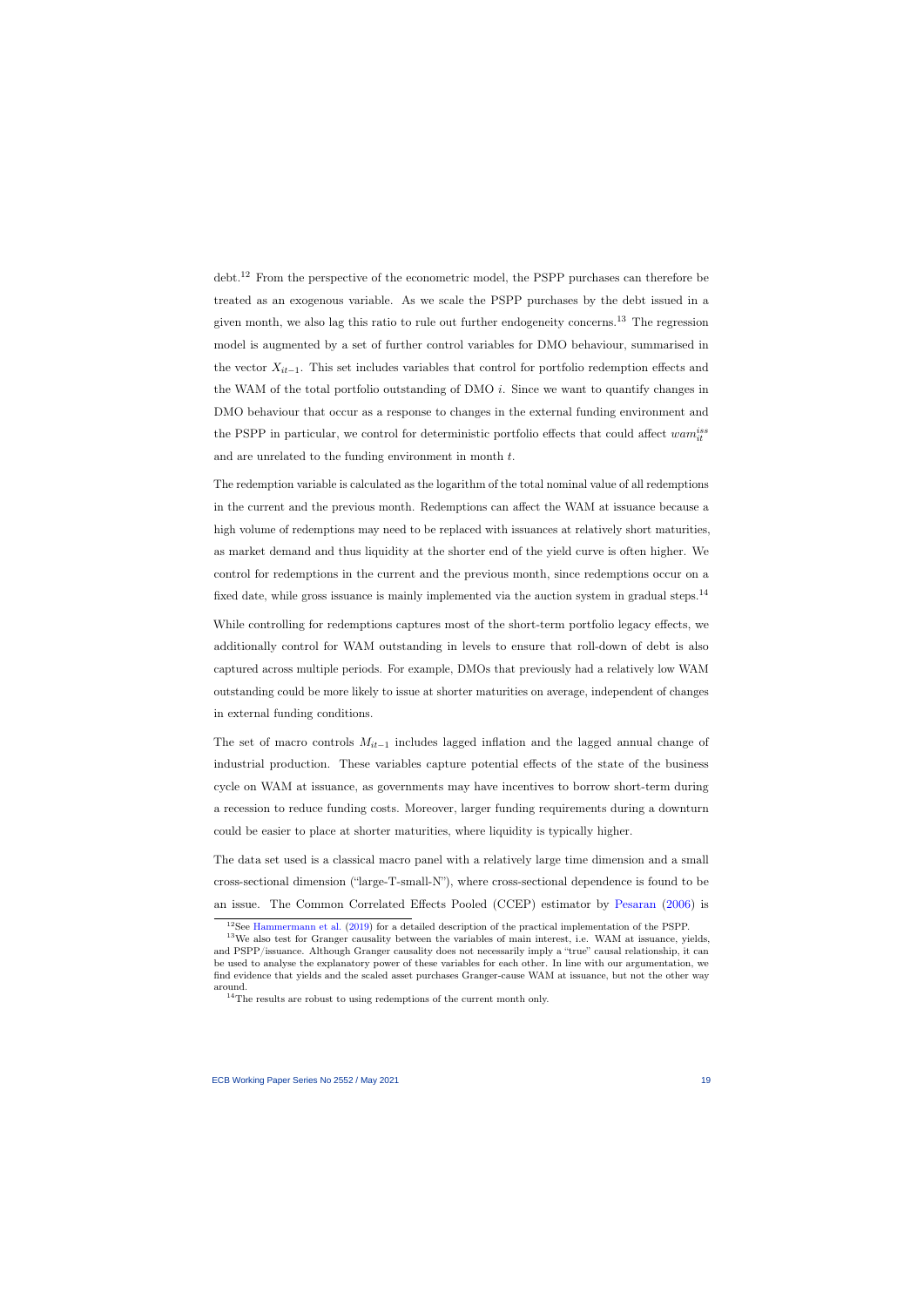designed specifically for this type of data. Compared to, for example, the standard two-way fixed effects estimator well-suited for "large-N-small-T" micro panels, the CCEP estimator has several advantages. By assuming a multi-factorial structure as the data generating process, the estimator allows that each country in the panel can respond differently to common time effects in each variable of the model, while allowing for arbitrary degrees of auto- and cross-correlation among all variables.

These properties are particularly useful for the macro-financial variables in this data set. For example, euro area government bond yields can be considered as driven by a number of common factors. These may include the common monetary policy as well as the global trends behind the low interest rate environment, e.g. demographics or the productivity slowdown. At the same time, the yields of each country may depend on these factors to a varying extent, besides further country-idiosyncratic factors. In comparison, the time fixed effects in the conventional two-way fixed effects estimator merely allow all countries to depend homogeneously on one single common time factor.<sup>15</sup>

The CCEP estimator is practically computed as an ordinary least squares regression, augmented with cross-sectional averages of the dependent and independent variables, which are interacted with the country dummies as additional regressors. As a robustness check, we also provide results using the two-way fixed effects estimator and the panel-corrected standard errors (PCSE) estimator by [Beck and Katz](#page-30-11) [\(1995\)](#page-30-11) that can account for heteroscedasticity, autocorrelation, and cross-sectional correlation in the regression errors.

### 5 Results

Table [5](#page-23-0) presents the main regression results for the whole sample of seven euro area countries from December 2009 to April 2019. The regressions are all based on the model in Equation [\(1,](#page-18-0) where WAM at issuance, measured in years, is regressed on different combinations of the independent variables. All regressions include DMO/country-fixed effects and use the CCEP estimator. Our two regressors of interest are yields and the demand variable, PSPP/issuance. The models in Columns (I) to (V) focus on the effect of the 10-year yield on WAM at issuance, while the models in Columns (VI) to  $(X)$  additionally consider the effect of PSPP/issuance.

<span id="page-20-0"></span><sup>&</sup>lt;sup>15</sup>Although non-stationarity could be rejected for the variables in our data set, [Kapetanios et al.](#page-32-13) [\(2011\)](#page-32-13) show that the CCEP estimator even remains consistent if the data is driven by unit root processes. This is a further advantage of this estimator in applications using macro-financial data.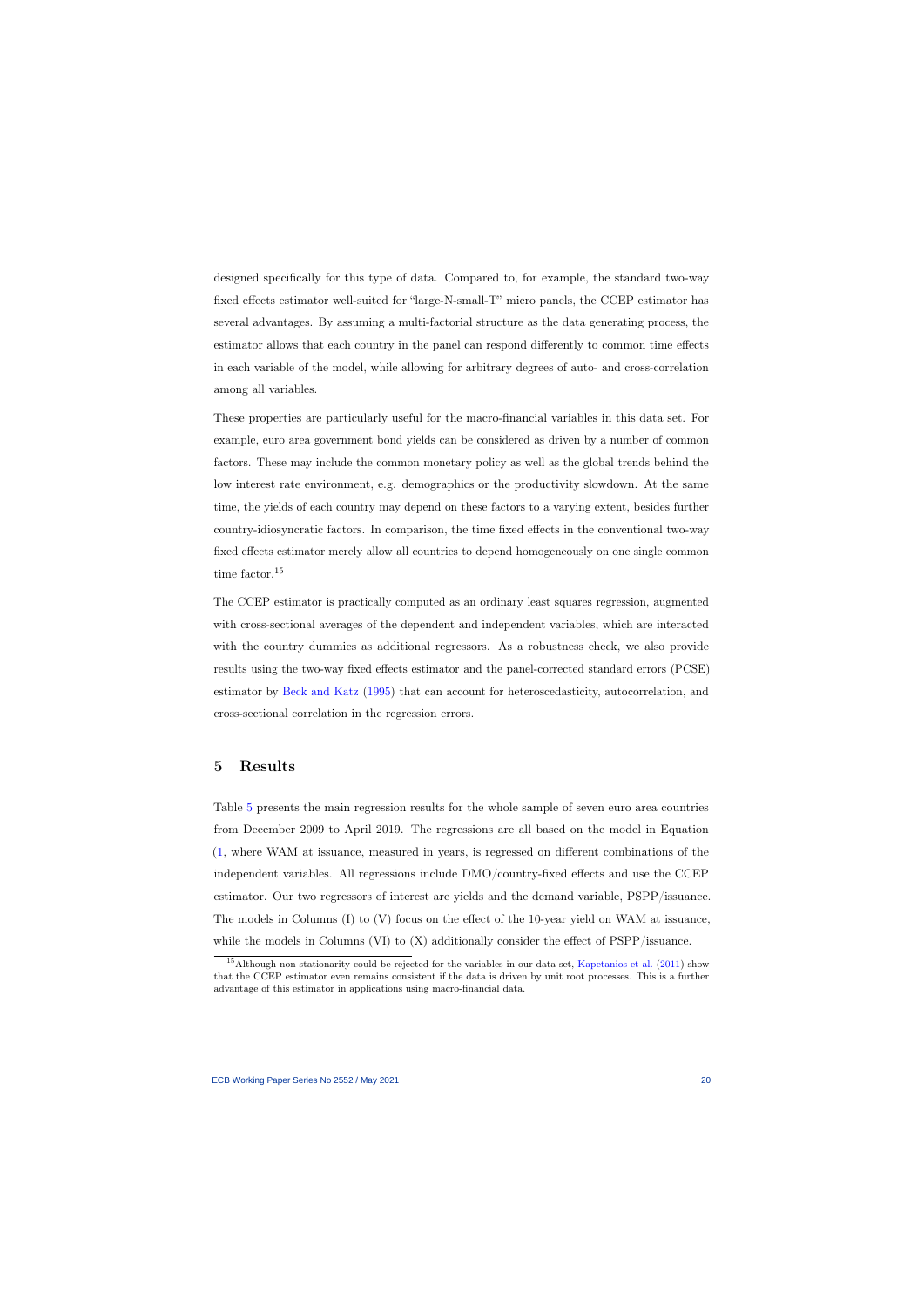We find throughout all regressions that yields have a significant negative relationship with WAM at issuance. For instance, a one percentage point decrease in 10-year yields is related to an increase in the WAM of securities issued by  $0.49$  years in Column  $(V)$ . The size of the coefficients remains relatively constant, ranging from -0.34 to -0.49, when different controls are added or removed. All effects are statistically significant at the 5% and in most cases even at the 1% level. This result indicates that DMOs change their weighted average maturity at issuance in response to changes in the yield environment within one month. This pattern has not been documented before empirically, at least for the euro area.

In a next step, we add PSPP/issuance to the regression model, in order to test for additional effects of the PSPP on DMOs' behaviour due to the higher and stable demand by the ECB. We find that PSPP/issuance has a significant positive relationship with WAM at issuance in all our regressions. Specifically, a ten percentage point higher ratio of PSPP/issuance is related to an increase of WAM at issuance by 0.11 years in Column (X). The coefficients of the 10-year yield variable remain statistically significant and in the same order of magnitude with values ranging from -0.26 to -0.39 when PSPP/issuance is added.

The fact that both yields and PSPP/issuance enter the regressions significantly at the same time indicates the existence of an additional demand effect of the PSPP on WAM at issuance, which is not explained through the PSPP's effect on yields. An explanation is that the PSPP purchases by the ECB, as a relatively price-insensitive investor, enabled DMOs to issue additional longer-dated securities. For the DMOs, which set the auction pricing of new debt with reference to current market prices, there is a question of demand-driven supply elasticity, since primary dealer demand for the new issuance may be lower for high duration issuances. Liquidity is typically higher at the shorter-end of the curve, meaning that dealers have a lower risk of not being able to offload their positions in the secondary market. Some of this risk is removed through the presence of the PSPP, as dealers can expect a portion of the secondary market demand for longer-dated maturities to be covered by the ECB. The PSPP eligibility criteria prohibit purchases of securities with a residual maturity below one year and allow purchase at a yield to maturity below the deposit facility rate only to the extent necessary, thereby limiting shorter-maturity purchases.

The control variables in Table [5](#page-23-0) generally have the expected sign or are insignificant. The effect of redemptions is negative, indicating that DMOs decrease their WAM at issuance in presence of higher redemption volumes. The redemptions variable is statistically significant in three out of eight cases. WAM outstanding also has a negative coefficient, but is found to be insignificant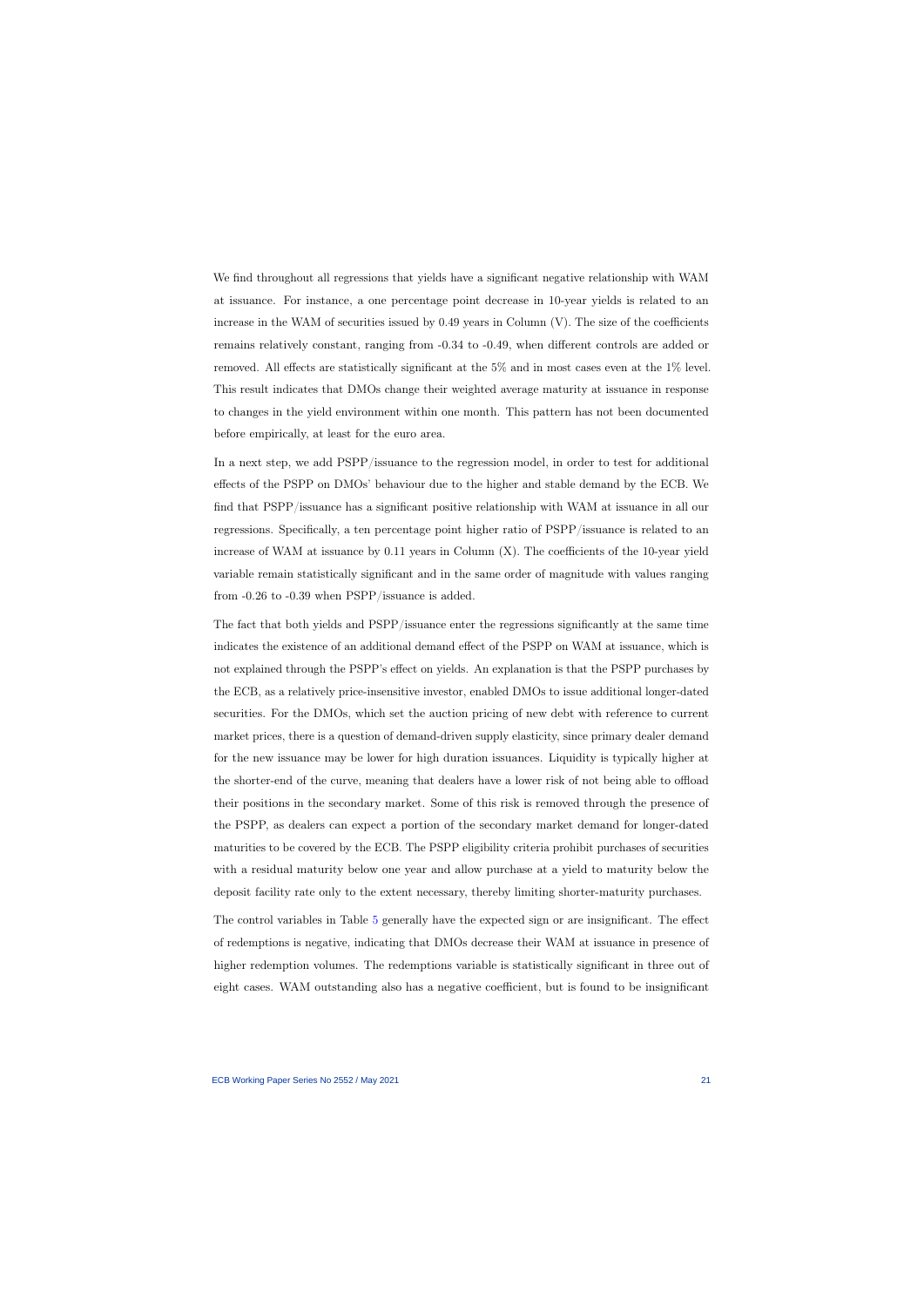in all but one regression. The two macroeconomic controls, inflation and industrial production, enter the regressions with positive signs, which is in line with the notion that governments issue shorter in a downturn. None of the coefficients are statistically different from zero, though. This generally supports the notion that DMOs focus on funding costs and risks with alternative fiscal objectives playing a secondary role, if any.

PSPP/issuance and yields have a relatively high correlation (between 43-72% at the country level and using 10-year yields), which could lead to distorted standard errors because of multicollinearity and potentially a mis-attribution of their effects. The coefficients of PSPP/issuance and yields do however remain robust to the exclusion of the other term, as shown in Columns (I) to (V) of Table [5](#page-23-0) and Columns (VI) to  $(X)$  of Table [11](#page-40-0) in Appendix [B,](#page-37-1) indicating separate effects on WAM issuance.

As a robustness check, we rerun Columns (I) to (V) of Table [5](#page-23-0) with 5-year instead of 10-year yields. The results are displayed in Table [11](#page-40-0) of Appendix [B.](#page-37-1) 5-year yields generally have a moderately smaller coefficient than 10-year yields, indicating that not only the yield level, but also term spreads (i.e., the steepness of the curve) can play a role in determining WAM at issuance, where a change in longer-dated yields plays a larger role than an equal change in shorter-dated yields.<sup>16</sup> The effects of all other control variables remain unchanged.

The results also remain robust when using the two-way fixed effects estimator or an estimator with panel-corrected standard errors, as shown in Tables [12](#page-41-0) to [15](#page-44-0) in Appendix [B.](#page-37-1) The signs of all coefficients as well as the pattern of significance remain broadly unchanged. With the two-way fixed effects estimator, the yield coefficients are somewhat larger, while the effects of PSPP/issuance are smaller and turn insignificant. As shown in Table [3,](#page-16-0) PSPP/issuance is among the variables in the data set with the largest degree of cross-sectional dependence. The insignificance of its coefficient is therefore likely a result of the more limited treatment of this issue under the two-way fixed effects estimator. Notably, when using the PCSE estimator, where standard errors are corrected for cross-sectional correlations, the effect of PSPP/issuance is again found to be significant. Also, the effect of the yield variable becomes a bit smaller and the effects of PSPP/issuance get larger when using this estimator.

<sup>&</sup>lt;sup>16</sup>Yields at different maturities are highly correlated, such that including them simultaneously in a linear regression does not yield meaningful results due to multi-collinearity. We tested this for the 2-, 5-, 10-, and 30-year tenors.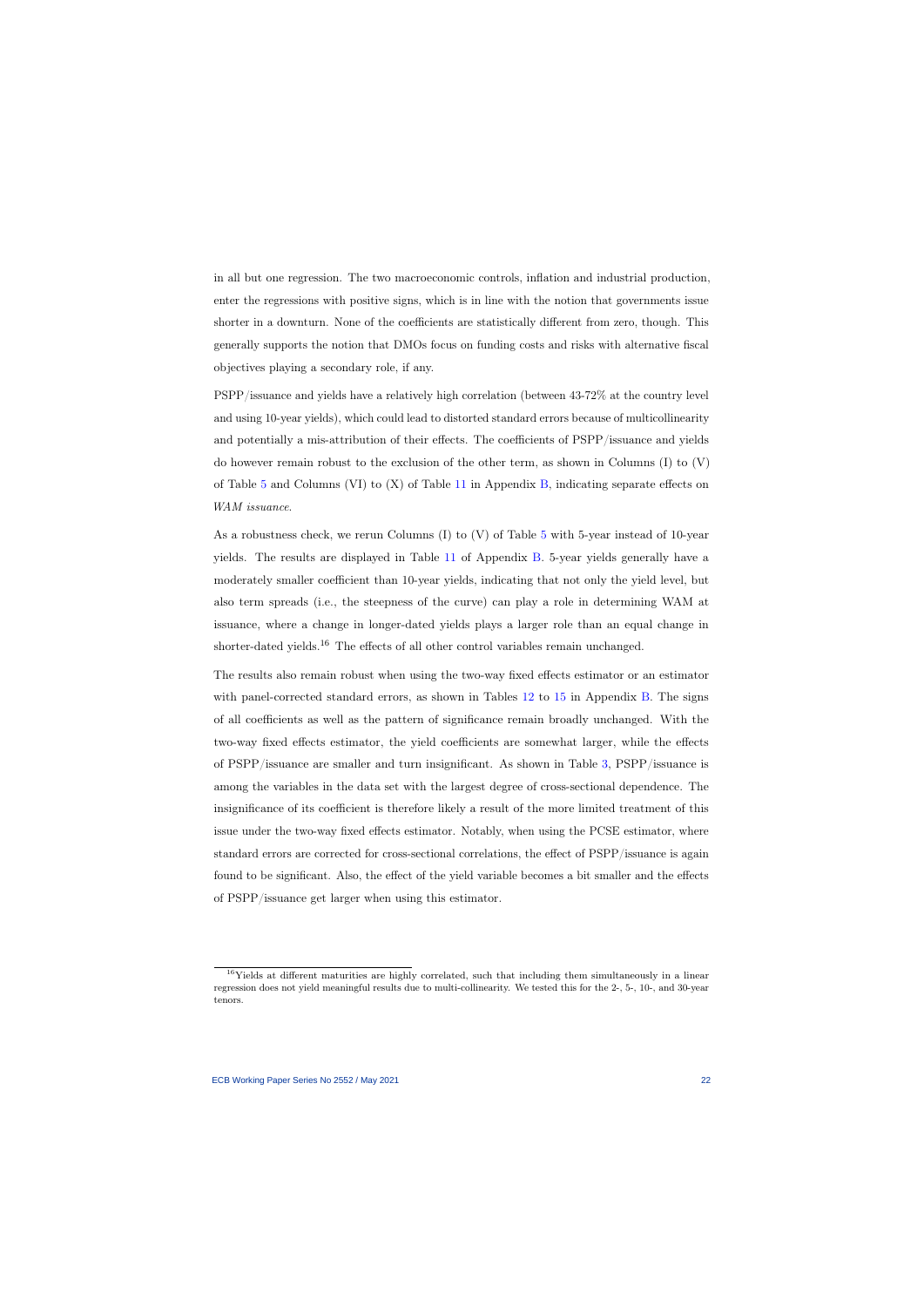<span id="page-23-0"></span>

| くろう くうきく<br>うしょうしょ                                                                                                      |
|-------------------------------------------------------------------------------------------------------------------------|
| $\overline{\phantom{a}}$                                                                                                |
| $\sim$ MAM at issuance -<br>ì                                                                                           |
|                                                                                                                         |
| -- FAPP ON WARE                                                                                                         |
|                                                                                                                         |
| ークバイ<br>$\frac{1}{2}$ $\frac{1}{2}$ $\frac{1}{2}$ $\frac{1}{2}$ $\frac{1}{2}$ $\frac{1}{2}$ $\frac{1}{2}$ $\frac{1}{2}$ |
|                                                                                                                         |
|                                                                                                                         |
| . ^^ affact of trialds and the P<br>j<br>$\frac{1}{2}$                                                                  |
|                                                                                                                         |
|                                                                                                                         |
|                                                                                                                         |
| ANNA OFF THREE<br>$\frac{1}{2}$<br>l<br>.<br>.<br>.                                                                     |

| Dependent variable: WAM issuance                                                                                                                                                                                                                                                                                                                                                                                                     |                       | $\Xi$                                          | Ë                    | $\widetilde{\Xi}$     | $\widehat{\succ}$                 | $\left(\sum_{i=1}^{n} x_i\right)$ | (III)                  | (VIII)                 | $\widetilde{\Xi}$      | $\widetilde{X}$                                                                                                                                       |
|--------------------------------------------------------------------------------------------------------------------------------------------------------------------------------------------------------------------------------------------------------------------------------------------------------------------------------------------------------------------------------------------------------------------------------------|-----------------------|------------------------------------------------|----------------------|-----------------------|-----------------------------------|-----------------------------------|------------------------|------------------------|------------------------|-------------------------------------------------------------------------------------------------------------------------------------------------------|
| PSPP/issuance                                                                                                                                                                                                                                                                                                                                                                                                                        |                       |                                                |                      |                       |                                   | $0.014***$<br>(0.0032)            | (0.0040)<br>$0.011***$ | (0.0044)<br>$0.011***$ | (0.0041)<br>$0.011***$ | (0.0044)<br>$0.011**$                                                                                                                                 |
| 10-year yield                                                                                                                                                                                                                                                                                                                                                                                                                        | $-0.34***$<br>(0.075) | $-0.35***$<br>(0.075)                          | $-0.38***$<br>(0.10) | $-0.38***$<br>(0.089) | $-0.49***$<br>$\left(0.12\right)$ | $-0.26**$<br>(0.097)              | $-0.28**$<br>(0.10)    | $-0.31*$<br>(0.14)     | $-0.29**$<br>(0.098)   | $-0.39***$<br>(0.11)                                                                                                                                  |
| Redemptions                                                                                                                                                                                                                                                                                                                                                                                                                          |                       | $0.54*$<br>$\widetilde{C}$<br>ု<br>$\subseteq$ | $-0.58*$<br>(0.24)   | (0.27)<br>$-0.51$     | $-0.63**$<br>(0.25)               |                                   | (0.26)<br>$-0.49$      | (0.26)<br>$-0.49$      | (0.28)<br>$-0.42$      | $-0.54*$<br>(0.24)                                                                                                                                    |
| WAM outstanding                                                                                                                                                                                                                                                                                                                                                                                                                      |                       |                                                | $-0.25$<br>(0.21)    | (0.33)<br>$-0.48$     | $-0.70*$<br>(0.29)                |                                   |                        | (0.29)<br>$-0.10$      | (0.42)<br>$-0.41$      | (0.37)<br>$-0.62$                                                                                                                                     |
| $\Delta$ Industrial production                                                                                                                                                                                                                                                                                                                                                                                                       |                       |                                                |                      | (0.040)<br>0.021      | (0.038)<br>0.017                  |                                   |                        |                        | (0.034)<br>0.031       | (0.033)<br>0.027                                                                                                                                      |
| Inflation                                                                                                                                                                                                                                                                                                                                                                                                                            |                       |                                                |                      |                       | (0.31)<br>0.42                    |                                   |                        |                        |                        | (0.30)<br>0.38                                                                                                                                        |
| Observations<br>Adjusted $R^2$                                                                                                                                                                                                                                                                                                                                                                                                       | 0.366<br>784          | 371<br>784                                     | 0.369<br>784         | 0.372<br>784          | 0.373<br>784                      | 0.371<br>784                      | 0.373<br>784           | 0.371<br>784           | 0.374<br>784           | 0.374<br>784                                                                                                                                          |
| fixed effects. Dependent variable: WAM at issuance in years. PSPP/issuance are monthly PSPP purchases per country divided by the monthly issuance volume of debt<br>securities in the country. All independent variables except for redemptions are lagged by one month. The sample includes BE, DE, FR, ES, IT, NL and PT over the period<br>Note: Robust standard errors presented in parentheses.<br>December 2009 to April 2019. |                       | $p < 0.10$ .                                   |                      |                       |                                   |                                   |                        |                        |                        | $\mu_{\rm s}$ $\mu_{\rm s}$ to $\mu_{\rm s}$ , $\mu_{\rm s}$ to $\sim 0.01$ . CHEP extension is used for all exists incomplete supposed in Section 1. |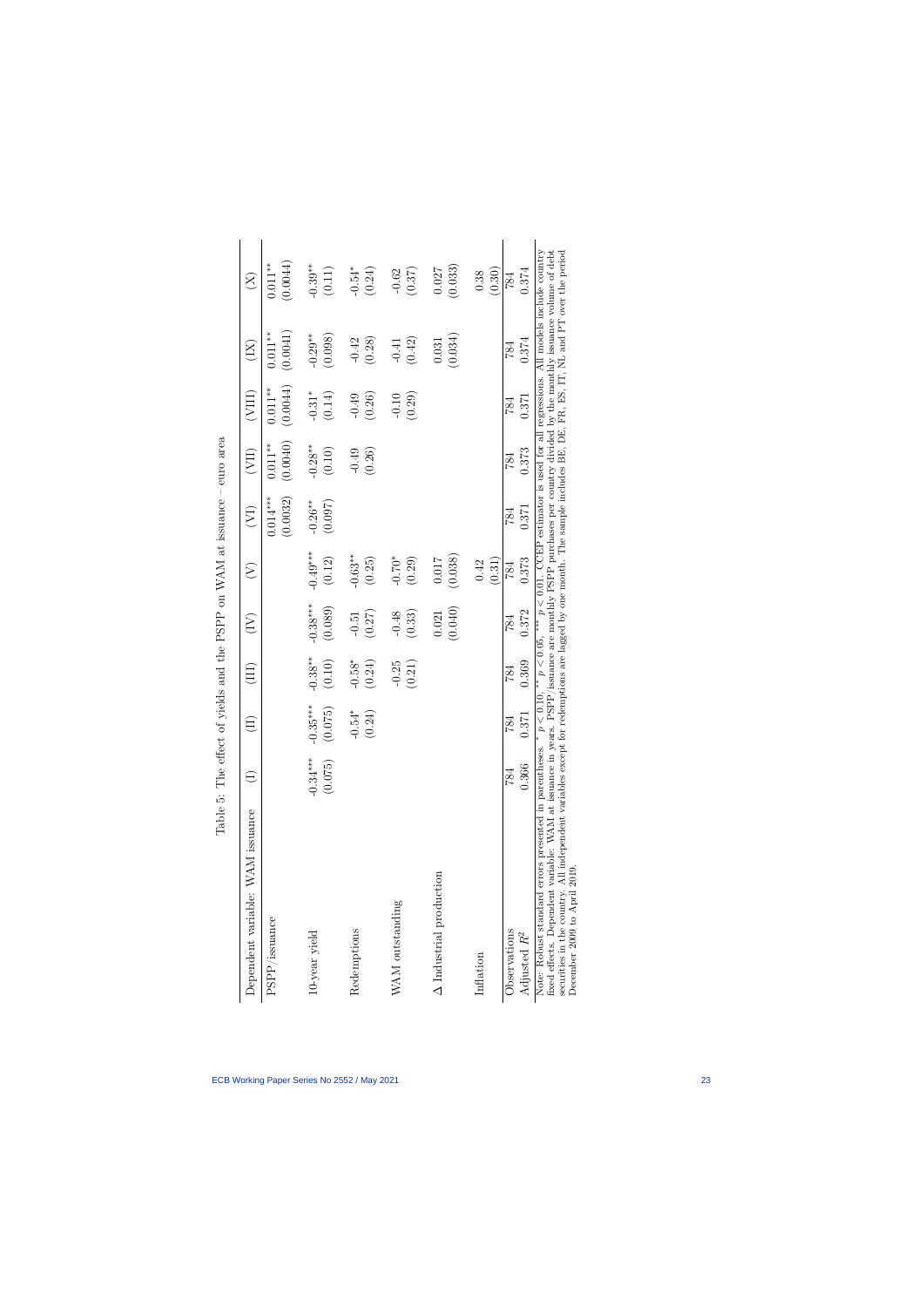<span id="page-24-0"></span>

|                                                                                                                                                                                                                                                                                                                                                                                                                                                                                                                                                                                                                                                                                                                                                                                                                                                                 |                   | $_{\rm EA}$               | Big               | 4                    |                   | $\rm{Stressed}$     |                   | Non-Stressed                                                                                                                                                                             |
|-----------------------------------------------------------------------------------------------------------------------------------------------------------------------------------------------------------------------------------------------------------------------------------------------------------------------------------------------------------------------------------------------------------------------------------------------------------------------------------------------------------------------------------------------------------------------------------------------------------------------------------------------------------------------------------------------------------------------------------------------------------------------------------------------------------------------------------------------------------------|-------------------|---------------------------|-------------------|----------------------|-------------------|---------------------|-------------------|------------------------------------------------------------------------------------------------------------------------------------------------------------------------------------------|
| Dependent variable: WAM issuance                                                                                                                                                                                                                                                                                                                                                                                                                                                                                                                                                                                                                                                                                                                                                                                                                                | $(1^a)$           | (1 <sup>b</sup> )         | $(II^a)$          | (III)                | $(III^a)$         | $(\Pi\mathbb{I}^b)$ | $(IV^a)$          | $(\mathrm{IV}^b)$                                                                                                                                                                        |
| $\ensuremath{\mathrm{PSPP}}\xspace/\mathrm{issue}$                                                                                                                                                                                                                                                                                                                                                                                                                                                                                                                                                                                                                                                                                                                                                                                                              | (0.0044)          | (0.0039)                  | (0.0051)          | $0.019**$            | (0.0053)          | (0.0047)            | (0.0062)          | (0.0064)                                                                                                                                                                                 |
|                                                                                                                                                                                                                                                                                                                                                                                                                                                                                                                                                                                                                                                                                                                                                                                                                                                                 | $0.011***$        | $0.011**$                 | $0.019**$         | (0.0047)             | $0.018*$          | $0.018^{\ast}$      | 0.014             | 0.014                                                                                                                                                                                    |
| 10-year yield                                                                                                                                                                                                                                                                                                                                                                                                                                                                                                                                                                                                                                                                                                                                                                                                                                                   | $-0.39***$        | $-0.32**$                 | $-0.69**$         | $-0.66**$            | $-0.58*$          | $-0.52\ddagger$     | (1.05)            | (1.03)                                                                                                                                                                                   |
|                                                                                                                                                                                                                                                                                                                                                                                                                                                                                                                                                                                                                                                                                                                                                                                                                                                                 | (0.11)            | (0.11)                    | (0.21)            | $(0.17)$             | (0.16)            | (0.22)              | $-1.15$           | $-1.15$                                                                                                                                                                                  |
| $10$ year yield $\ge$ PSPP-dummy                                                                                                                                                                                                                                                                                                                                                                                                                                                                                                                                                                                                                                                                                                                                                                                                                                |                   | $-0.43\ddagger$<br>(0.32) |                   | $-0.201$<br>(0.33)   |                   | $-0.151$<br>(0.15)  |                   | (0.41)<br>0.064                                                                                                                                                                          |
| Redemption effect                                                                                                                                                                                                                                                                                                                                                                                                                                                                                                                                                                                                                                                                                                                                                                                                                                               | $-0.54*$          | $-0.56**$                 | $-1.01***$        | $-1.02**$            | (0.089)           | $-0.30**$           | $-1.70**$         | $-1.70**$                                                                                                                                                                                |
|                                                                                                                                                                                                                                                                                                                                                                                                                                                                                                                                                                                                                                                                                                                                                                                                                                                                 | (0.24)            | (0.22)                    | (0.28)            | (0.26)               | $-0.27*$          | (0.065)             | (0.23)            | (0.23)                                                                                                                                                                                   |
| WAM outstanding                                                                                                                                                                                                                                                                                                                                                                                                                                                                                                                                                                                                                                                                                                                                                                                                                                                 | $-0.62$<br>(0.37) | (0.39)<br>$-0.57$         | $-1.54$<br>(1.40) | $-1.55$<br>(1.38)    | $-0.18$<br>(0.19) | $-0.15$<br>(0.26)   | (0.59)<br>$-0.86$ | (0.61)<br>$-0.87$                                                                                                                                                                        |
| $\Delta$ Industrial production                                                                                                                                                                                                                                                                                                                                                                                                                                                                                                                                                                                                                                                                                                                                                                                                                                  | (0.033)           | (0.027)                   | (0.049)           | 0.0047               | (0.031)           | (0.040)             | (0.030)           | (0.030)                                                                                                                                                                                  |
|                                                                                                                                                                                                                                                                                                                                                                                                                                                                                                                                                                                                                                                                                                                                                                                                                                                                 | 0.027             | 0.030                     | 0.0041            | (0.052)              | 0.036             | 0.038               | $-0.072$          | $-0.072$                                                                                                                                                                                 |
| Inflation                                                                                                                                                                                                                                                                                                                                                                                                                                                                                                                                                                                                                                                                                                                                                                                                                                                       | (0.30)            | (0.28)                    | (0.24)            | (0.26)               | (0.087)           | $0.72***$           | $-0.092$          | $-0.091$                                                                                                                                                                                 |
|                                                                                                                                                                                                                                                                                                                                                                                                                                                                                                                                                                                                                                                                                                                                                                                                                                                                 | $0.38\,$          | 0.35                      | 0.14              | $0.12\,$             | $0.74***$         | (0.064)             | (0.26)            | (0.27)                                                                                                                                                                                   |
| Observations                                                                                                                                                                                                                                                                                                                                                                                                                                                                                                                                                                                                                                                                                                                                                                                                                                                    | 0.374             | 0.376                     | 0.522             | 0.521                | 0.596             | 0.596               | 0.453             | 0.451                                                                                                                                                                                    |
| Adjusted $R^2$                                                                                                                                                                                                                                                                                                                                                                                                                                                                                                                                                                                                                                                                                                                                                                                                                                                  | 784               | 784                       | 448               | 448                  | 336               | 336                 | 336               | 336                                                                                                                                                                                      |
| $F(Yield^b, Interaction = 0)$<br>$F(Yield^b = Yield^a)$                                                                                                                                                                                                                                                                                                                                                                                                                                                                                                                                                                                                                                                                                                                                                                                                         |                   | $6.95***$<br>0.42         |                   | $11.17***$<br>$0.03$ |                   | $294.3***$<br>0.06  |                   | 8.15<br>0.00                                                                                                                                                                             |
| lagged by one month. <sup>‡</sup> denotes joint significance of the yield and the interaction term of yield*PSPP-dummy in the first $F$ -test presented below the table.<br>When the null hypothesis of the second $F$ -test, Yield <sup>6</sup> = Yield <sup>6</sup> , cannot be rejected, the effect of 10-year yield on WAM issuance is not statistically different<br>issuance volume of debt securities in the country. PSPP-dummy is 1 as of March 2015, otherwise 0. All independent variables except for redemptions are<br>country fixed effects. Dependent variable: WAM at issuance in years. PSPP/issuance are monthly PSPP purchases per country divided by the monthly<br>includes: ES, IT and PT. Non-Stressed includes: DE, FR and NL.<br>Note: Robust standard errors presented in parentheses.<br>over the whole sample period (December 2009 |                   | p < 0.10,                 | $p < 0.05$ .      |                      |                   |                     |                   | $p < 0.01$ . CCEP estimator is used for all regressions. All models include<br>to April 2019) and before the the PSPP (until February 2015). Big 4 includes: DE, FR, IT and ES. Stressed |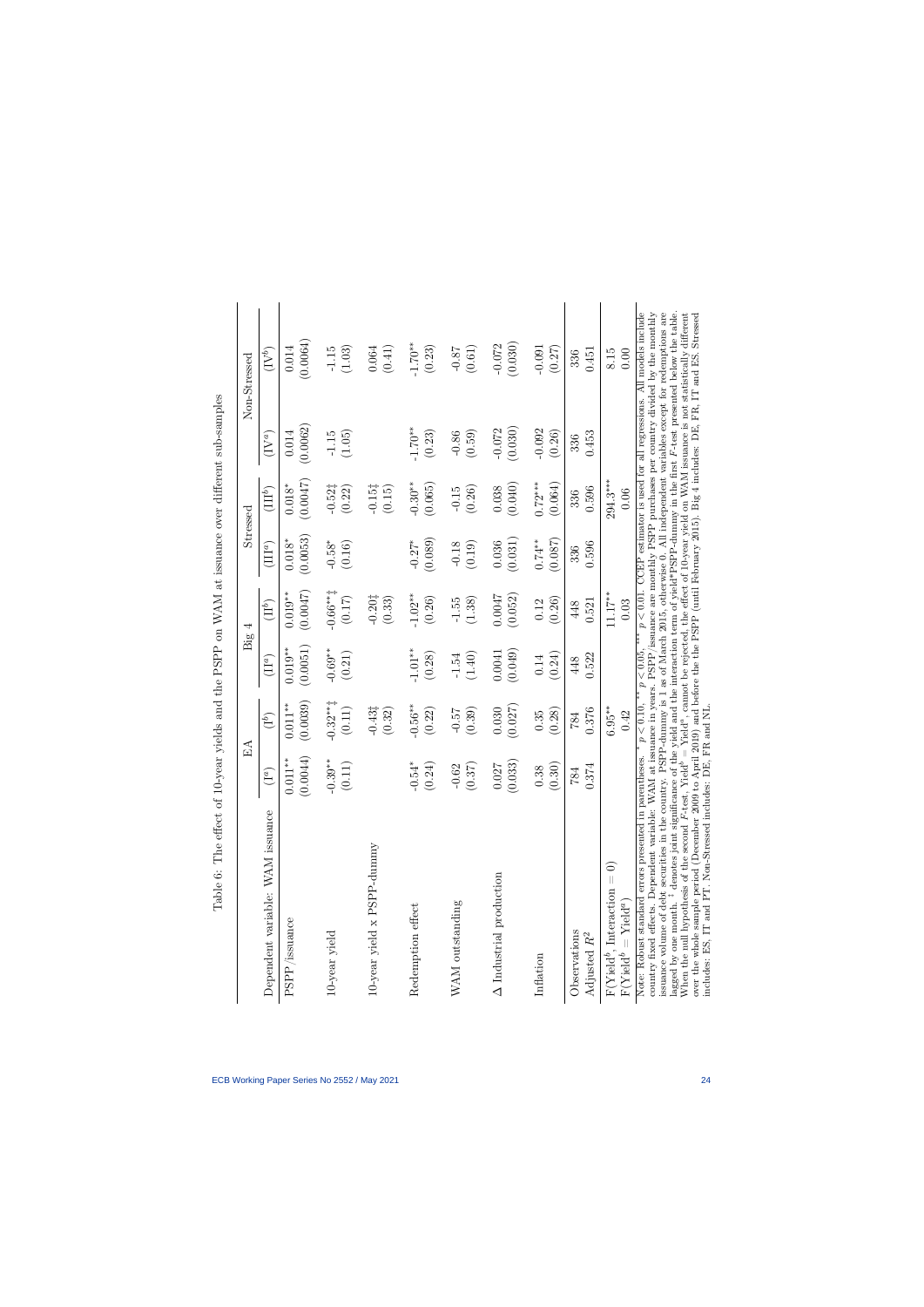Table [6](#page-24-0) shows results of the regression model in Equation [\(1\)](#page-18-0) for different sub-samples in the columns indicated with a superscript a. The table also analyses whether the responsiveness of DMOs to yields changed after the onset of the PSPP. The results for this are given in the columns with superscript b. We consider the following sub-samples: We study effects for the "Big 4" group, which consists of DE, FR, IT and ES. We also analyse whether effects are different for countries that were more and less affected during the European sovereign debt crisis of 2010-2012. Our "stressed" sample includes IT, ES and PT, while our "non-stressed" sample includes DE, FR and NL. The columns with superscript a in Table [6](#page-24-0) compare the effects of yields and  $\text{PSPP}/\text{issuance}$ in the euro area sample  $(I^a)$ , which is repeated here from Table [5](#page-23-0) for convenience, with the different sub-samples. Overall, the negative effects of higher yields and the positive effect of higher PSPP/issuance prevails over all sub-samples considered. Notably, the effects of both variables are larger in the "Big  $4$ " group  $(II^a)$  than in the overall sample.

The effects in the "Stressed" group  $(III^a)$  are found to be larger than those in the full sample and in the "Non-stressed" group  $(IV^a)$ . For example, the effect of yields reads -0.58 for the stressed DMOs, while it is -0.39 in the full sample and insignificant for the non-stressed DMOs. The same holds true for the effect of PSPP/issuance with coefficients of 0.018 versus 0.011 and 0.014. Notably, the coefficients in the "Non-stressed" group are not statistically different from zero. This can be interpreted that these DMOs are less reactive to changes in their financing environment, but it may also be due to the relatively small sample size. Overall, these findings imply that DMOs that are more vulnerable to fiscal stress increase the maturity of their issuance relatively stronger in response to yield changes and PSPP purchases. Given the higher uncertainty and potentially higher roll-over risks these countries may have higher incentives to make use of a favourable market environment.

Columns  $(I^b)$ ,  $(II^b)$ ,  $(III^b)$ , and  $(IV^b)$  in Table [6](#page-24-0) are augmented with an interaction term of the 10-yield yield and a binary PSPP-dummy variable that takes a value of one after the onset of the PSPP (as of March 2015) and is zero otherwise. When this interaction term is included to the model, the coefficient of the plain yield variable (hereafter denoted as Yield<sup>b</sup>) captures the effect of yields on WAM at issuance before the PSPP. Meanwhile, the interaction coefficients represent any additional effect of 10-year yields on WAM at issuance during the PSPP, on top of the effect of 10-year yields before the start of the PSPP. Given the high degree of multicollinearity between the interaction term and the 10-year yield variable, their standard errors increase in some of the sub-samples, weighing down on their individual significance. The interaction term and the yield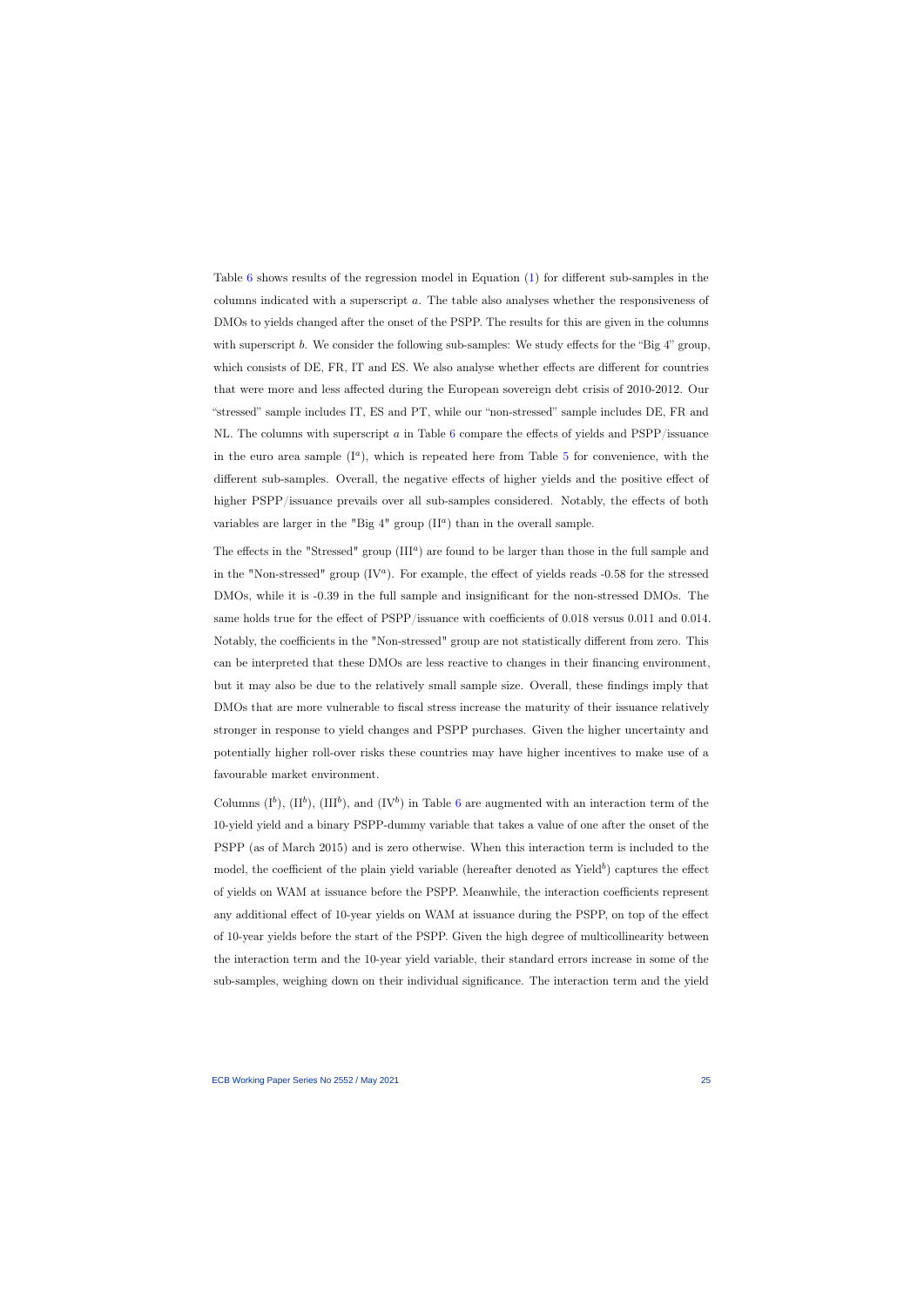variable are, however, jointly significant for all groups except "Non-stressed", as presented in the first F-test at the bottom of the table, which tests the null hypothesis of joint significance. For convenience, we indicate joint significance of the yield and its interaction with a ‡ in the table.

The coefficients of the interaction term are insignificant in all of the sub-samples considered. Accordingly, DMOs did not change their responsiveness to yield changes after the onset of the PSPP. To analyse this further, we test whether there is a statistically significant difference in the effect of 10-year yields on WAM at issuance before and during the PSPP by means of another F-test. The null hypothesis of this test is that the pre-PSPP yield impact (denoted by Yield $^b$ ) and taken from the columns with superscript  $b$ ) is equal to the yield impact of the full sample period (denoted by Yield<sup>a</sup> and taken from the columns with superscript a), i.e. that there is no additional yield effect during the PSPP (Yield<sup>b</sup> = Yield<sup>a</sup>). This null hypothesis cannot be rejected for any of the groups, which indicates that the effect of the 10-year yield on WAM issuance is not statistically different in the period before the PSPP (December 2009 to February 2015) and the full sample (December 2009 to April 2019). This indicates a continuation of the existing DMO behaviour before and after the PSPP. DMOs neither became more nor less responsive to yields than can be expected if they continued to act in line with their mandates. It is the intention of the PSPP to alleviate financing conditions and DMOs acted accordingly and endogenously in response to the changed conditions.

As a robustness check of Table [6,](#page-24-0) we repeat all regressions using 5-year yields in Table [16.](#page-45-0) All results remain fully robust.

Our results support the hypothesis that the PSPP led to an overall lengthening of issuance maturities through its impact on euro area yields. We can now quantify this impact on WAM at issuance based on results of [Eser et al.](#page-31-1) [\(2019\)](#page-31-1), who provide point estimates for the PSPP's term premium compression in the 10-year segment for the Big 4 countries following APP announcements by the ECB Governing Council.<sup>17</sup> We use these point estimates in our model for the Big 4 countries from Column  $(II^a)$  in Table [6.](#page-24-0) The reaction of WAM at issuance to the PSPP-induced yield changes together with a 95% confidence band are shown in Figure [3.](#page-27-0) Our quantification shows that the mean monthly PSPP yield impact on WAM at issuance in the Big 4 countries after March 2015 is estimated to be 0.56 years (7 months).

In a next step, we quantify the economic effect of the additional demand effect of the PSPP.

<sup>&</sup>lt;sup>17</sup>The point estimates correspond to the initial announcement of the APP in January 2015, with net purchases of EUR 60 billion per month from March 2015 to at least September 2016, and to subsequent changes to the purchase horizon and/or net purchase volumes.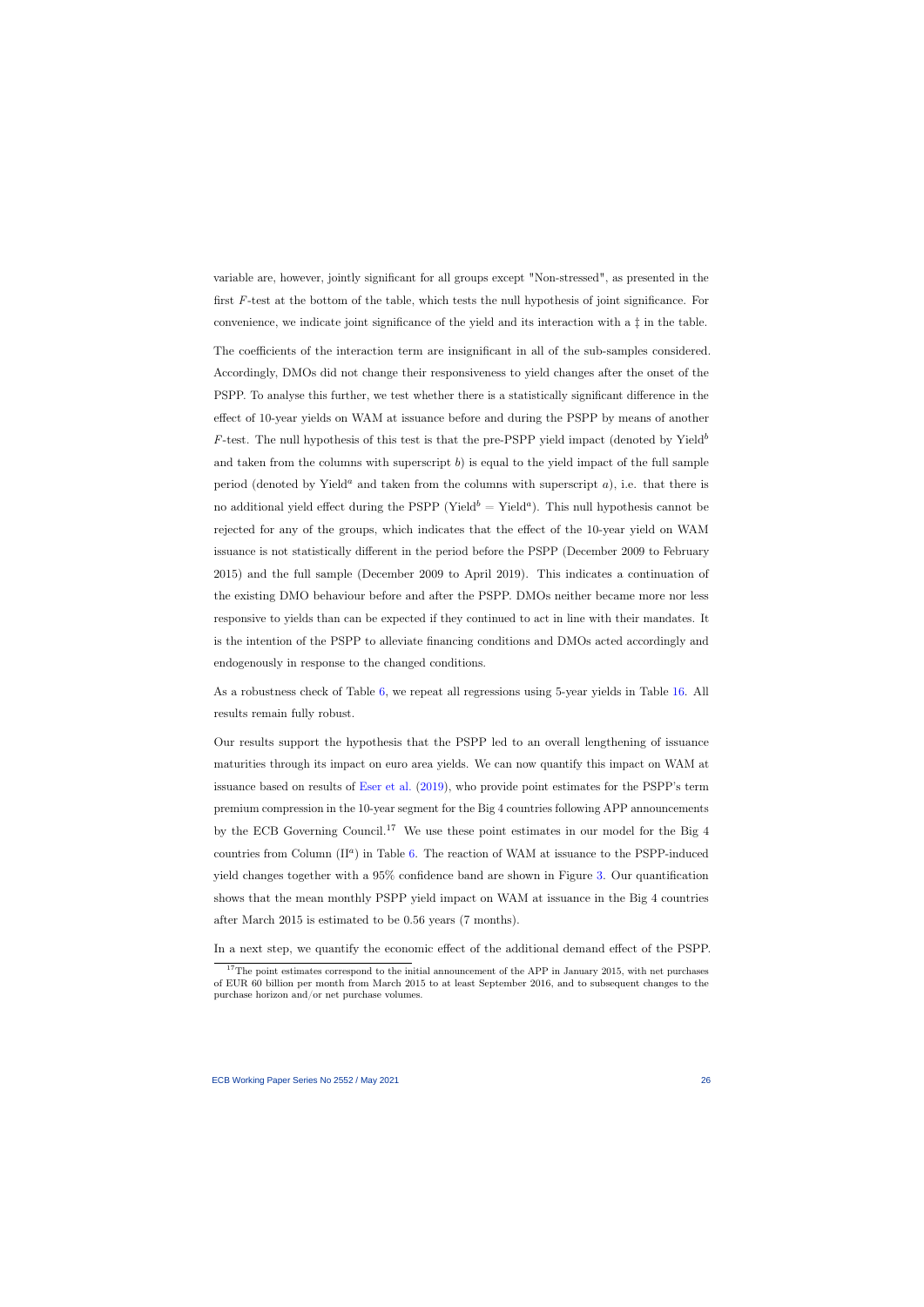



<span id="page-27-0"></span>Note: The figure shows the estimated effect of PSPP-induced changes in 10-year yields on WAM at issuance for DE, FR, ES, IT, based on regression results in Column  $(II^a)$ , Table [6.](#page-24-0) Point-estimates for the PSPP's 10-year yield term premium compression are taken from [Eser et al.](#page-31-1) [\(2019\)](#page-31-1). The point estimates correspond to the initial announcement of the APP by the ECB Governing Council (GovC) in January 2015 with net purchases of EUR 60 billion per month from March 2015 to at least September 2016, and to subsequent changes to the purchase horizon and/or net purchase volumes. Estimates shown together with 95% confidence interval.

Column  $(II^a)$  in Table [6](#page-24-0) indicates that for the Big 4 countries a one percentage point increase in PSPP/issuance coincides with a 0.02 year increase in WAM at issuance. To gauge the economic significance of this effect, we convert this into an effect of nominal PSPP purchases in euro on WAM at issuance in Table [7.](#page-27-1) The average monthly issuance volume of the Big 4 countries across the full sample is EUR 30 billion per country. A one percent change therefore equals on average EUR 300 million. We can then calculate that a EUR 1 billion increase in monthly PSPP purchases results in a rise of WAM at issuance by 0.062 years (about one month) thereafter.

Table 7: PSPP "Demand" effect impact quantification

| (EUR million unless stated differently)                                                                             |               |
|---------------------------------------------------------------------------------------------------------------------|---------------|
| $\mu$ issuance (per country)<br>Implied value of a 1 pct. change in PSPP/issuance                                   | 30,661<br>307 |
| $\mu$ WAM issuance impact of a EUR 1 bn. increase in monthly PSPP (years):<br>$1000/307 \times 0.019$ (coefficient) | 0.062         |

Note: Calculation based on data for DE, FR, ES, IT from March 2015 to April 2019.

<span id="page-27-1"></span>Figure [4](#page-28-1) shows the PSPP "demand" effect implied by Column  $(II^a)$  in Table [6](#page-24-0) on WAM at issuance over time. The average monthly PSPP impact on WAM at issuance amounts to 0.49 years (6 months) per country. As an illustration, we plot the average monthly PSPP purchases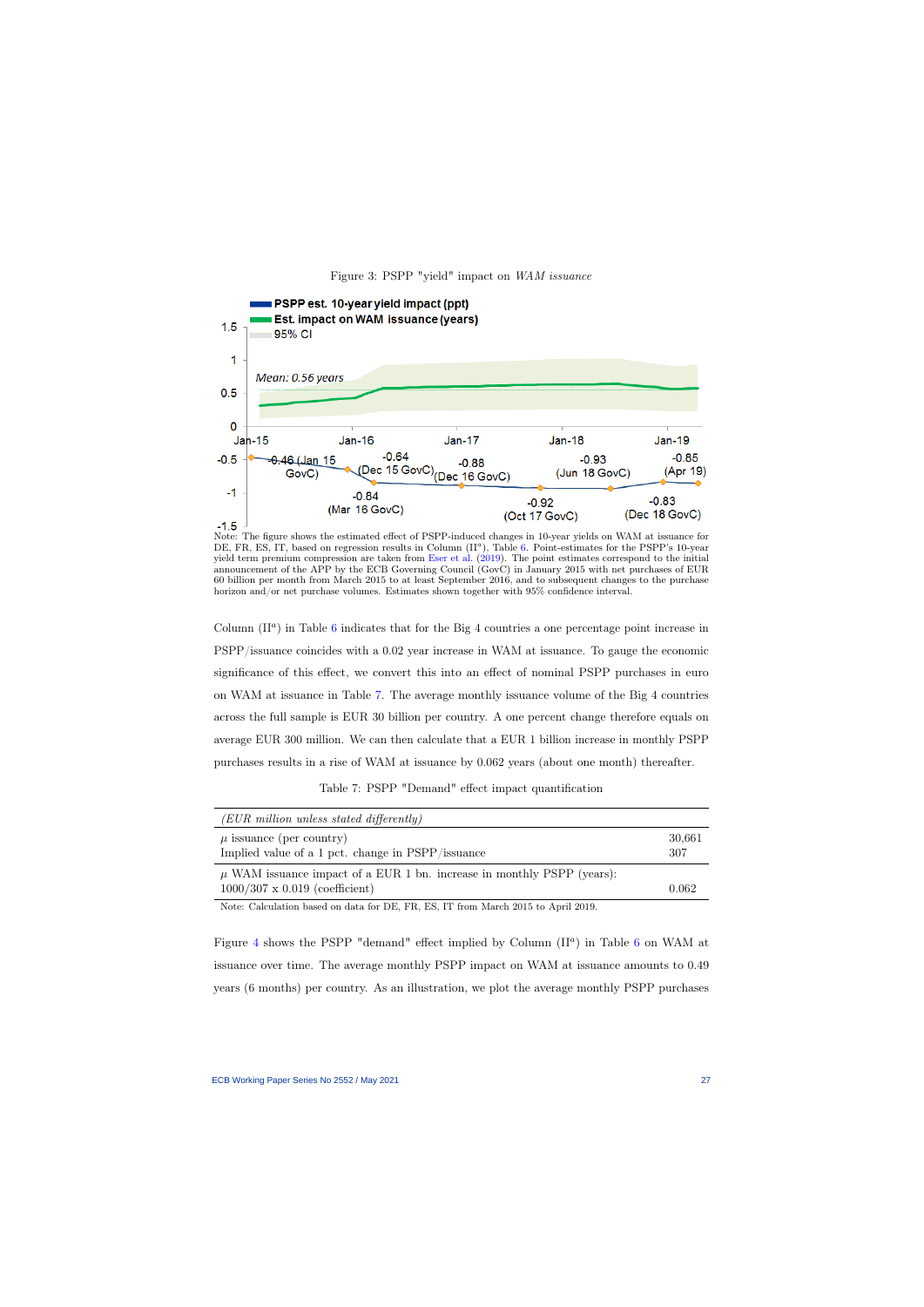per country, i.e. the numerator of our demand variable, on the right axis of the figure.



Figure 4: PSPP "demand" impact on WAM issuance

<span id="page-28-1"></span>Note: The figure shows the estimated effect of PSPP/issuance on WAM at issuance for DE, FR, ES, IT, based on regression results in Column (II<sup>a</sup>), Table [6.](#page-24-0) Estimates shown together with 95% confidence interval. Gross PSPP purchases per country for central government issuers in EUR billion shown on right axis.

Overall, the findings suggest that the PSPP did have a significant positive impact on WAM at issuance through yields and demand, leading to an extension of issuance maturities by around 1.1 years on average. This is an economically meaningful number if we consider that WAM at issuance for the Big 4 countries before the onset of the PSPP was 4.01 years on average. During the PSPP implementation phase, this average increased by more than one year to  $5.17 \text{ years}^{18}$ and the calculation implies that the PSPP potentially explains a significant portion of the overall increase.

### 6 Conclusion

The findings of this paper suggest that the impact of the PSPP on public funding maturities in the euro area is twofold. (i) The reduced yield level led to a lengthening of issuance maturities by about seven months, and (ii) increased demand for PSPP-eligible bonds led to a lengthening of issuance maturities by about 6 months on average. The overall monthly average effect of the PSPP on issuance maturities is, hence, estimated to be 1.1 years, which compares to the

<span id="page-28-0"></span><sup>&</sup>lt;sup>18</sup>The average issuance maturity across the first 25 months of the PSPP is 4.97 years compared to 5.35 in the latter 24 months. To put this into perspective, see Figure [7,](#page-39-0) Appendix [B](#page-37-1) for the time series of the WAM of all debt outstanding for each country in our sample.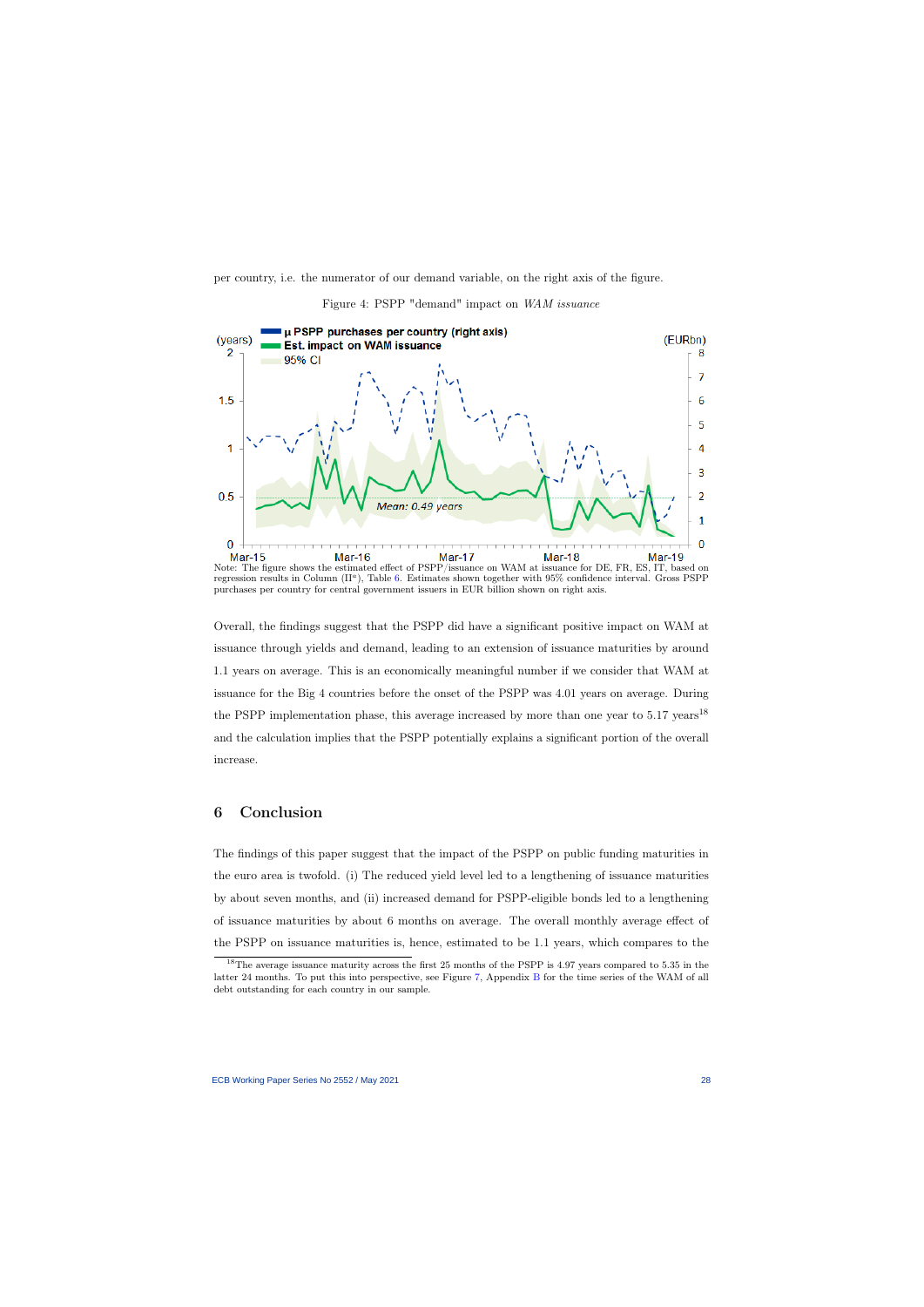average issuance maturity of Germany, France, Italy and Spain before the PSPP of 4.01 years. We argue that the maturity extension by euro area governments represents a rational response to the altered cost-risk trade-off faced by DMOs, whereby overall funding costs, term spreads and risks (in particular risks of failure to generate demand) are shifted downwards. It is the intention of the PSPP to alleviate financing conditions for the whole economy and DMOs acted accordingly and endogenously in response to the changed conditions.

This paper represents a first assessment of an interaction between asset purchase programmes and DMO funding behaviour in the euro area. It contributes to the literature that examines such a relationship in the US (see in particular [Greenwood et al.,](#page-31-6) [2014\)](#page-31-6).

The empirical literature to date does not investigate the real economic consequences of longerdated maturity structures of public debt. This link is also not addressed in our paper. We do, however, provide empirical evidence of a link between QE effects and longer-dated public debt. The results of this paper are thereby a basis for further work on the economic impact of maturity extension by DMOs during the PSPP and its potential relevance for the transmission of monetary policy (see also [Friedman,](#page-31-8) [1992\)](#page-31-8).

Finally, our results imply that DMO reaction functions should be internalised where relevant in monetary policy research and not treated as an exogenous variable. This paper illustrates that DMO funding behaviour can to some extent be forecasted, in particular the deterministic components such as aging and redemptions, but also the responsiveness to yields and potentially demand factors. This opens the possibility to also treat DMO funding maturities as endogenous in impact estimations of central bank purchase programmes.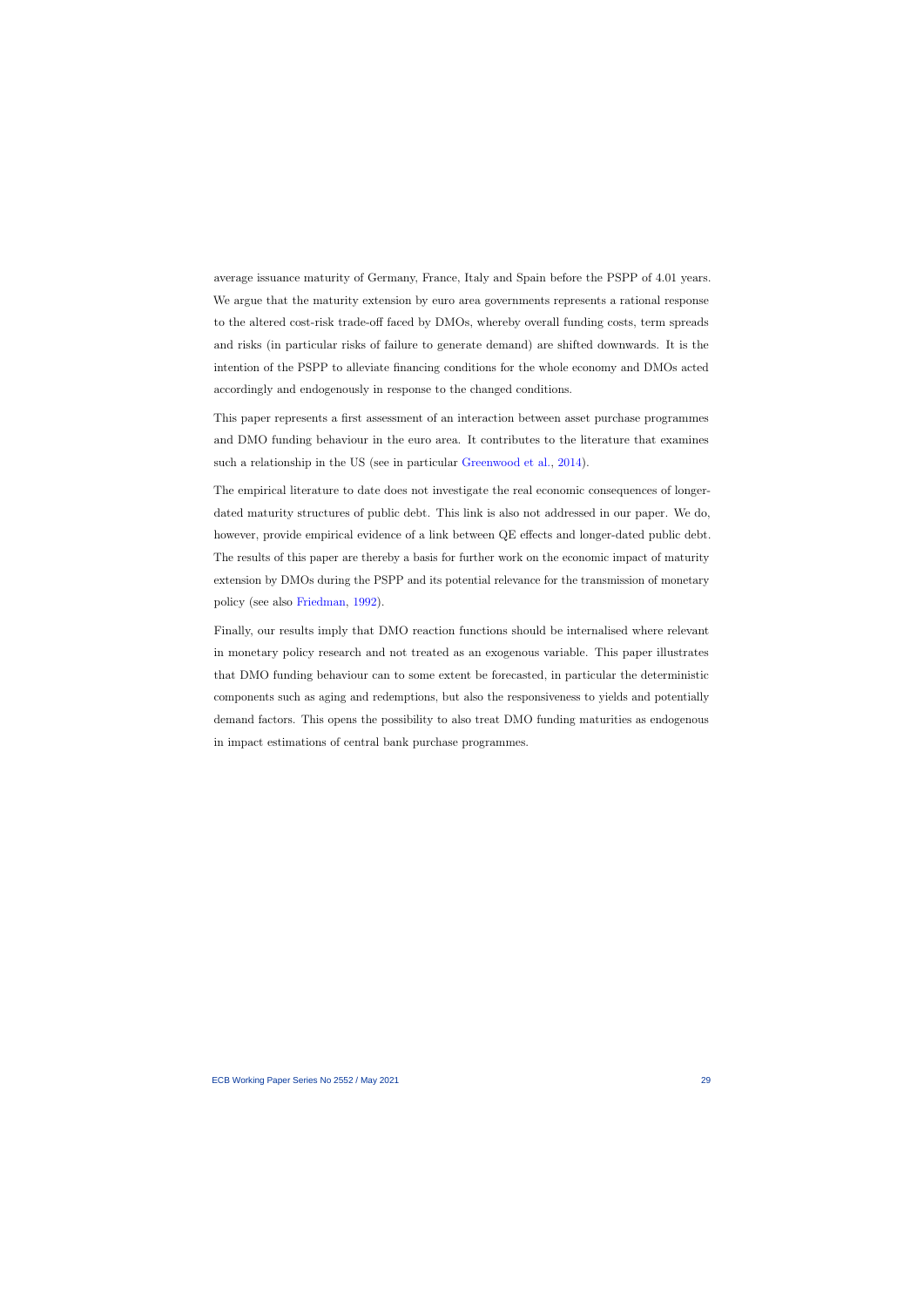### References

- Abbas, S. M. A., L. Blattner, A. E.-G. De Broeck, and M. Hu (2014). Sovereign Debt Composition in Advanced Economies: A Historical Perspective. Working Paper  $WP/14/162$ , International Monetary Fund.
- Altavilla, C., G. Carboni, and R. Motto (2015). Asset purchase programmes and financial markets: lessons from the euro area. Working Paper 1864, European Central Bank.
- Andrade, P., J. Breckenfelder, F. De Fiore, P. Karadi, and O. Tristani (2016). The ECB's asset purchase programme: an early assessment. Working Paper 1956, European Central Bank.
- <span id="page-30-7"></span>Angeletos, G.-M. (2002, 08). Fiscal Policy with Noncontingent Debt and the Optimal Maturity Structure. Quarterly Journal of Economics 117(3), 1105–1131.
- <span id="page-30-0"></span>Badoer, D. C. and C. M. James (2016). The Determinants of Long-Term Corporate Debt Issuances. The Journal of Finance  $71(1)$ , 457-492.
- <span id="page-30-1"></span>Beck, N. and J. N. Katz (1995). What To Do (and Not to Do) with Time-Series Cross-Section Data. American Political Science Review 89(3), 634–647.
- <span id="page-30-5"></span>Beetsma, R., M. Giuliodori, J. Hanson, and F. de Jong (2021). The Maturity of Sovereign Debt Issuance in the Euro Area. Journal of International Money and Finance 110, 102293.
- <span id="page-30-4"></span>Bhandari, A., D. Evans, M. Golosov, and T. J. Sargent (2017). Fiscal Policy and Debt Management with Incomplete Markets. Quarterly Journal of Economics  $132(2)$ , 617 – 663.
- <span id="page-30-11"></span>De Broeck, M. and A. Guscina (2011). Government Debt Issuance in the Euro Area: The Impact of the Financial Crisis. Working Paper WP/11/21, International Monetary Fund.
- <span id="page-30-9"></span>De Santis, R. and F. Holm-Hadulla (2020). Flow Effects of Central Bank Asset Purchases on Sovereign Bond Prices: Evidence from a Natural Experiment. Journal of Money, Credit and *Banking* 52(6),  $1467 - 1491$ .
- <span id="page-30-6"></span>Dipartimento del Tesoro (2015). Annual report 2015. Website. [http://www.dt.tesoro.](http://www.dt.tesoro.it/modules/documenti_en/debito_pubblico/ presentazioni_studi_relazioni/Public_Debt_Report_2015) [it/modules/documenti\\_en/debito\\_pubblico/presentazioni\\_studi\\_relazioni/Public\\_](http://www.dt.tesoro.it/modules/documenti_en/debito_pubblico/ presentazioni_studi_relazioni/Public_Debt_Report_2015) [Debt\\_Report\\_2015](http://www.dt.tesoro.it/modules/documenti_en/debito_pubblico/ presentazioni_studi_relazioni/Public_Debt_Report_2015); last access: 15 September 2019.
- <span id="page-30-10"></span><span id="page-30-8"></span><span id="page-30-3"></span><span id="page-30-2"></span>Dipartimento del Tesoro (2016). Public Debt Report 2016. Website. [www.dt.tesoro.it/](www.dt.tesoro.it/export/sites/sitodt/modules/documenti_en/debito_pubblico/presentazioni_studi_relazioni/Public_Debt_Report_2016.pdf) [export/sites/sitodt/modules/documenti\\_en/debito\\_pubblico/presentazioni\\_studi\\_](www.dt.tesoro.it/export/sites/sitodt/modules/documenti_en/debito_pubblico/presentazioni_studi_relazioni/Public_Debt_Report_2016.pdf) [relazioni/Public\\_Debt\\_Report\\_2016.pdf](www.dt.tesoro.it/export/sites/sitodt/modules/documenti_en/debito_pubblico/presentazioni_studi_relazioni/Public_Debt_Report_2016.pdf); last access: 28 October 2019.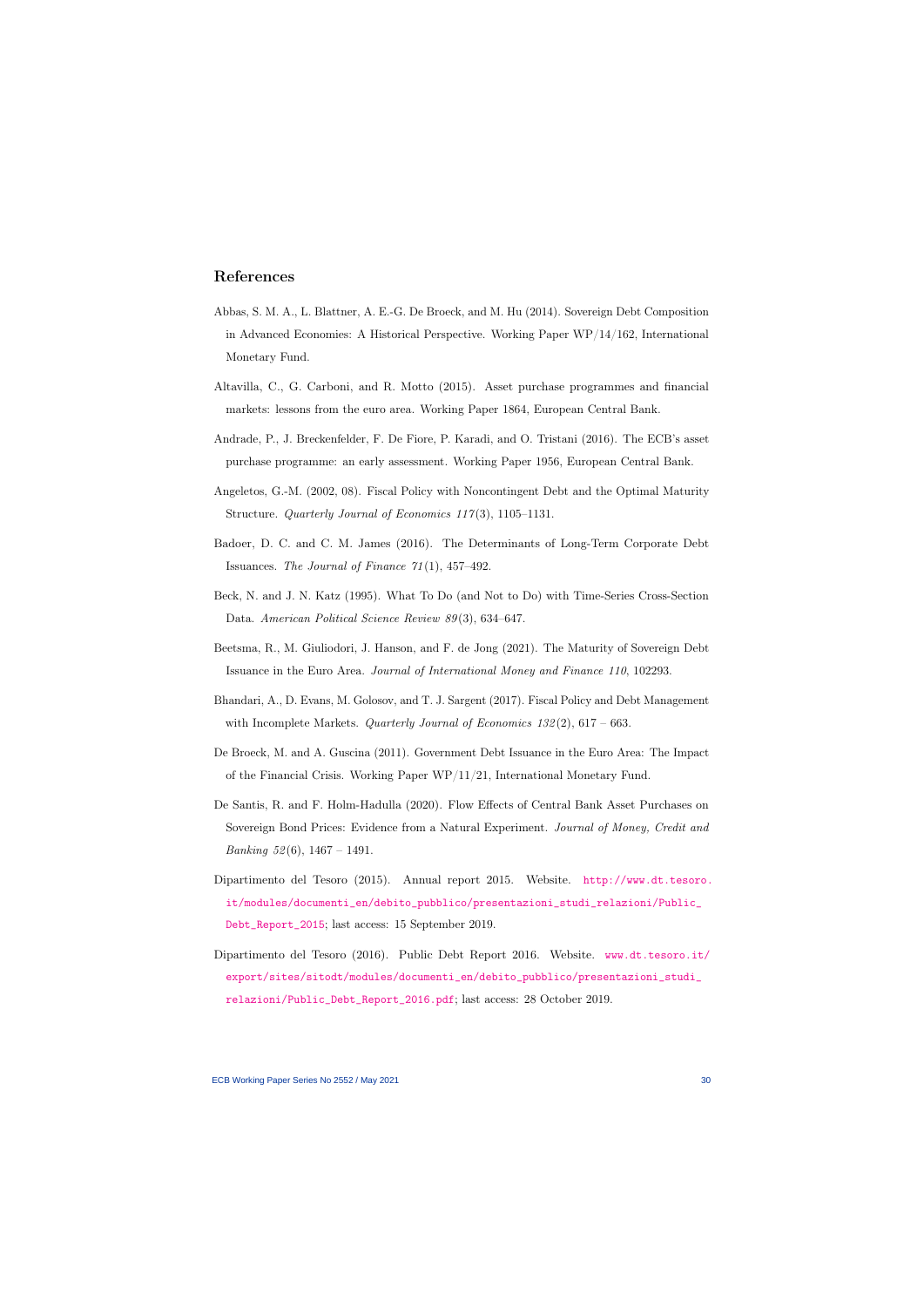- D'Amico, S., W. English, D. López-Salido, and E. Nelson (2012). The Federal Reserve's Largescale Asset Purchase Programmes: Rationale and Effects. The Economic Journal 122 (564), F415–F446.
- D'Amico, S. and T. B. King (2013). Flow and stock effects of large-scale treasury purchases: Evidence on the importance of local supply. Journal of Financial Economics 108 (2), 425–448.
- Eser, F., W. Lemke, K. Nyholm, S. Radde, and A. Vladu (2019). Tracing the impact of the ECB's asset purchase programme on the yield curve. Working Paper 2293, European Central Bank.
- <span id="page-31-2"></span>European Central Bank (2010). The "Centralised Securities Database" in brief. Website. [https://](https://www.ecb.europa.eu/pub/pdf/other/centralisedsecuritiesdatabase201002en.pdf) [www.ecb.europa.eu/pub/pdf/other/centralisedsecuritiesdatabase201002en.pdf](https://www.ecb.europa.eu/pub/pdf/other/centralisedsecuritiesdatabase201002en.pdf); last access: 25 October 2019.
- <span id="page-31-3"></span><span id="page-31-1"></span>Foley-Fisher, N., R. Ramcharan, and E. Yu (2016). The Impact of Unconventional Mnetary Policy on Firm Financing Constraints: Evidence from the Maturity Extension Program. Journal of Financial Economics 122 (2), 409–429.
- <span id="page-31-9"></span>Friedman, B. (1992). *Debt management policy, interest rates, and economic activity. Part II in:* Does Debt Management Matter? ed. Agell, J., Persson, M. and Friedman, B. FIEF Studies in Labour Markets and Economic Policy. Oxford: Oxford University Press.
- <span id="page-31-5"></span>Greenwood, R., S. Hanson, J. S. Rudolph, and L. H. Summers (2014). Government Debt Management at the Zero Lower Bound. Working Paper 5, Hutchins Center on Fiscal and Monetary Policy at Brookings.
- <span id="page-31-8"></span>Greenwood, R., S. Hanson, and J. C. Stein (2010). A Gap-Filling Theory of Corporate Debt Maturity Choice. Journal of Finance 65 (3), 993–1028.
- Greenwood, R., S. G. Hanson, and J. C. Stein (2015). A Comparative-Advantage Approach to Government Debt Maturity. Journal of Finance 70(4), 1683-1722.
- <span id="page-31-6"></span>Greenwood, R. and D. Vayanos (2014). Bond Supply and Excess Bond Returns. Review of Financial Studies  $27(3)$ , 663-713.
- <span id="page-31-10"></span><span id="page-31-7"></span><span id="page-31-4"></span><span id="page-31-0"></span>Hammermann, F., K. Leonard, S. Nardelli, and J. von Landesberger (2019). Taking stock of the Eurosystem's asset purchase programme after the end of net asset purchases. ECB Economic Bulletin Issue 2 / 2019, 69–92.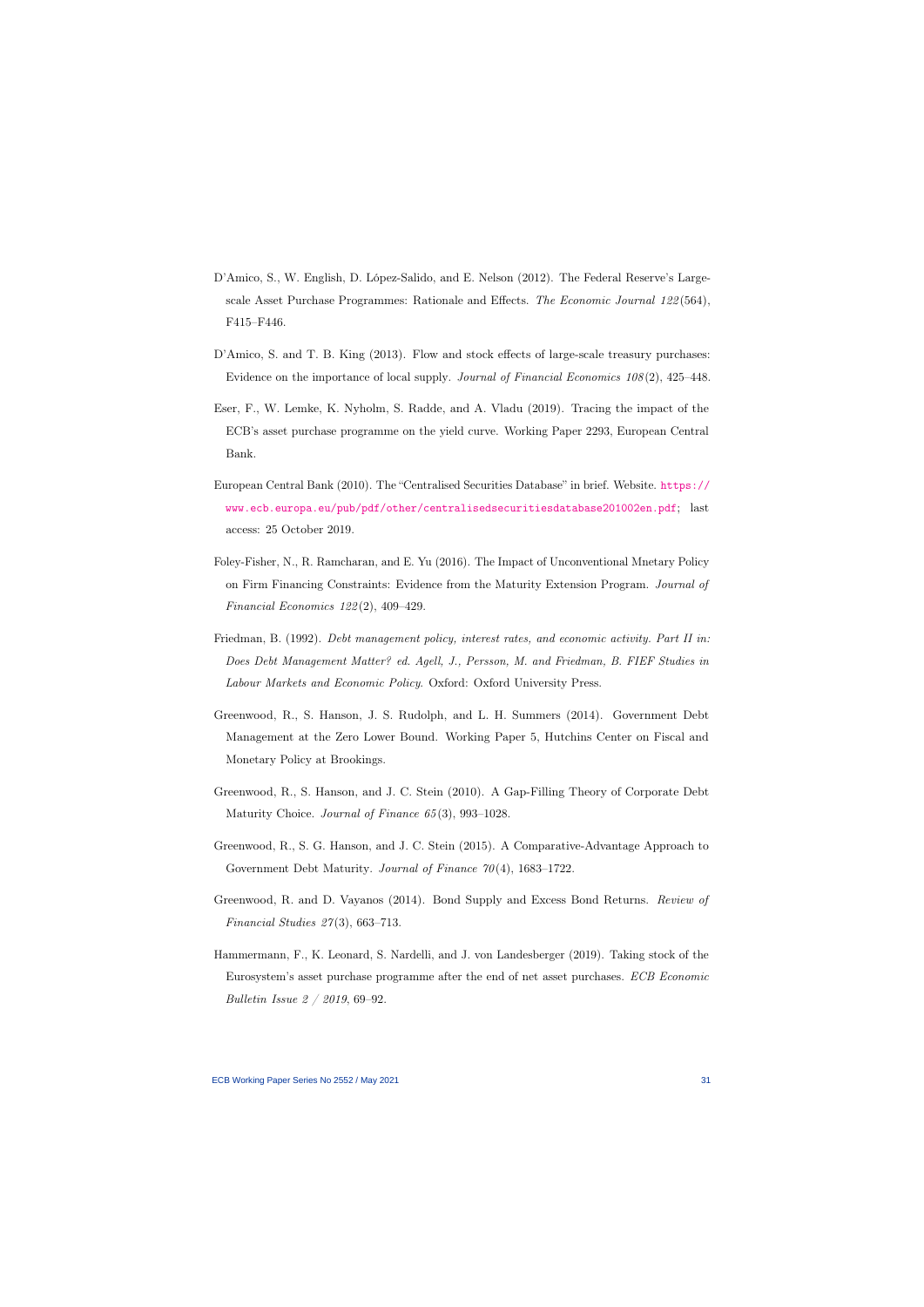- Hoogduin, L., B. Öztürk, and P. Wierts (2011). Public Debt Managers' Behaviour: Interactions with Macro Policies. Revue Économique 62(6), 1105–1122.
- Im, K. S., M. H. Pesaran, and Y. Shin (2003). Testing for unit roots in heterogeneous panels. Journal of Econometrics  $115(1)$ , 53-74.
- Jonasson, T. and M. Papaioannou (2018). A Primer on Managing Sovereign Debt-Portfolio Risks. Working Paper WP/18/74, International Monetary Fund.
- <span id="page-32-6"></span>Kapetanios, G., M. H. Pesaran, and T. Yamagata (2011). Panels with Non-Stationary Multifactor Error Structures. Journal of Econometrics  $160(2)$ ,  $326 - 348$ .
- <span id="page-32-10"></span>Krause, M. U. and S. Moyen (2016). Public Debt and Changing Inflation Targets. American Economic Journal: Macroeconomics 8 (4), 142–76.
- <span id="page-32-7"></span>Krishnamurthy, A. and A. Vissing-Jorgensen (2012). The Aggregate Demand for Treasury Debt. Journal of Political Economy 120 (2), 233–267.
- Leong, D. (1999). Debt Management Theory and Practice. Occasional Paper 18, HM Treasury.
- <span id="page-32-13"></span>Levin, A., C.-F. Lin, and C.-S. J. Chu (2002). Unit root tests in panel data: asymptotic and finite-sample properties. Journal of Econometrics  $108(1)$ , 1–24.
- <span id="page-32-4"></span>Li, C. and M. Wei (2013). Term Structure Modeling with Supply Factors and the Federal Reserve's Large-Scale Asset Purchase Progarms. International Journal of Central Banking 9 (1), 3–39.
- <span id="page-32-2"></span>Maddala, G. S. and S. Wu (1999). A comparative study of unit root tests with panel data and a new simple tests. Oxford Bulletin of Economics and Statistics 61, 631–52.
- <span id="page-32-11"></span><span id="page-32-3"></span>Missale, A. and O. J. Blanchard (1994). The Debt Burden and Debt Maturity. American Economic Review 84 (1), 309–319.
- <span id="page-32-0"></span>National Treasury Management Agency (2013). Promissory Note Transaction. Website. [https:](https://www.ntma.ie/download/investor_presentation/PromissoryNoteTransaction070213.pdf) [//www.ntma.ie/download/investor\\_presentation/PromissoryNoteTransaction070213.](https://www.ntma.ie/download/investor_presentation/PromissoryNoteTransaction070213.pdf) [pdf](https://www.ntma.ie/download/investor_presentation/PromissoryNoteTransaction070213.pdf); last access: 25 October 2019.
- <span id="page-32-12"></span>Pesaran, M. H. (2004). General Diagnostic Tests for Cross Section Dependence in Panels. IZA Discussion Paper 1240, Institute of Labor Economics (IZA).
- <span id="page-32-9"></span><span id="page-32-8"></span><span id="page-32-5"></span><span id="page-32-1"></span>Pesaran, M. H. (2006). Estimation and Inference in Large Heterogeneous Panels with a Multifactor Error Structure. *Econometrica*  $74(4)$ , 967–1012.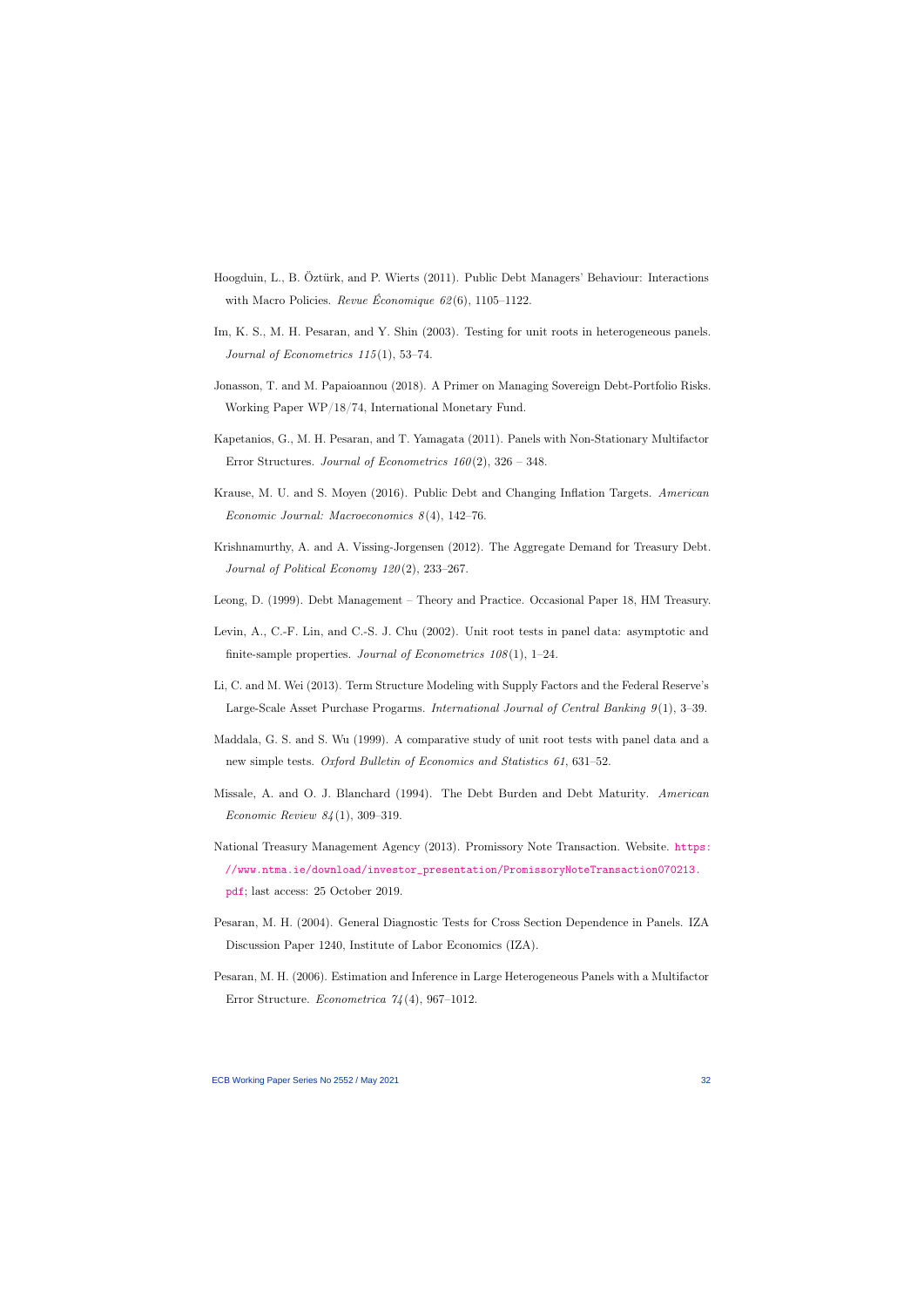- Pesaran, M. H. (2007). A Simple Panel Unit Root Test in the Presence of Cross-section Dependence. Journal of Applied Econometrics 22, 265–312.
- Tobin, J. (1963). An essay on the principles of debt management, in: Fiscal and Debt Management Policies, Volume 1. Englewood Cliffs.
- Vayanos, D. and J.-L. Vila (2021). A Preferred-Habitat Model of the Term Structure of Interest Rates. *Econometrica* 89(1), 77-112.
- <span id="page-33-4"></span>Wolswijk, G. (2020). Drivers of European Public Debt Management. Working Paper 2437, European Central Bank.
- <span id="page-33-3"></span><span id="page-33-2"></span><span id="page-33-1"></span><span id="page-33-0"></span>Wolswijk, G. and J. de Haan (2005). Government Debt Management in the Euro Area: Recent Theoretical Developments and Changes in Practices. Occasional Paper 25, European Central Bank.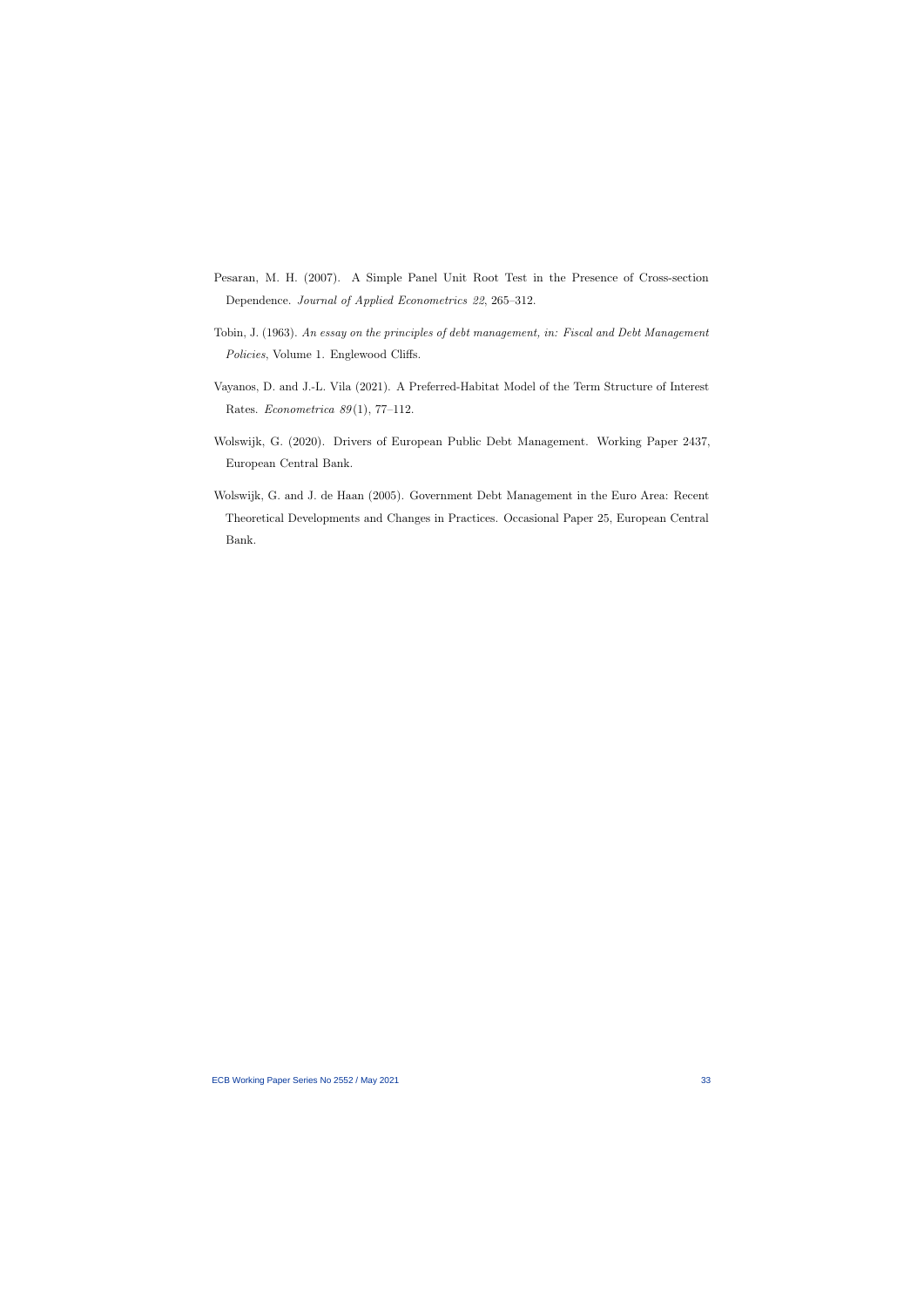# Appendix

### A Decomposition of WAM Outstanding

The total outstanding amount of a DMO debt portfolio, denoted by  $out_t$ , evolves according to

$$
out_t = out_{t-1} + iss_t - red_t,
$$
\n<sup>(2)</sup>

where  $iss_t$  denotes the nominal amount of newly issued debt and  $red_t$  is the nominal amount of outstanding debt that is redeemed in period t (called redemptions hereafter), consisting both of regularly maturing securities and of active buybacks by the DMO.

<span id="page-34-0"></span>The weighted average maturity of the outstanding debt portfolio,  $WAM_t^{out}$ , changes over time according to the following identity:

$$
WAM_t^{out} = (WAM_{t-1}^{out} - a)
$$
\n(3a)

$$
+\frac{iss_t}{out_t} \left[ WAM_t^{iss} - (WAM_{t-1}^{out} - a) \right]
$$
 (3b)

$$
-\frac{red_t}{out_t} \left[ WAM_t^{red} - (WAM_{t-1}^{out} - a) \right], \tag{3c}
$$

<span id="page-34-2"></span><span id="page-34-1"></span>where  $WAM_t^{iss}$  represents the weighted average (residual) maturity of newly issued securities and  $WAM_t^{red}$  is the weighted average (residual) maturity of redemptions at the time of their redemption. In the absence of any DMO buybacks and subsequent cancellations,  $WAM_t^{red} = 0$ . The first component of the identity, given by a on the right-hand-side of  $(3a)$ , captures the roll-down of all outstanding maturities by one period every period. This deterministic reduction is termed the *aging effect*. Component  $(3b)$ , termed the *issuance effect*, covers the effect of newly issued debt on  $WAM_t^{out}$ . Whenever the WAM of the newly issued debt is higher than last period's WAM of the outstanding debt minus aging, the WAM outstanding will increase in the current period. The closer  $WAM_t^{iss}$  is to  $WAM_t^{out}$ , the smaller the overall impact of new issuances will be. Similarly, Component  $(3c)$ , termed the *redemption effect*, covers the effect of debt redemptions on  $WAM_t^{out}$ . As redemptions generally have low or zero maturities, the weighted average maturity of the outstanding portfolio increases after redemptions. While the issuance effect depends on the DMOs' funding decisions in the given period, the aging and redemption effects on WAM outstanding are a consequence of historical portfolio legacy effects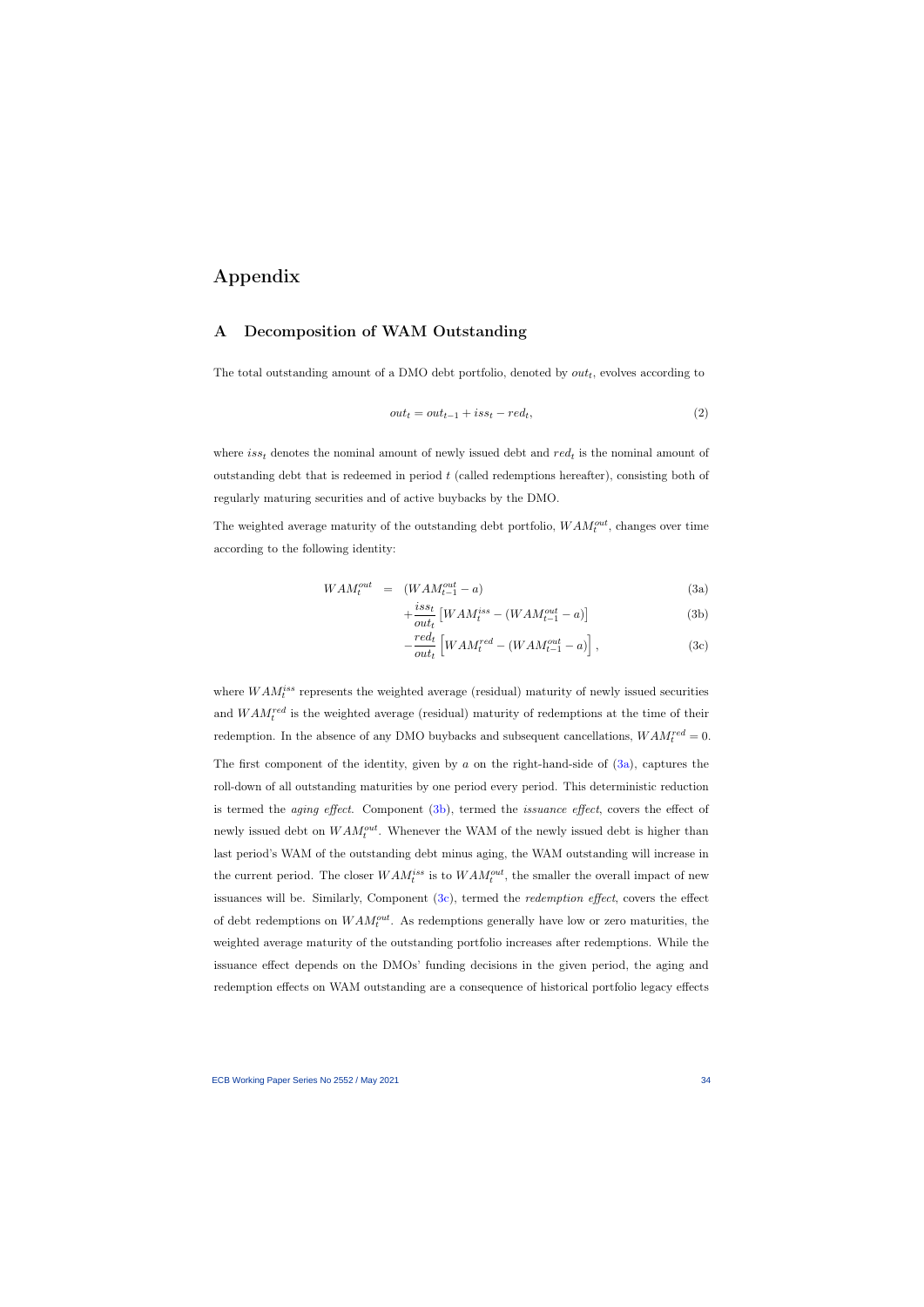| Cumulative total Jan-10 to Apr-19 (years) | DE     | FR      | TТ     | ES     |
|-------------------------------------------|--------|---------|--------|--------|
| Aging effect                              | $-9.3$ | $-9.3$  | $-9.3$ | $-9.3$ |
| Redemption effect                         | 15.4   | 23.1    | 13.7   | 11.1   |
| Issuance effect                           | $-5.7$ | $-12.5$ | $-4.7$ | $-0.4$ |
| Other (currency conversion/accounting)    | 0.2    | 0.2     | 0.1    | $-0.3$ |
| WAM outstanding change period             | 0.6    | 1.5     | $-0.3$ |        |
| WAM outstanding start                     | 5.9    | 6.6     | 7      | 6.5    |
| WAM outstanding end                       | 6.6    | 8       | 6.8    | 7.6    |
| average WAM outstanding                   | 6      | 7.2     | 6.7    | 6.5    |
| average WAM issuance                      | 4      | 3.8     | 4.7    | 5.6    |

Table 8: Decomposed cumulative change of WAM oustanding

Note: All numbers are measured in years. The cumulative change in each component of  $WAM_t^{out}$  as shown in [\(3a\)](#page-34-1) to [\(3c\)](#page-34-1) is presented in upper part of this table.

<span id="page-35-0"></span>(except for buyback events).

In order to illustrate the working of Equation [\(3\)](#page-34-2), we quantify the relative contribution of issuance compared to aging and redemptions in determining changes in  $WAM_t^{out}$  in our data set for the largest four euro area countries (DE, FR, IT, ES). To this end, Table [8](#page-35-0) summarises the cumulative sum of the aging effect, the issuance effect and the redemption effect over the whole sample period of 9.3 years.

In line with the description given above, the WAM of the outstanding portfolio increases significantly following redemptions. New issuances contribute less than both redemptions and aging to the total change in WAM outstanding. In fact, new issuances are found to have a negative cumulative impact although they inject duration into the market. All four jurisdictions have active bill markets (with maturities of less than one year), which make up a relatively high contribution of total bonds outstanding and which roll over on a regular basis due to their relatively low maturity at issuance. The negative effect of new issuance on the WAM outstanding is comparably large for France, which can be explained by the relatively high volume of bills in the AFT's portfolio.<sup>19</sup> Overall, the effect of redemptions net of aging is larger than the effect of newly issued debt, implying that portfolio legacy effects contribute more to changes in  $WAM_t^{out}$  than current portfolio decisions. The WAM of the outstanding debt is therefore a poor behavioural indicator for current DMO funding decisions.

Figure [5](#page-36-0) shows the components of WAM outstanding across the sample period for the euro area, where the redemption and the constant aging effect have been summed. The component

<sup>19</sup>See, for example, the ECB Government Finance Statistics on this. France has a relatively large number of money market funds, which contribute to the active bill market.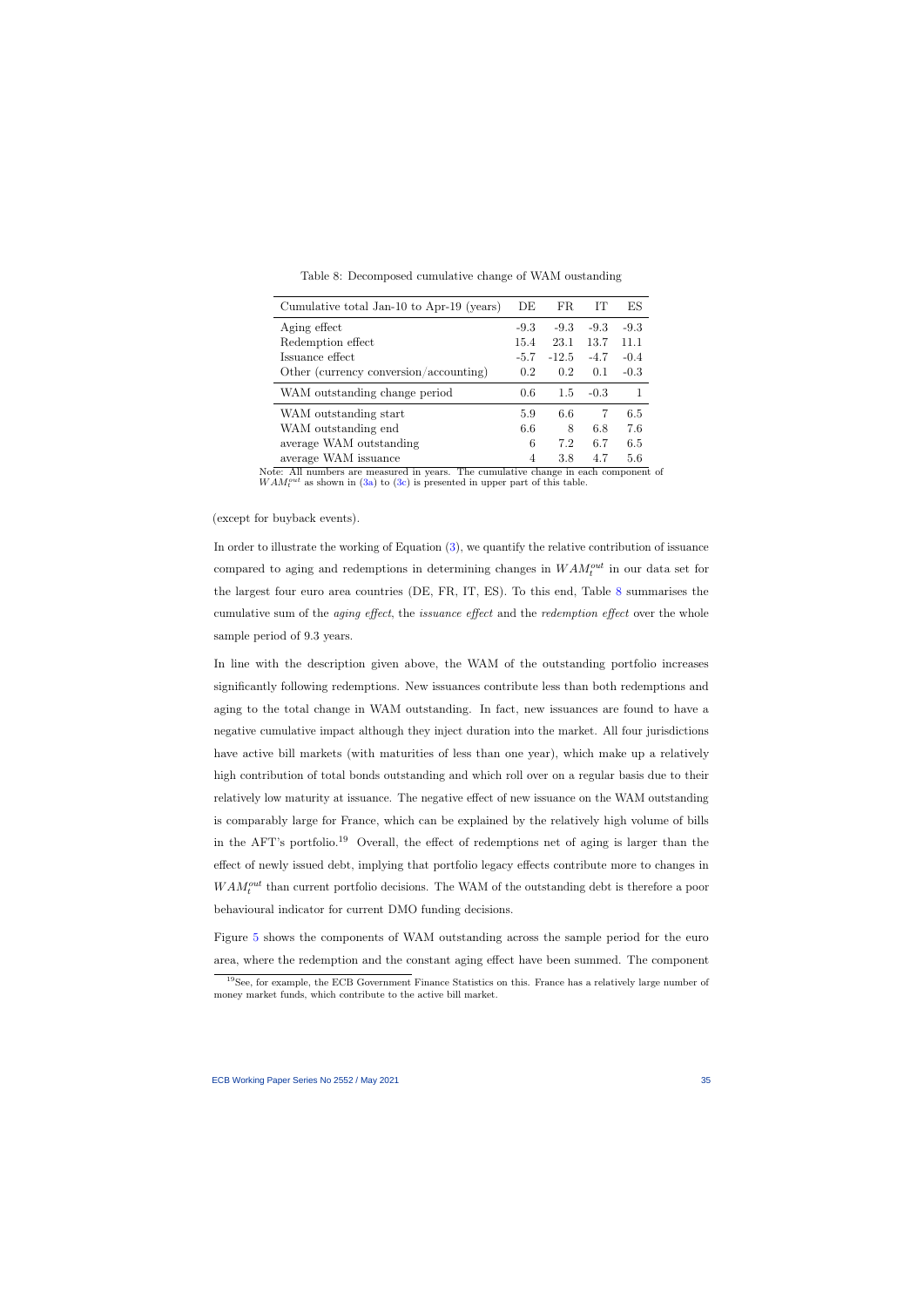

Figure 5: WAM components: euro area

<span id="page-36-0"></span>Note: Euro area changing composition based on CSDB data. WAM outstanding denotes the weighted average maturity of the outstanding debt portfolio. The issuance, redemption and aging effects are calculated as shown in Equations [\(3a\)](#page-34-1) to [\(3c\)](#page-34-1). The aging effect represents the roll-down of outstanding maturities by one period every period. Redemption and aging effects are summed. Trend lines are added for illustrative purposes and are derived from a 6th-order polynomial for all indicators.

indicators fluctuate and broadly counterbalance each other, thereby generally stabilising the WAM of outstanding debt. It can be seen that  $WAM_t^{out}$  remained relatively stable until the middle of 2014, after which it increased by more than one year.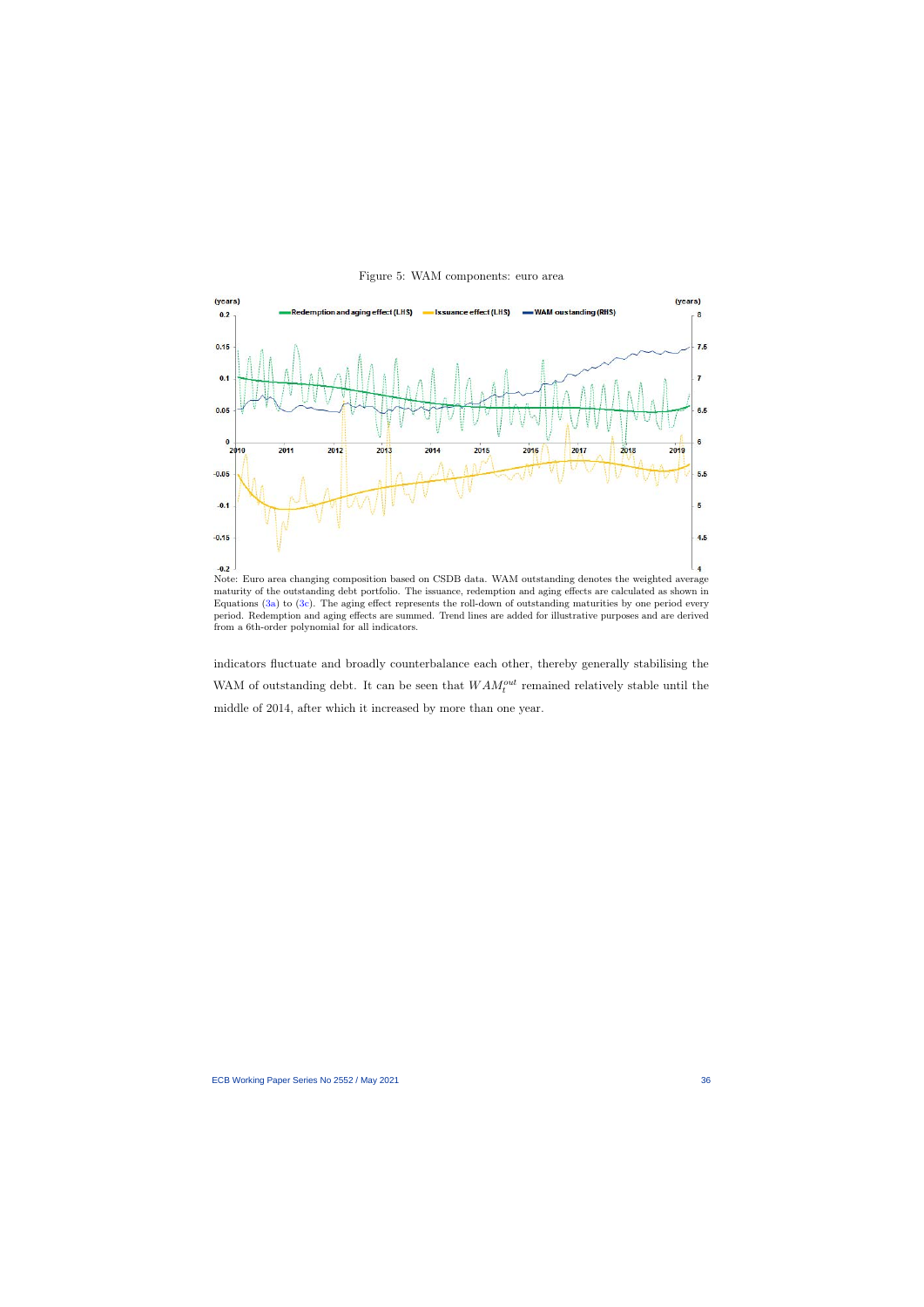## B Summary Statistics and Robustness Checks

<span id="page-37-1"></span><span id="page-37-0"></span>

|                                               | $\mathcal N$ | Unit        | Mean           | <b>SD</b>      | Min            | Max            |
|-----------------------------------------------|--------------|-------------|----------------|----------------|----------------|----------------|
| EA: During PSPP (March 2015-April 2019)       |              |             |                |                |                |                |
| WAM issuance                                  | 350          | Years       | 4.77           | 2.52           | 0.14           | 18.27          |
| PSPP/issuance                                 | 350          | Pct         | 24.1           | 17.25          | 0.68           | 134.62         |
| 10-year yield                                 | 350          | Pct         | 1.19           | 0.88           | $-0.09$        | 4.06           |
| 5-year yield                                  | 350          | Pct         | 0.29           | 0.65           | $-0.55$        | 2.65           |
| Redemptions                                   | 350          | <b>EURm</b> | 19,048         | 15,355         | $\overline{0}$ | 67,651         |
| WAM outstanding                               | 350          | Years       | 7.13           | 0.9            | 6.05           | 10             |
| $\Delta$ Industrial Production                | 350          | Index       | 1.51           | 2.73           | $-7.2$         | 10.5           |
| Inflation                                     | 350          | Pct change  | 1.1            | 0.89           | $-1.2$         | 3.3            |
| EA: Before PSPP (December 2009-February 2015) |              |             |                |                |                |                |
| WAM issuance                                  | 441          | Years       | 3.69           | 2.39           | 0.16           | 13.85          |
| PSPP/issuance                                 | 441          | Pct         | $\overline{0}$ | $\overline{0}$ | $\overline{0}$ | $\overline{0}$ |
| 10-year yield                                 | 441          | Pct         | 3.63           | 2.23           | 0.35           | 14.09          |
| 5-year yield                                  | 441          | Pct         | 2.72           | 2.7            | $-0.06$        | 17.5           |
| Redemptions                                   | 441          | EURm        | 22,837         | 16,949         | 9              | 73,505         |
| WAM outstanding                               | 441          | Years       | 6.36           | 0.61           | 4.97           | 7.8            |
| $\Delta$ Industrial Production                | 441          | Index       | 0.53           | 4.49           | $-12.3$        | 14             |
| Inflation                                     | 441          | Pct change  | 1.67           | 1.19           | $-1.5$         | $\overline{4}$ |
| EA: Full sample (December 2009-April 2019)    |              |             |                |                |                |                |
| WAM issuance                                  | 791          | Years       | 4.17           | 2.51           | 0.14           | 18.27          |
| PSPP/issuance                                 | 791          | Pct         | 10.66          | 16.58          | $\overline{0}$ | 134.62         |
| 10-year yield                                 | 791          | Pct         | $2.55\,$       | 2.14           | $-0.09$        | 14.09          |
| 5-year yield                                  | 791          | Pct         | 1.64           | 2.39           | $-0.55$        | 17.5           |
| Redemptions                                   | 791          | EURm        | 21,160         | 16,362         | $\theta$       | 73,505         |
| WAM outstanding                               | 791          | Years       | 6.7            | 0.84           | 4.97           | 10             |
| $\Delta$ Industrial Production                | 791          | Index       | 0.96           | 3.84           | $-12.3$        | 14             |
| Inflation                                     | 791          | Pct change  | 1.41           | 1.1            | $-1.5$         | $\overline{4}$ |

Table 9: Summary statistics for the euro area

Note: Euro area includes BE, DE, FR, ES, IT, NL and PT. Issuance and PSPP are monthly nominal values. PSPP is based on gross purchases. Industrial production index is excluding construction and calculated as annual rate of change. Inflation is based on annual rate of change of Eurostat HICP Index, neither seasonally nor working day adjusted.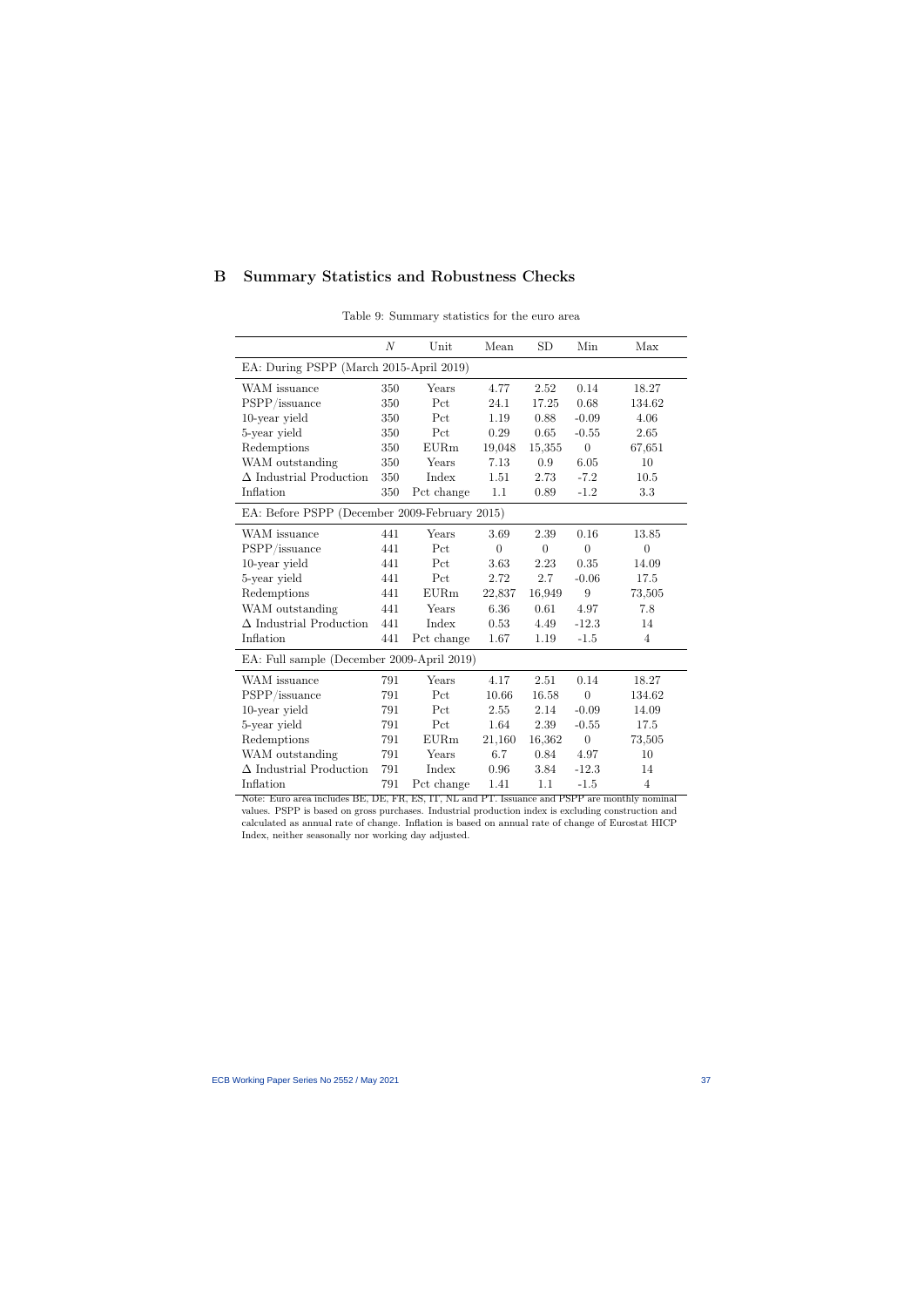<span id="page-38-0"></span>

|                                                  | N   | Unit        | Mean           | <b>SD</b>      | Min            | Max            |
|--------------------------------------------------|-----|-------------|----------------|----------------|----------------|----------------|
| Big 4: During PSPP (March 2015-April 2019)       |     |             |                |                |                |                |
| WAM issuance                                     | 200 | Years       | 5.17           | 1.89           | 0.66           | 12.76          |
| PSPP/issuance                                    | 200 | Pct         | 25.53          | 17.24          | 2.18           | 134.62         |
| 10-year yield                                    | 200 | Pct         | 1.15           | 0.75           | $-0.09$        | 3.48           |
| 5-year yield                                     | 200 | Pct         | 0.28           | 0.57           | $-0.55$        | 2.65           |
| Redemptions                                      | 200 | EURm        | 27,974         | 14,335         | 2,068          | 67,651         |
| WAM outstanding                                  | 200 | Years       | 6.84           | 0.55           | 6.07           | 8.04           |
| $\Delta$ Industrial Production                   | 200 | Index       | 1.56           | 2.34           | $-6.4$         | $7.2\,$        |
| Inflation                                        | 200 | Pct change  | 0.96           | 0.92           | $-1.2$         | 3              |
| Big 4: Before PSPP (December 2009-February 2015) |     |             |                |                |                |                |
| WAM issuance                                     | 252 | Years       | 4.01           | $\overline{2}$ | 0.37           | 11.9           |
| PSPP/issuance                                    | 252 | Pct         | $\overline{0}$ | $\overline{0}$ | $\overline{0}$ | $\overline{0}$ |
| 10-year yield                                    | 252 | Pct         | 3.31           | 1.5            | 0.35           | 6.86           |
| 5-year yield                                     | 252 | Pct         | 2.28           | 1.53           | $-0.06$        | 6.88           |
| Redemptions                                      | 252 | <b>EURm</b> | 32,606         | 15,552         | 5,856          | 73,505         |
| WAM outstanding                                  | 252 | Years       | 6.42           | 0.55           | 5.24           | 7.21           |
| $\Delta$ Industrial Production                   | 252 | Index       | 0.37           | 4.43           | $-9.1$         | 13.8           |
| Inflation                                        | 252 | Pct change  | 1.63           | 1.08           | $-1.5$         | 3.8            |
| Big 4: Full sample (December 2009-April 2019)    |     |             |                |                |                |                |
| WAM issuance                                     | 452 | Years       | 4.52           | 2.03           | 0.37           | 12.76          |
| PSPP/issuance                                    | 452 | Pct         | 11.3           | 17.09          | $\overline{0}$ | 134.62         |
| 10-year yield                                    | 452 | Pct         | 2.36           | 1.63           | $-0.09$        | 6.86           |
| 5-year yield                                     | 452 | Pct         | 1.4            | 1.56           | $-0.55$        | 6.88           |
| Redemptions                                      | 452 | <b>EURm</b> | 30,556         | 15,185         | 2,068          | 73,505         |
| WAM outstanding                                  | 452 | Years       | 6.61           | 0.58           | 5.24           | 8.04           |
| $\Delta$ Industrial Production                   | 452 | Index       | 0.9            | 3.7            | $-9.1$         | 13.8           |
| Inflation                                        | 452 | Pct change  | 1.33           | 1.07           | $-1.5$         | 3.8            |

Table 10: Summary statistics for the Big 4 countries

Note: Big 4 countries includes DE, FR, IT and ES. Issuance and PSPP are monthly nominal values. PSPP is based on gross purchases. Industrial production index is excluding construction and calculated as annual rate of change. Inflation is based on annual rate of change of Eurostat HICP Index, neither seasonally nor working day adjusted.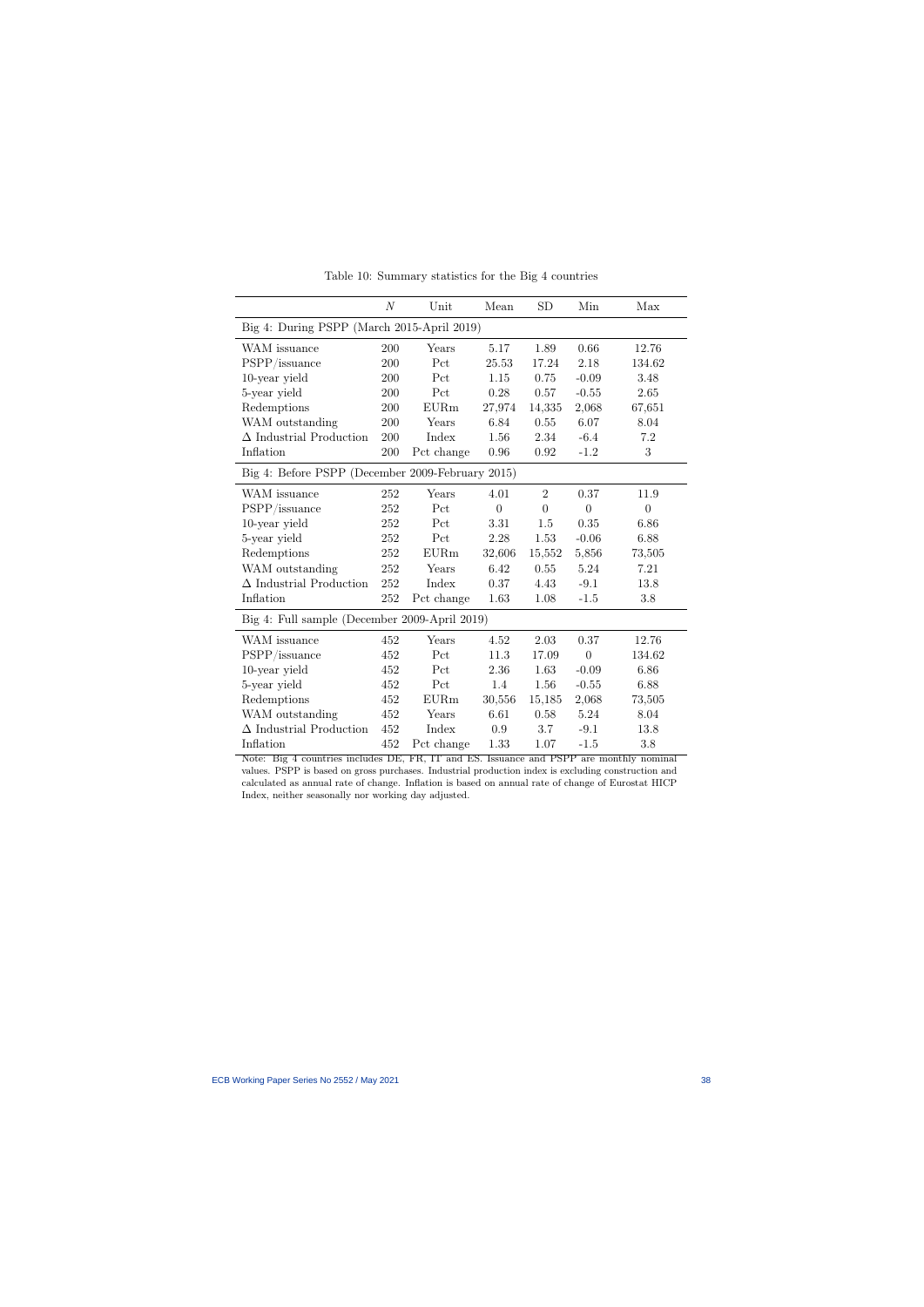

Figure 6: WAM outstanding by country

Figure 7: WAM at issuance by country

<span id="page-39-0"></span>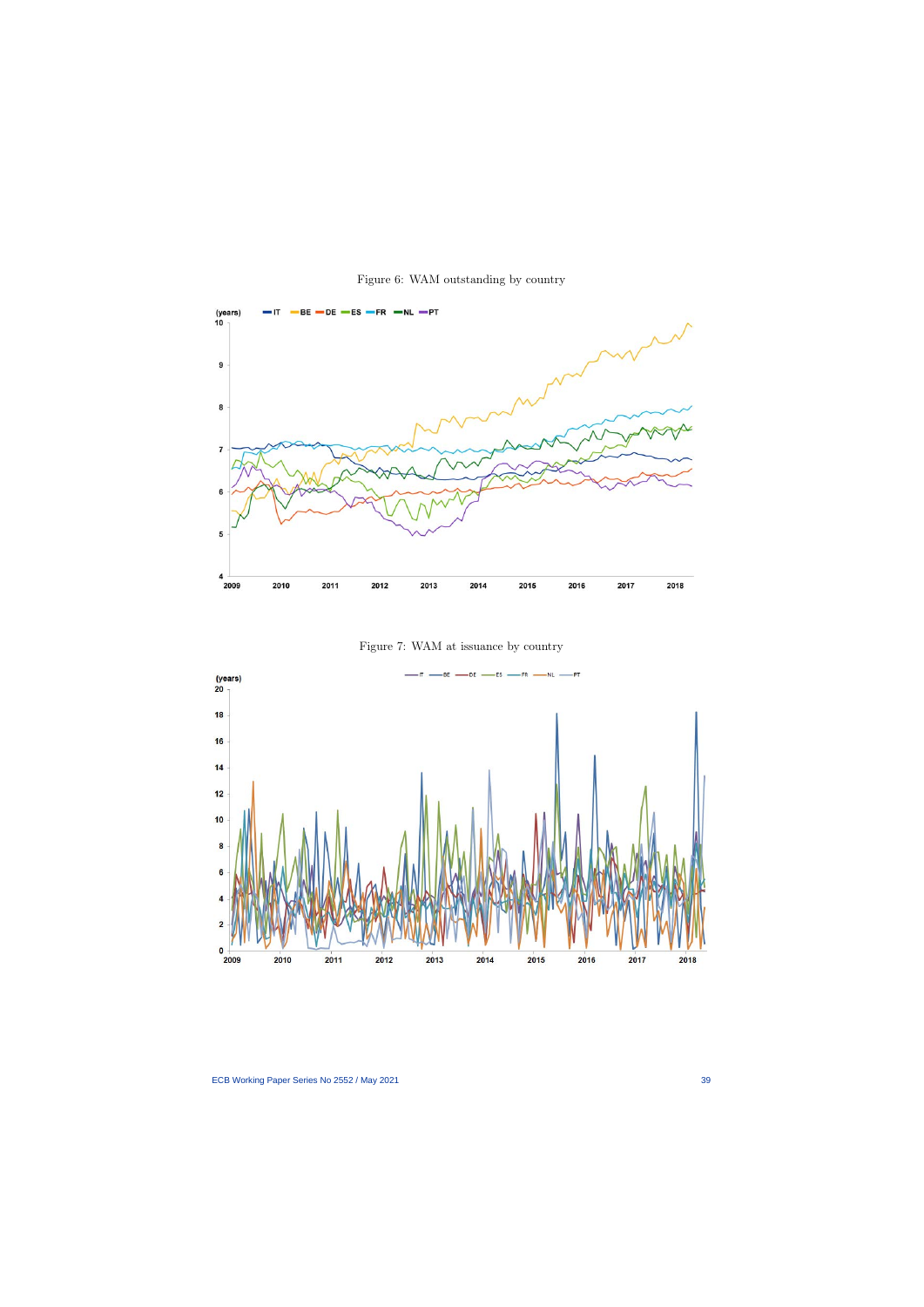| Dependent variable: WAM issuance                                                                                                                                                                                                                                                                                                                                                                                                     |                      |                                        | Ë                    | E                     | E                     | $\widehat{\mathcal{E}}$        | $\overline{\mathrm{C}}$ | (VIII)                | $(\widetilde{\Xi})$  | $\widetilde{\Sigma}$                    |
|--------------------------------------------------------------------------------------------------------------------------------------------------------------------------------------------------------------------------------------------------------------------------------------------------------------------------------------------------------------------------------------------------------------------------------------|----------------------|----------------------------------------|----------------------|-----------------------|-----------------------|--------------------------------|-------------------------|-----------------------|----------------------|-----------------------------------------|
| PSPP/issuance                                                                                                                                                                                                                                                                                                                                                                                                                        |                      |                                        |                      |                       |                       | (0.0034)<br>$0.012**$          | (0.0033)<br>$0.010**$   | (0.0044)<br>$0.012**$ | (0.0052)<br>$0.012*$ | (0.0045)<br>$0.012***$                  |
| 5-year yield                                                                                                                                                                                                                                                                                                                                                                                                                         | $-0.23**$<br>(0.076) | $-0.24**$<br>(0.081)                   | $-0.28**$<br>(0.096) | $-0.30***$<br>(0.078) | $-0.46***$<br>(0.100) |                                |                         |                       |                      |                                         |
| Redemptions                                                                                                                                                                                                                                                                                                                                                                                                                          |                      | 55*<br>25<br><u>ុ</u><br>$\dot{\circ}$ | $-0.57*$<br>(0.26)   | $-0.48$<br>(0.28)     | $-0.63**$<br>(0.23)   |                                | (0.23)<br>$-0.37$       | $-0.38$<br>(0.27)     | (0.31)<br>$-0.41$    | $-0.51*$<br>(0.26)                      |
| WAM outstanding                                                                                                                                                                                                                                                                                                                                                                                                                      |                      |                                        | (0.16)<br>$-0.16$    | (0.29)<br>$-0.37$     | $-0.70**$<br>(0.24)   |                                |                         | $-0.60**$<br>(0.18)   | $-0.96**$<br>(0.37)  | $-0.63*$<br>(0.31)                      |
| $\Delta$ Industrial production                                                                                                                                                                                                                                                                                                                                                                                                       |                      |                                        |                      | (0.035)<br>0.029      | (0.035)<br>0.026      |                                |                         |                       | (0.029)<br>$0.064*$  | (0.031)<br>0.040                        |
| Inflation                                                                                                                                                                                                                                                                                                                                                                                                                            |                      |                                        |                      |                       | (0.28)<br>0.35        |                                |                         |                       |                      | (0.22)<br>0.23                          |
| Observations<br>Adjusted $R^2$                                                                                                                                                                                                                                                                                                                                                                                                       | 0.366<br>784         | 0.371<br>784                           | 0.370<br>784         | 0.372<br>784          | 0.376<br>784          | 0.308<br>784                   | 0.311<br>784            | 0.332<br>784          | 0.348<br>784         | 0.373<br>784                            |
| securities in the country. All independent variables except for redemptions are lagged by one month. The sample includes BE, DE, FR, ES, IT, NL and PT over the period<br>fixed effects. Dependent variable: WAM at issuance in years. PSPP/issuance are monthly PSPP purchases per country divided by the monthly issuance volume of debt<br>Note: Robust standard errors presented in parentheses.<br>December 2009 to April 2019. |                      | p < 0.10                               | $p < 0.05$ ,         |                       | p < 0.01              | CCEP estimator is used for all |                         |                       |                      | regressions. All models include country |

<span id="page-40-0"></span>Table 11: The effect of 5-year yields and the PSPP on WAM at issuance – euro area Table 11: The effect of 5-year yields and the PSPP on WAM at issuance – euro area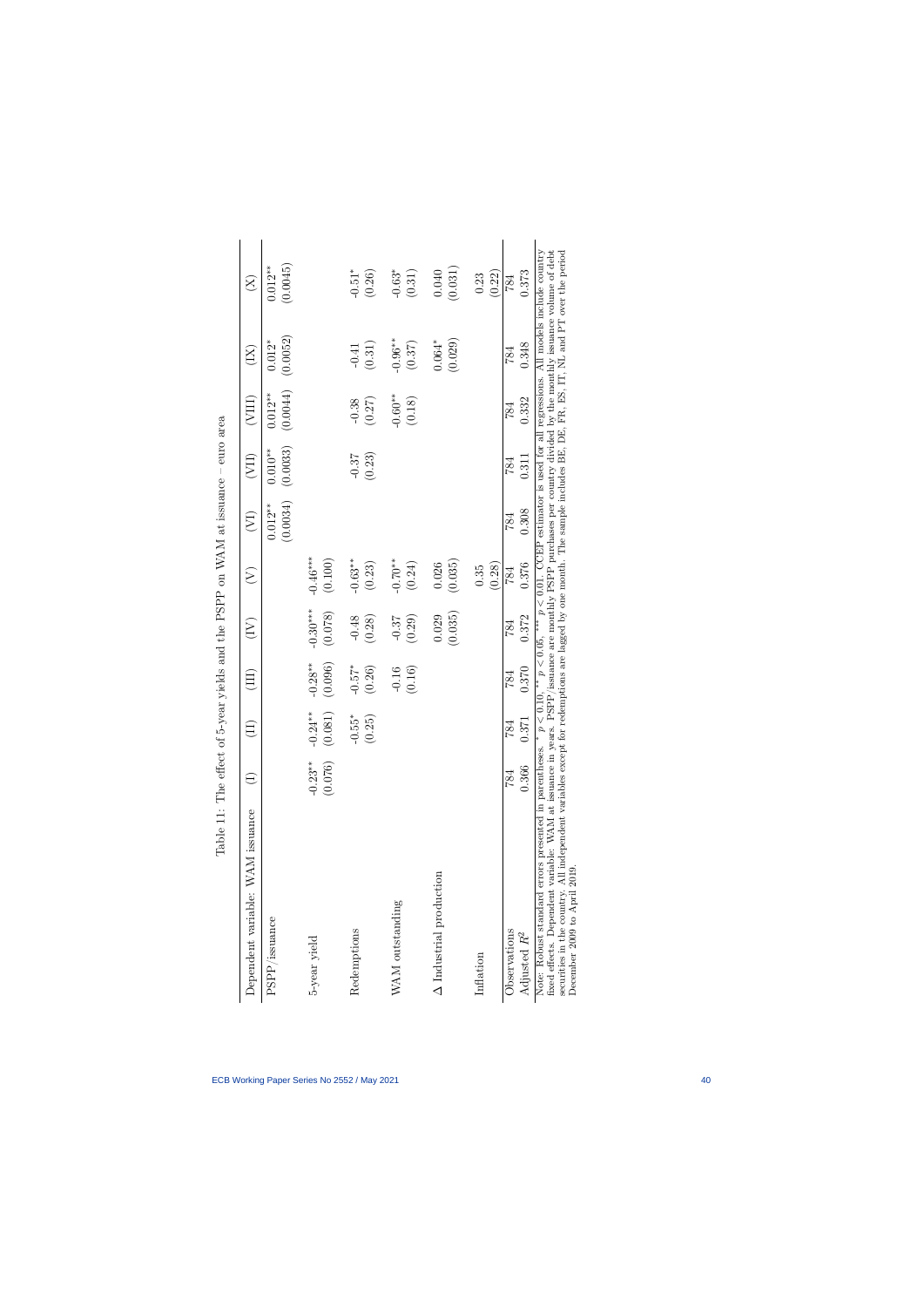<span id="page-41-0"></span>

| , at iddinance – area turn-unar turn area – attar turn and a<br>THREE CONTROLS IN THE STATE OF THE STATE OF THE STATE ITS IN THE THAT HAS TO THE STATE THAT THE STATE THAT THE |
|--------------------------------------------------------------------------------------------------------------------------------------------------------------------------------|
| <b>トレートトトト</b>                                                                                                                                                                 |
| r<br>C<br>りしくしょう                                                                                                                                                               |
| <b>+ でんしいです。 こうしん こうしん アイス アイス こうしん かいきょう こうしゃ</b>                                                                                                                             |
| l<br>ì<br>j                                                                                                                                                                    |
| Ì<br>Ē                                                                                                                                                                         |
| l<br>I                                                                                                                                                                         |
| -<br>E<br>١                                                                                                                                                                    |

| Dependent variable: WAM issuance                                                                                                                                                                                              |                       |                                | $\Xi$                 | $(\widetilde{\Xi})$   | E                     | $\widetilde{\left( \sum_{i=1}^{n}a_{i}\right) }$ | $(\rm{VII})$          | (VIII)                | $(\mathrm{X})$                                                                               | $\widetilde{\Sigma}$  |
|-------------------------------------------------------------------------------------------------------------------------------------------------------------------------------------------------------------------------------|-----------------------|--------------------------------|-----------------------|-----------------------|-----------------------|--------------------------------------------------|-----------------------|-----------------------|----------------------------------------------------------------------------------------------|-----------------------|
| $\ensuremath{\mathsf{P}}\ensuremath{\mathsf{S}}\ensuremath{\mathsf{P}}\ensuremath{\mathsf{P}}/ \text{issue}$                                                                                                                  |                       |                                |                       |                       |                       | (0.0082)<br>0.0074                               | (0.0085)<br>0.0063    | (0.0085)<br>0.0035    | (0.0085)<br>0.0035                                                                           | (0.0083)<br>0.0050    |
| 10-year yield                                                                                                                                                                                                                 | $-0.49***$<br>(0.065) | $-0.50***$<br>(0.065)          | $-0.50***$<br>(0.065) | $-0.48***$<br>(0.074) | $-0.53***$<br>(0.079) | $-0.49***$<br>(0.065)                            | $-0.50***$<br>(0.065) | $-0.50***$<br>(0.065) | $-0.48***$<br>(0.074)                                                                        | $-0.53***$<br>(0.079) |
| Redemption effect                                                                                                                                                                                                             |                       | .28)<br>$-0.24$<br>$\subseteq$ | (0.29)<br>$-0.35$     | $-0.36$<br>(0.29)     | (0.29)<br>$-0.37$     |                                                  | (0.29)<br>$-0.21$     | (0.29)<br>$-0.34$     | $(0.29)$<br>$-0.34$                                                                          | (0.29)<br>$-0.35$     |
| WAM outstanding                                                                                                                                                                                                               |                       |                                | $-0.65***$<br>(0.23)  | $-0.63***$<br>(0.23)  | $-0.73***$<br>(0.24)  |                                                  |                       | $-0.64***$<br>(0.22)  | $-0.62***$<br>$\left( 0.23\right)$                                                           | $-0.73***$<br>(0.24)  |
| $\Delta$ Industrial production                                                                                                                                                                                                |                       |                                |                       | (0.037)<br>0.021      | (0.037)<br>0.024      |                                                  |                       |                       | (0.037)<br>0.021                                                                             | (0.037)<br>0.024      |
| Inflation                                                                                                                                                                                                                     |                       |                                |                       |                       | $0.36***$<br>(0.18)   |                                                  |                       |                       |                                                                                              | $0.36***$<br>(0.18)   |
| Observations<br>$R^2$                                                                                                                                                                                                         | 0.371<br>784          | 371<br>784                     | 0.385<br>784          | 0.386<br>784          | 0.390<br>784          | 0.371<br>784                                     | 0.372<br>784          | 0.385<br>784          | 0.386<br>784                                                                                 | 0.391<br>784          |
| and time fixed effects. Dependent variable: WAM at issuance in vears. $PSPP$ issuance are monthly PSPP purchases per country divided by the monthly issuance volume<br>Note: Robust standard errors presented in parentheses. |                       | $p < 0.10$ ,                   | p < 0.05              | ***                   |                       |                                                  |                       |                       | $p < 0.01$ . Fixed effects estimator is used for all regressions. All models include country |                       |

and time fixed effects. Dependent variable: WAM at issuance in years. PSPP/issuance are monthly PSPP purchases per country divided by the monthly issuance volume of debt securities in the country. All independent variables and time fixed effects. Dependent variable: WAM at issuance in years. PSPP/issuance are monthly PSPP purchases per country divided by the monthly issuance volume of debt securities in the country. All independent variables except for redemptions are lagged by one month. The sample includes BE, DE, FR, ES, IT, NL and PT over the period December 2009 to April 2019.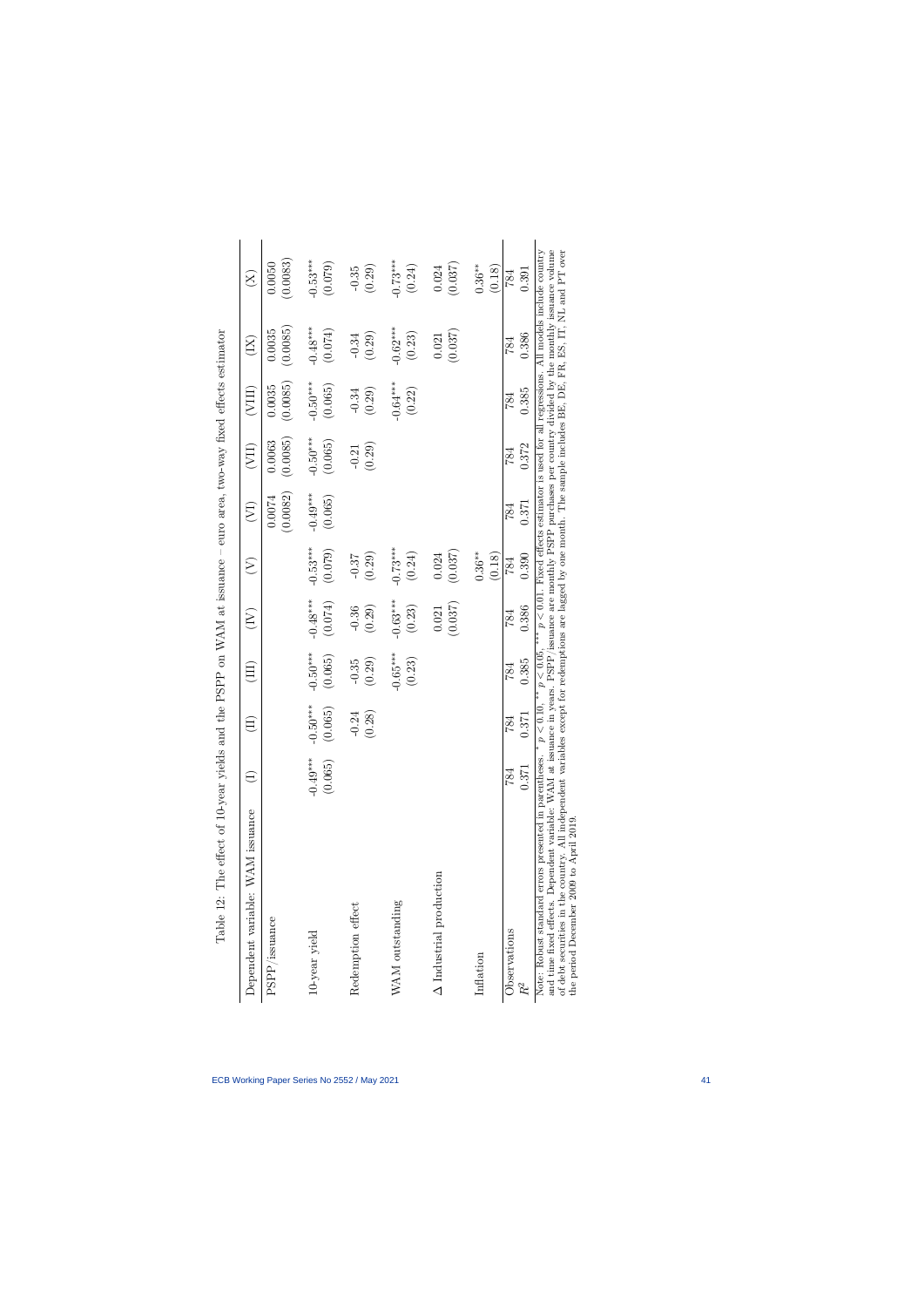| Dependent variable: WAM issuance                                                                                                                                                                                                                                                                                                       |                       | $\left( \Pi \right)$                        | (III)                  | $\widetilde{\Xi}$     | $\left( \sum_{i=1}^{n} a_i \right)$ | $\left(\overline{\nabla}\right)$ | $\left( \text{VII} \right)$ | (VIII)               | $(\mathrm{X})$       | $\widetilde{\Sigma}$                                                                                                                                                                                   |
|----------------------------------------------------------------------------------------------------------------------------------------------------------------------------------------------------------------------------------------------------------------------------------------------------------------------------------------|-----------------------|---------------------------------------------|------------------------|-----------------------|-------------------------------------|----------------------------------|-----------------------------|----------------------|----------------------|--------------------------------------------------------------------------------------------------------------------------------------------------------------------------------------------------------|
| PSPP/issuance                                                                                                                                                                                                                                                                                                                          |                       |                                             |                        |                       |                                     | (0.0085)<br>0.0078               | (0.0087)<br>0.0072          | (0.0088)<br>0.0044   | (0.0087)<br>0.0045   | (0.0086)<br>0.0052                                                                                                                                                                                     |
| 5-year yield                                                                                                                                                                                                                                                                                                                           | $-0.34***$<br>(0.045) | $0.34***$<br>(0.045)<br>ငှ                  | $-0.33***$<br>(0.045)  | $-0.32***$<br>(0.051) | $-0.35***$<br>(0.054)               |                                  |                             |                      |                      |                                                                                                                                                                                                        |
| Redemption effect                                                                                                                                                                                                                                                                                                                      |                       | $-0.19$<br>(0.28)                           | $-0.29$<br>(0.29)      | (0.29)<br>$-0.30$     | (0.29)<br>$-0.31$                   |                                  | (0.30)<br>$-0.11$           | (0.30)<br>$-0.23$    | (0.30)<br>$-0.27$    | (0.30)<br>$-0.27$                                                                                                                                                                                      |
| WAM outstanding                                                                                                                                                                                                                                                                                                                        |                       |                                             | $-0.60***$<br>$(0.22)$ | $-0.58***$<br>(0.23)  | $-0.68***$<br>(0.24)                |                                  |                             | $-0.64***$<br>(0.23) | $-0.56***$<br>(0.23) | $-0.60**$<br>(0.24)                                                                                                                                                                                    |
| $\Delta$ Industrial production                                                                                                                                                                                                                                                                                                         |                       |                                             |                        | (0.036)<br>0.024      | (0.036)<br>0.026                    |                                  |                             |                      | $0.072**$<br>(0.034) | $0.075***$<br>(0.034)                                                                                                                                                                                  |
| Inflation                                                                                                                                                                                                                                                                                                                              |                       |                                             |                        |                       | $0.35*$<br>(0.18)                   |                                  |                             |                      |                      | (0.18)<br>0.15                                                                                                                                                                                         |
| Observations<br>$R^\mathrm{2}$                                                                                                                                                                                                                                                                                                         | 0.369<br>784          | 1.370<br>784                                | 0.382<br>784           | 0.382<br>784          | 0.387<br>784                        | 0.338<br>784                     | 0.339<br>784                | 0.352<br>784         | 0.357<br>784         | 0.358<br>784                                                                                                                                                                                           |
| and time fixed effects. Dependent variable: WAM at issuance in years. PSPP/issuance are monthly PSPP purchases per country divided by the monthly issuance volume<br>of debt securities in the country. All independent variables<br>Note: Robust standard errors presented in parentheses.<br>the period December 2009 to April 2019. |                       | $< 0.10,$ <sup>**</sup><br>$\boldsymbol{q}$ | $p < 0.05$ .           |                       |                                     |                                  |                             |                      |                      | $p < 0.01$ . Fixed effects estimator is used for all regressions. All models include country<br>except for redemptions are lagged by one month. The sample includes BE, DE, FR, ES, IT, NL and PT over |

Table 13: The effect of 5-year vields and the PSPP on WAM at issuance – euro area, two-way fixed effects estimator Table 13: The effect of 5-year yields and the PSPP on WAM at issuance – euro area, two-way fixed effects estimator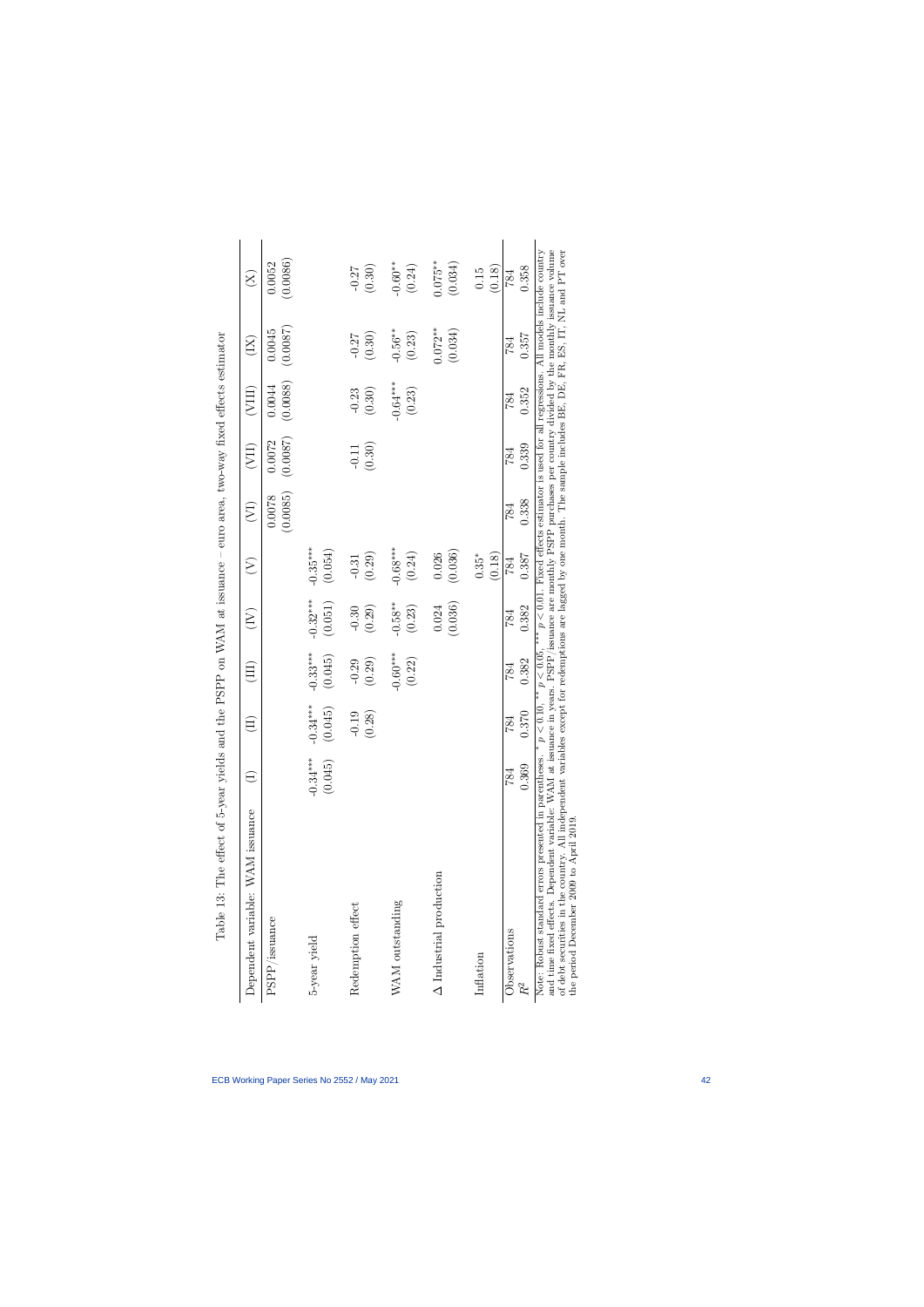| Dependent variable: WAM issuance                                                                                                                                                                                                                                                                                                                                                                                                                                                                                                                             |                       |                                      | (III)                 | $(\widetilde{\Xi})$   | E                     | $(\sum_{i=1}^{n}$      | (VII)                            | (VIII)                 | $\left(\overline{\mathrm{X}}\right)$ | $\widetilde{\chi})$         |
|--------------------------------------------------------------------------------------------------------------------------------------------------------------------------------------------------------------------------------------------------------------------------------------------------------------------------------------------------------------------------------------------------------------------------------------------------------------------------------------------------------------------------------------------------------------|-----------------------|--------------------------------------|-----------------------|-----------------------|-----------------------|------------------------|----------------------------------|------------------------|--------------------------------------|-----------------------------|
| $\ensuremath{\mathsf{PSPP}}\xspace$ /issuance                                                                                                                                                                                                                                                                                                                                                                                                                                                                                                                |                       |                                      |                       |                       |                       | (0.0064)<br>$0.018***$ | $0.018***$<br>(0.0067)           | $0.018***$<br>(0.0067) | $0.017***$<br>(0.0067)               | (0.0066)<br>$0.017***$      |
| 10-year yield                                                                                                                                                                                                                                                                                                                                                                                                                                                                                                                                                | $-0.27***$<br>(0.051) | $-0.28***$<br>(0.056)                | $-0.32***$<br>(0.057) | $-0.29***$<br>(0.058) | $-0.24***$<br>(0.062) | $-0.21***$<br>(0.054)  | $-0.21***$<br>(0.061)            | $-0.24***$<br>(0.062)  | $-0.22***$<br>(0.063)                | $-0.18***$<br>(0.065)       |
| Redemptions                                                                                                                                                                                                                                                                                                                                                                                                                                                                                                                                                  |                       | 093<br>(0.10)<br>$\dot{\mathcal{L}}$ | $(0.10)$<br>$-0.10$   | $-0.090$<br>(0.10)    | $(0.10)$<br>$-0.041$  |                        | $-0.0065$<br>$\left(0.11\right)$ | $-0.018$<br>$(0.11)$   | $-0.0068$<br>$\left( 0.11\right)$    | $(0.11)$<br>0.029           |
| WAM outstanding                                                                                                                                                                                                                                                                                                                                                                                                                                                                                                                                              |                       |                                      | (0.15)<br>$-0.17$     | $-0.15$<br>(0.15)     | $-0.072$<br>(0.15)    |                        |                                  | $-0.15$<br>(0.15)      | (0.15)<br>$-0.13$                    | $-0.063$<br>(0.15)          |
| $\Delta$ Industrial production                                                                                                                                                                                                                                                                                                                                                                                                                                                                                                                               |                       |                                      |                       | $0.055*$<br>(0.030)   | (0.029)<br>$0.056*$   |                        |                                  |                        | $0.053*$<br>(0.029)                  | $0.054*$<br>(0.028)         |
| Inflation                                                                                                                                                                                                                                                                                                                                                                                                                                                                                                                                                    |                       |                                      |                       |                       | (0.12)<br>$-0.14$     |                        |                                  |                        |                                      | (0.12)<br>$-0.12$           |
| Observations<br>$R^\mathrm{2}$                                                                                                                                                                                                                                                                                                                                                                                                                                                                                                                               | 0.079<br>784          | 0.080<br>84                          | 0.082<br>784          | 0.087<br>784          | 0.078<br>784          | 0.081<br>784           | 0.079<br>784                     | 0.081<br>784           | 0.086<br>784                         | 0.082<br>784                |
| country divided by the monthly issuance volume of debt securities in the country. All independent variables except for redemptions are lagged by one month. The sample<br>is used for all regressions. All models include country fixed effects. Dependent variable: WAM at issuance in years. PSPP/issuance are monthly PSPP purchases per<br>Note: Panel-corrected standard errors presented in parentheses, using panel-specific $AR(1)$ autocorrelation structure.<br>includes BE, DE, FR, ES, IT, NL and PT over the period December 2009 to April 2019 |                       |                                      |                       |                       |                       |                        | $p < 0.10$ , **                  | $p < 0.05$ , ***       |                                      | $p < 0.01$ . PCSE estimator |

Table 14: The effect of 10-year yields and the PSPP on WAM at issuance – euro area, PCSE estimator Table 14: The effect of 10-year yields and the PSPP on WAM at issuance – euro area, PCSE estimator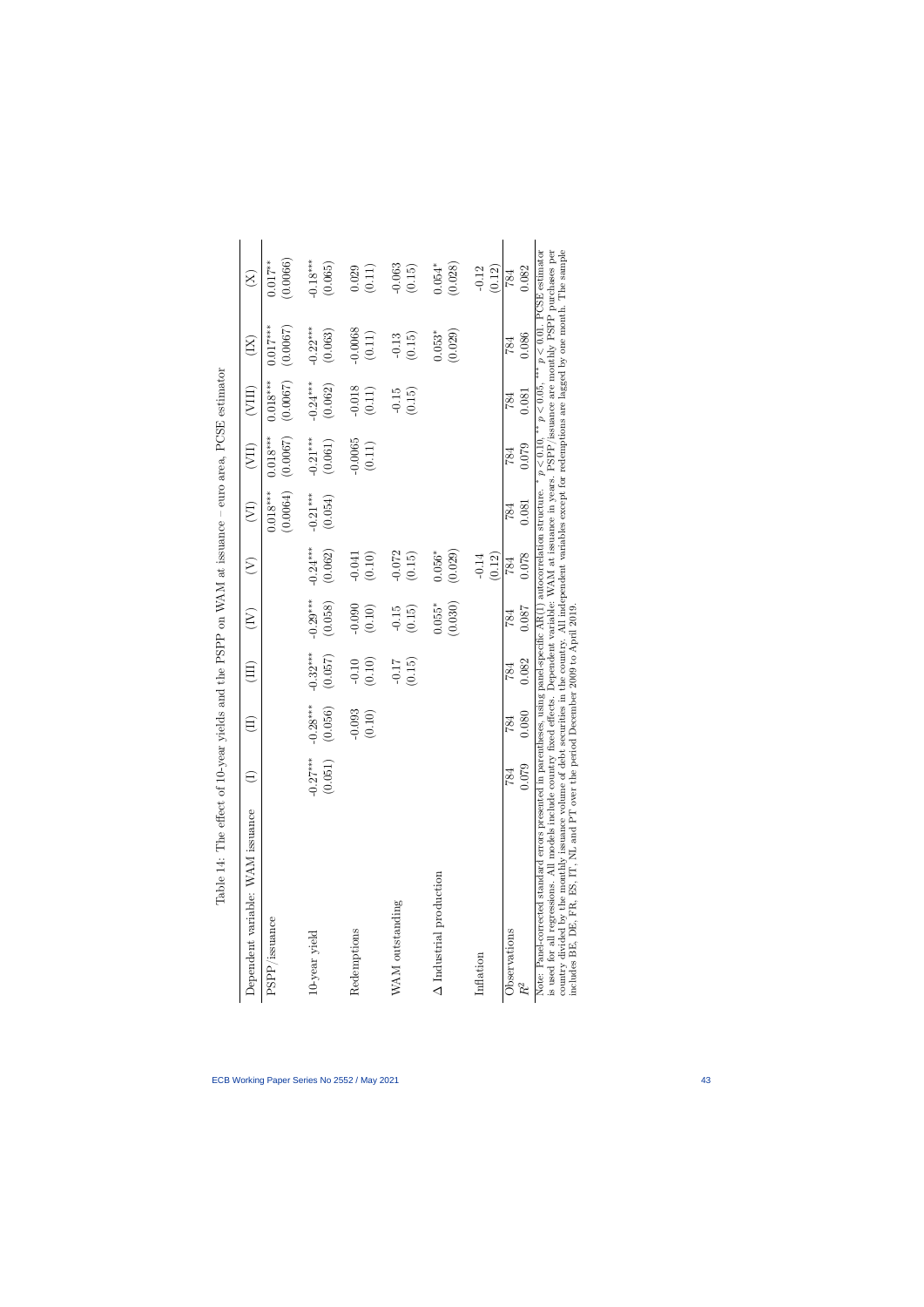| Dependent variable: WAM issuance                                                                                                                                                                                                                                                                                                                                                                                                                                                                                                 |                       |                        |                             | $\widetilde{\Xi}$     | $\widehat{\succ}$     | $\widetilde{(\nabla)}$ | $(\text{III})$         | (VIII)                 | $(\mathrm{K})$         | $\widetilde{\Sigma}$                        |
|----------------------------------------------------------------------------------------------------------------------------------------------------------------------------------------------------------------------------------------------------------------------------------------------------------------------------------------------------------------------------------------------------------------------------------------------------------------------------------------------------------------------------------|-----------------------|------------------------|-----------------------------|-----------------------|-----------------------|------------------------|------------------------|------------------------|------------------------|---------------------------------------------|
| PSPP/issuance                                                                                                                                                                                                                                                                                                                                                                                                                                                                                                                    |                       |                        |                             |                       |                       | $0.026***$<br>(0.0061) | (0.0062)<br>$0.027***$ | (0.0061)<br>$0.026***$ | $0.025***$<br>(0.0062) | $0.022***$<br>(0.0062)                      |
| 5-year yield                                                                                                                                                                                                                                                                                                                                                                                                                                                                                                                     | $-0.26***$<br>(0.043) | $.26***$<br>(140,<br>ု | $-0.28***$<br>(0.047)       | $-0.26***$<br>(0.049) | $-0.23***$<br>(0.052) |                        |                        |                        |                        |                                             |
| Redemptions                                                                                                                                                                                                                                                                                                                                                                                                                                                                                                                      |                       | 0.083<br>(0.10)<br>⊣   | $-0.086$<br>(0.10)          | (0.10)                | $-0.040$<br>$(0.10)$  |                        | $(0.11)$<br>(0.11)     | $(0.11)$<br>0.11       | $(0.10)$<br>0.11       | (0.100)<br>$0.14\,$                         |
| WAM outstanding                                                                                                                                                                                                                                                                                                                                                                                                                                                                                                                  |                       |                        | (0.14)<br>$-0.12$           | (0.14)<br>$-0.11$     | $-0.058$<br>(0.15)    |                        |                        | 0.052<br>(0.14)        | 0.055<br>(0.14)        | $\begin{array}{c} 0.10 \\ 0.14 \end{array}$ |
| $\Delta$ Industrial production                                                                                                                                                                                                                                                                                                                                                                                                                                                                                                   |                       |                        |                             | (0.030)<br>$0.051*$   | (0.029)<br>$0.052*$   |                        |                        |                        | $0.062**$<br>(0.029)   | $0.061***$<br>(0.028)                       |
| Inflation                                                                                                                                                                                                                                                                                                                                                                                                                                                                                                                        |                       |                        |                             |                       | $-0.12$<br>(0.12)     |                        |                        |                        |                        | $-0.23**$<br>(0.11)                         |
| Observations<br>R₹                                                                                                                                                                                                                                                                                                                                                                                                                                                                                                               | 0.086<br>784          | 1.087<br>784           | 0.088<br>784                | 0.092<br>784          | 0.085<br>784          | 0.076<br>784           | 0.066<br>784           | 0.068<br>784           | 0.070<br>784           | 0.075<br>784                                |
| country divided by the monthly issuance volume of debt securities in the country. All independent variables except for redemptions are lagged by one month. The sample<br>is used for all regressions. All models include country fixed effects. Dependent variable: WAM at issuance in years. PSPP/issuance are monthly PSPP purchases per<br>Note: Panel-corrected standard errors presented in parentheses, using panel-specific AR(1) autocorrelation structure.<br>includes BE, DE, FR, ES, IT, NL and PT over the period I |                       |                        | December 2009 to April 2019 |                       |                       |                        | $p < 0.10$ .           | $p < 0.05$ , ***       |                        | $p < 0.01$ . PCSE estimator                 |

<span id="page-44-0"></span>Table 15: The effect of 5-year yields and the PSPP on WAM at issuance – euro area, PCSE estimator Table 15: The effect of 5-year yields and the PSPP on WAM at issuance – euro area, PCSE estimator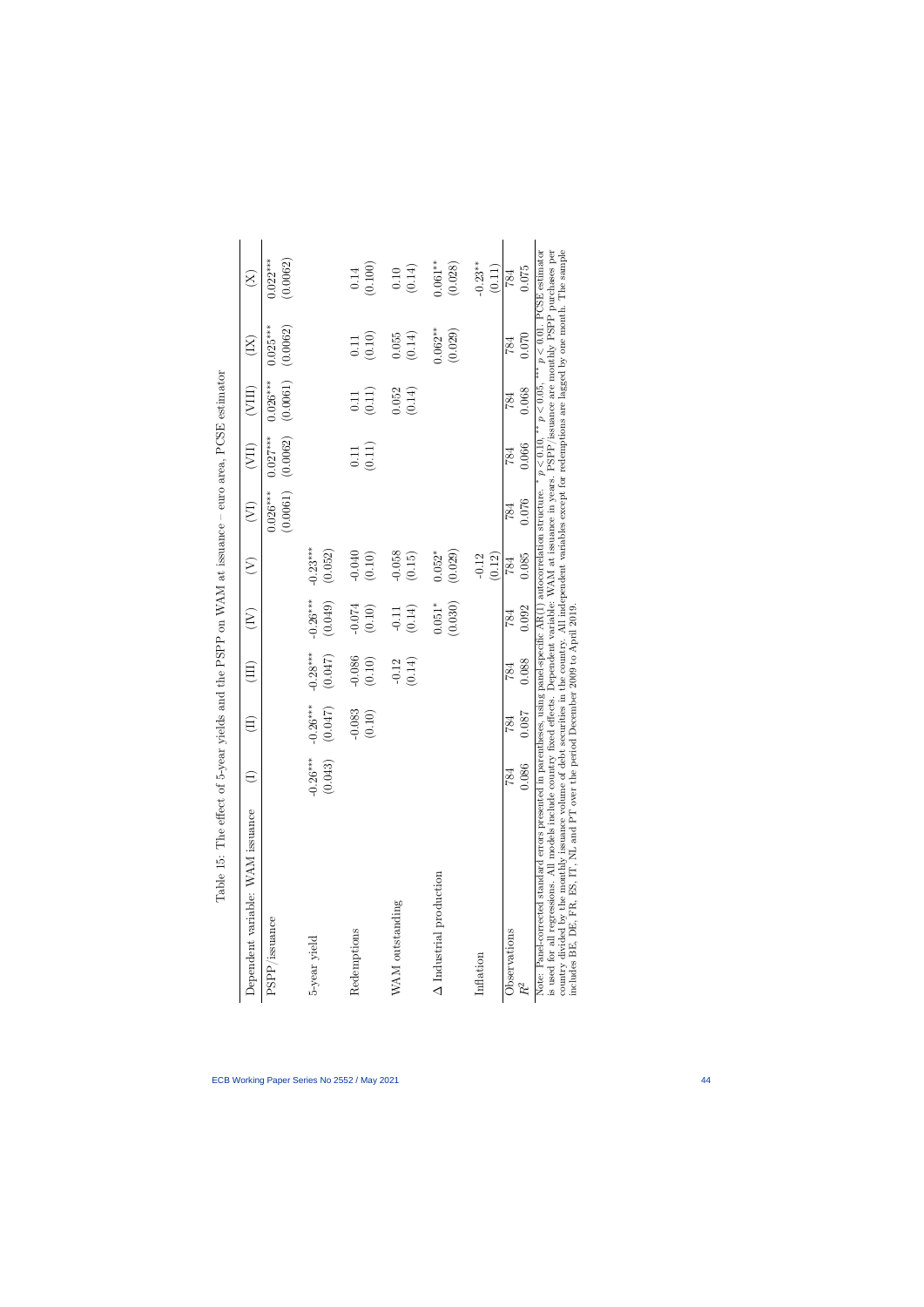<span id="page-45-0"></span>

|                                                                                                                                                                                                                                                                                                                                                                                                                                                                                                                                                                                                                                                                                                                                                                                                                                                                |            | $_{\rm EA}$        | Big          | 4                  |           | $\rm{Stressed}$              |           | Non-Stressed                                                                                                                                                                             |
|----------------------------------------------------------------------------------------------------------------------------------------------------------------------------------------------------------------------------------------------------------------------------------------------------------------------------------------------------------------------------------------------------------------------------------------------------------------------------------------------------------------------------------------------------------------------------------------------------------------------------------------------------------------------------------------------------------------------------------------------------------------------------------------------------------------------------------------------------------------|------------|--------------------|--------------|--------------------|-----------|------------------------------|-----------|------------------------------------------------------------------------------------------------------------------------------------------------------------------------------------------|
| Dependent variable: WAM issuance                                                                                                                                                                                                                                                                                                                                                                                                                                                                                                                                                                                                                                                                                                                                                                                                                               | $(1^a)$    | $(1^b)$            | $(\Pi^a)$    | $(II^b)$           | $(III^a)$ | $(\Pi\mathbb{I}^b)$          | $(IV^a)$  | $(\mathrm{IV}^b)$                                                                                                                                                                        |
| $\ensuremath{\mathrm{PSPP}}/\ensuremath{\mathrm{issuance}}$                                                                                                                                                                                                                                                                                                                                                                                                                                                                                                                                                                                                                                                                                                                                                                                                    | (0.0044)   | (0.0043)           | (0.0049)     | (0.0045)           | (0.0047)  | (0.0039)                     | (0.0062)  | (0.0070)                                                                                                                                                                                 |
|                                                                                                                                                                                                                                                                                                                                                                                                                                                                                                                                                                                                                                                                                                                                                                                                                                                                | $0.010*$   | $0.0094*$          | $0.018^{**}$ | $0.018***$         | $0.020*$  | $0.018^{**}$                 | 0.013     | 0.013                                                                                                                                                                                    |
| 5-year yield                                                                                                                                                                                                                                                                                                                                                                                                                                                                                                                                                                                                                                                                                                                                                                                                                                                   | $-0.38***$ | $-0.30**$          | $-0.55***$   | $-0.53***$         | (0.12)    | $-0.181$                     | 0.100     | (1.04)                                                                                                                                                                                   |
|                                                                                                                                                                                                                                                                                                                                                                                                                                                                                                                                                                                                                                                                                                                                                                                                                                                                | (0.088)    | (0.11)             | (0.17)       | (0.14)             | $-0.27$   | (0.18)                       | (1.17)    | 0.054                                                                                                                                                                                    |
| 5-year yield x PSPP-dummy                                                                                                                                                                                                                                                                                                                                                                                                                                                                                                                                                                                                                                                                                                                                                                                                                                      |            | $-0.681$<br>(0.56) |              | $-0.181$<br>(0.36) |           | $-0.49^{\ddagger}$<br>(0.43) |           | (1.11)<br>0.42                                                                                                                                                                           |
| Redemption effect                                                                                                                                                                                                                                                                                                                                                                                                                                                                                                                                                                                                                                                                                                                                                                                                                                              | $-0.55*$   | $-0.57**$          | $-0.99**$    | $-1.01***$         | $-0.23$   | $-0.29**$                    | $-1.73**$ | $-1.73**$                                                                                                                                                                                |
|                                                                                                                                                                                                                                                                                                                                                                                                                                                                                                                                                                                                                                                                                                                                                                                                                                                                | (0.24)     | (0.22)             | (0.29)       | (0.28)             | (0.11)    | (0.066)                      | (0.23)    | (0.23)                                                                                                                                                                                   |
| WAM outstanding                                                                                                                                                                                                                                                                                                                                                                                                                                                                                                                                                                                                                                                                                                                                                                                                                                                | $-0.64*$   | $-0.56$            | (1.51)       | $-1.69$            | $-0.39$   | (0.50)                       | (0.52)    | (0.58)                                                                                                                                                                                   |
|                                                                                                                                                                                                                                                                                                                                                                                                                                                                                                                                                                                                                                                                                                                                                                                                                                                                | (0.33)     | (0.36)             | $-1.66$      | (1.54)             | (0.31)    | $-0.26$                      | $-0.71$   | $-0.71$                                                                                                                                                                                  |
| $\Delta$ Industrial production                                                                                                                                                                                                                                                                                                                                                                                                                                                                                                                                                                                                                                                                                                                                                                                                                                 | (0.032)    | (0.028)            | (0.052)      | (0.053)            | (0.024)   | (0.038)                      | (0.032)   | (0.030)                                                                                                                                                                                  |
|                                                                                                                                                                                                                                                                                                                                                                                                                                                                                                                                                                                                                                                                                                                                                                                                                                                                | 0.035      | 0.036              | 0.011        | $0.011\,$          | 0.037     | 0.037                        | $-0.071$  | $-0.071$                                                                                                                                                                                 |
| Inflation                                                                                                                                                                                                                                                                                                                                                                                                                                                                                                                                                                                                                                                                                                                                                                                                                                                      | (0.28)     | (0.27)             | (0.25)       | 0.098              | $0.66***$ | (0.093)                      | $-0.18$   | $-0.17$                                                                                                                                                                                  |
|                                                                                                                                                                                                                                                                                                                                                                                                                                                                                                                                                                                                                                                                                                                                                                                                                                                                | 0.31       | 0.29               | 0.12         | (0.26)             | (0.14)    | $0.64***$                    | (0.25)    | (0.25)                                                                                                                                                                                   |
| Observations                                                                                                                                                                                                                                                                                                                                                                                                                                                                                                                                                                                                                                                                                                                                                                                                                                                   | 0.377      | 0.379              | 0.519        | 0.518              | 0.589     | 0.591                        | 0.446     | 0.445                                                                                                                                                                                    |
| Adjusted $R^2$                                                                                                                                                                                                                                                                                                                                                                                                                                                                                                                                                                                                                                                                                                                                                                                                                                                 | 784        | 784                | 448          | 448                | 336       | 336                          | 336       | 336                                                                                                                                                                                      |
| $F(Yied^b, Interaction = 0)$<br>$F(Yiedd^{b} = Yield^{a})$                                                                                                                                                                                                                                                                                                                                                                                                                                                                                                                                                                                                                                                                                                                                                                                                     |            | $10.07***$<br>0.45 |              | $13.01***$<br>0.02 |           | $173.5***$<br>0.21           |           | 0.00<br>5.94                                                                                                                                                                             |
| issuance volume of debt securities in the country. FSPP-dummy is 1 as of March 2015, otherwise 0. All independent variables except for redemptions are<br>lagged by one month. <sup>†</sup> denotes joint significance of the yield and the interaction term of yield*PSPP-dummy in the first $F$ -test presented below the table.<br>When the null hypothesis of the second $F$ -test, Yield <sup>b</sup> = Yield <sup>a</sup> , camot be rejected, the effect of 10-year yield on WAM issuance is not statistically different<br>country fixed effects. Dependent variable: WAM at issuance in years. PSPP/issuance are monthly PSPP purchases per country divided by the monthly<br>includes: ES, IT and PT. Non-Stressed includes: DE, FR and NL.<br>Note: Robust standard errors presented in parentheses.<br>over the whole sample period (December 2009 |            | p < 0.10,          | p < 0.05     |                    |           |                              |           | $p < 0.01$ . CCEP estimator is used for all regressions. All models include<br>to April 2019) and before the the PSPP (until February 2015). Big 4 includes: DE, FR, IT and ES. Stressed |